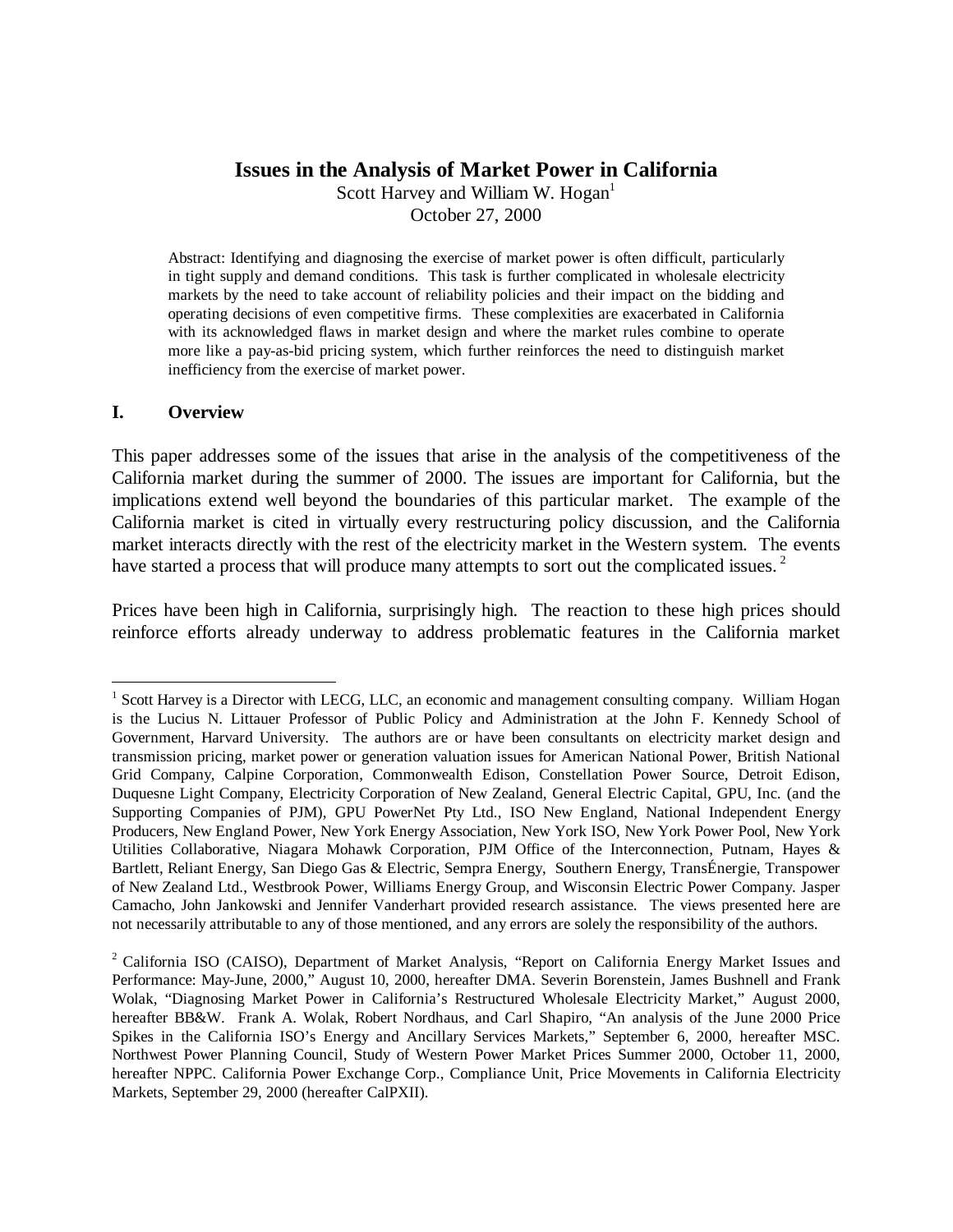design.<sup>3</sup> The focus of policy has been the greater emphasis on the possible role of market power in contributing to the troubles. The need for policy and design changes in California seems undisputed, but it is important to get the diagnosis correct as to the nature and relative importance of the different sources of market dysfunction. Beyond the high prices themselves, evidence to demonstrate the exercise of market power must come from further more detailed analysis. Since high prices could in principle be caused by factors other than the conventional exercise of market power, analysis is especially important to the extent that it gets below the surface and identifies the root causes of market turmoil. Although the accumulating reports provide a wealth of information and improved understanding about many issues, the core analysis of market power centers on a few theoretical propositions and methodological tools.

In analyzing the competitiveness of the California market it is often proposed that the exercise of the market power can be identified in the California market by applying the criteria that "offering power at a price significantly above marginal production (or opportunity cost), or failing to generate power that has a production cost below the market price, is an indication of the exercise of market power."<sup>4</sup> There are circumstances in which the first criterion for the identification of market power is appropriate but the presence of these circumstances has not been established in California. Rather, California's "unique" market design includes important elements that would predictably cause even a perfectly competitive firm to submit bids that differ greatly from its marginal production costs. This outcome is therefore, at least in part, a consequence of the market design, particularly its many pay-as-bid elements, and can be avoided only by changing the market design. Moreover, pay-as-bid pricing systems introduce inefficiencies that raise market prices in a manner that can be hard to distinguish from the exercise of market power. Given the realities of the California market design, concluding that supplier bids which differ from marginal production cost reveal the existence of market power may divert attention from the real issues.

As for the failure to generate power that has a production cost below the market price as evidence of market power, direct evidence here would be especially important. A significant pattern of plants found not producing energy or providing reserves when their opportunity costs (rather than just engineering production costs) were below the market price would be a powerful indicator of the exercise of market power. However, the evidence so far has not established that this has occurred. It is noteworthy in considering the analysis of the exercise of market power that none of the studies to date has reported any direct data indicating that a significant number of generating units were held off line providing neither energy nor reserves during the high priced hours during June. Moreover, as discussed below, even this criterion must be applied carefully, recognizing start-up costs, the role of reserves and the impact of uncertainty within the California market design.

<sup>&</sup>lt;sup>3</sup> John Chandley, Scott Harvey and William W. Hogan, "Congestion Management in California," August 31, 2000. Scott Harvey and William W. Hogan, "Comments on the Congestion Management Proposals of the California ISO," August 31, 2000.

<sup>&</sup>lt;sup>4</sup> See, for example, BB&W p. 5.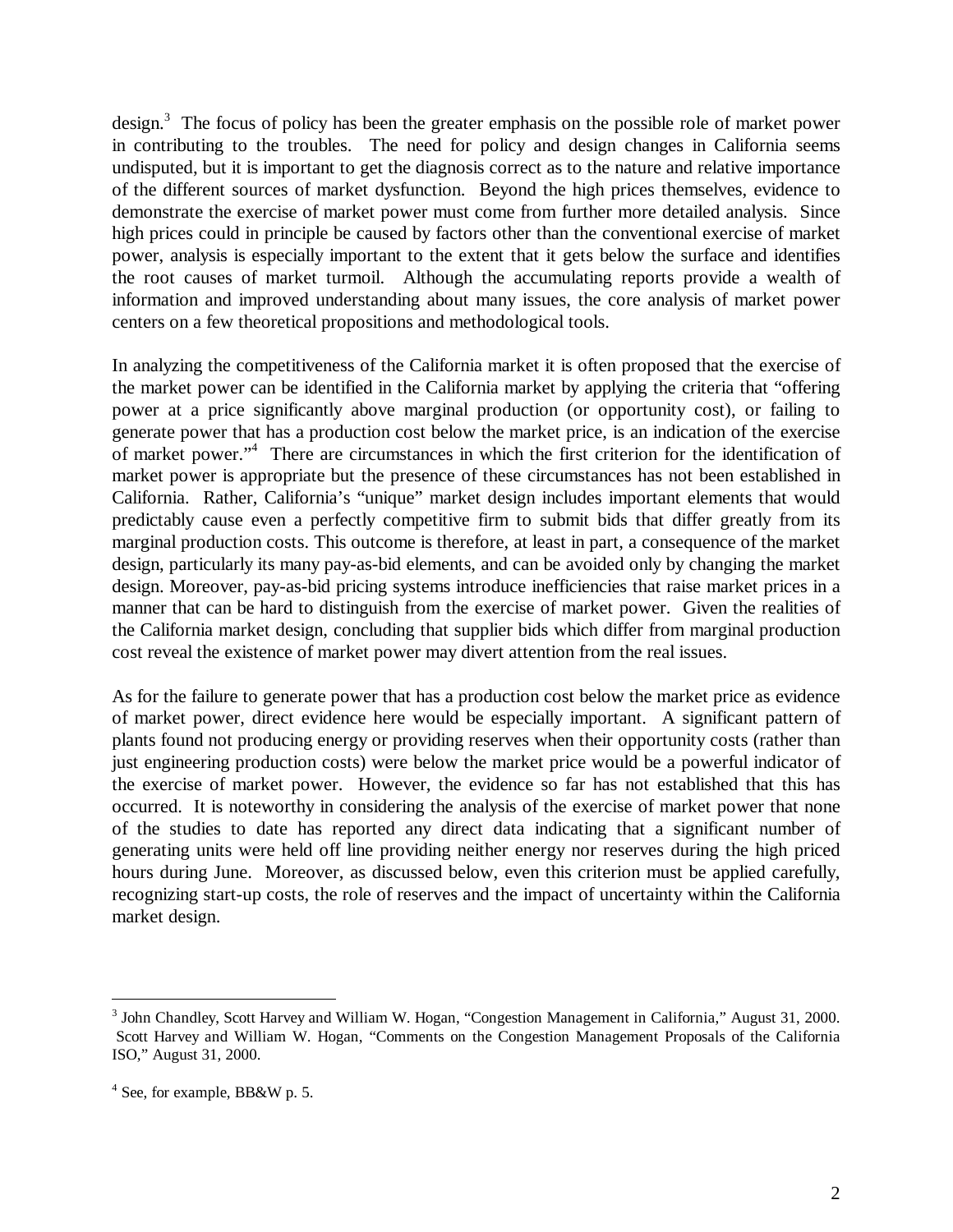The principal evidence provided of the possible exercise of market power is indirect analysis rather than direct identification of plants not producing. In particular, the MSC analysis comes in the form of competitive market simulations and comparison of simulated competitive prices with the observed prices in the California Power Exchange (PX) market. For example, BB&W develop simulation based estimates of market-clearing prices for a competitive California electricity market and find that their simulated market-clearing prices are on average lower than actual PX prices  $5$  and much lower during June 2000, which they attribute to the exercise of market power by thermal generators inside California.<sup>6</sup> Finding indirectly what we cannot see directly is a hard problem. While these studies reflect a heroic effort to address an important empirical question, on closer examination, the evidence provided by BB&W and the MSC does not dictate the conclusion they reach. There is a series of methodological features of these studies that could cause the simulation results to understate the competitive level of market-clearing prices. Moreover, these methodological choices would be likely to cause the simulation analysis to understate the competitive market-clearing price to a particularly large degree under the demand and supply conditions prevailing in California electricity markets during the summer of 2000.

Several features of the high California prices seem inconsistent with the market power explanation. For example, prices in August were high not just during peak periods, but also during off peak hours with low loads. In addition, the magnitudes of the difference between observed prices and the BB&W simulations of the competitive prices are very large. Moreover, spot prices appear to have risen to similar levels throughout the WSCC, not merely in California. In each case, if market power were the explanation it would imply that the exercise of market power has been both large and pervasive. If true, direct evidence of extensive withholding and many plants that are "failing to generate power that has a production cost below the market price" should be easy to find, especially for the thermal generation that tends to be the focus of market power concerns. In other words, there should be the proverbial "smoking guns" scattered about the landscape. The absence of such immediate evidence does not guarantee that the smoking guns are not there and just well hidden, but it does raise a question about the possibility that the market power explanation might be incorrect, or at least more complicated than it appears.

Although we cannot rule out the exercise of market power by generators, we note below several kinds of evidence that suggest that factors unrelated to the exercise of market power accounted for the level of prices that prevailed in California electricity markets, and elsewhere in the WSCC, during the summer of 2000. Ideally we would replicate the simulation studies and calculate the impact of the methodological issues we identify. We have not done this due in part to the lack of access to the necessary data.<sup>7</sup> Moreover, we have not demonstrated that there is no market power in the California electricity market nor that none was exercised during the summer of

 $\overline{a}$ 5 BB&W p. 33.

<sup>&</sup>lt;sup>6</sup> MSC p. 17.

<sup>&</sup>lt;sup>7</sup> We have requested the data in the study to facilitate sensitivity analysis and confirmation of the data, but we understand that some of the underlying data may be confidential.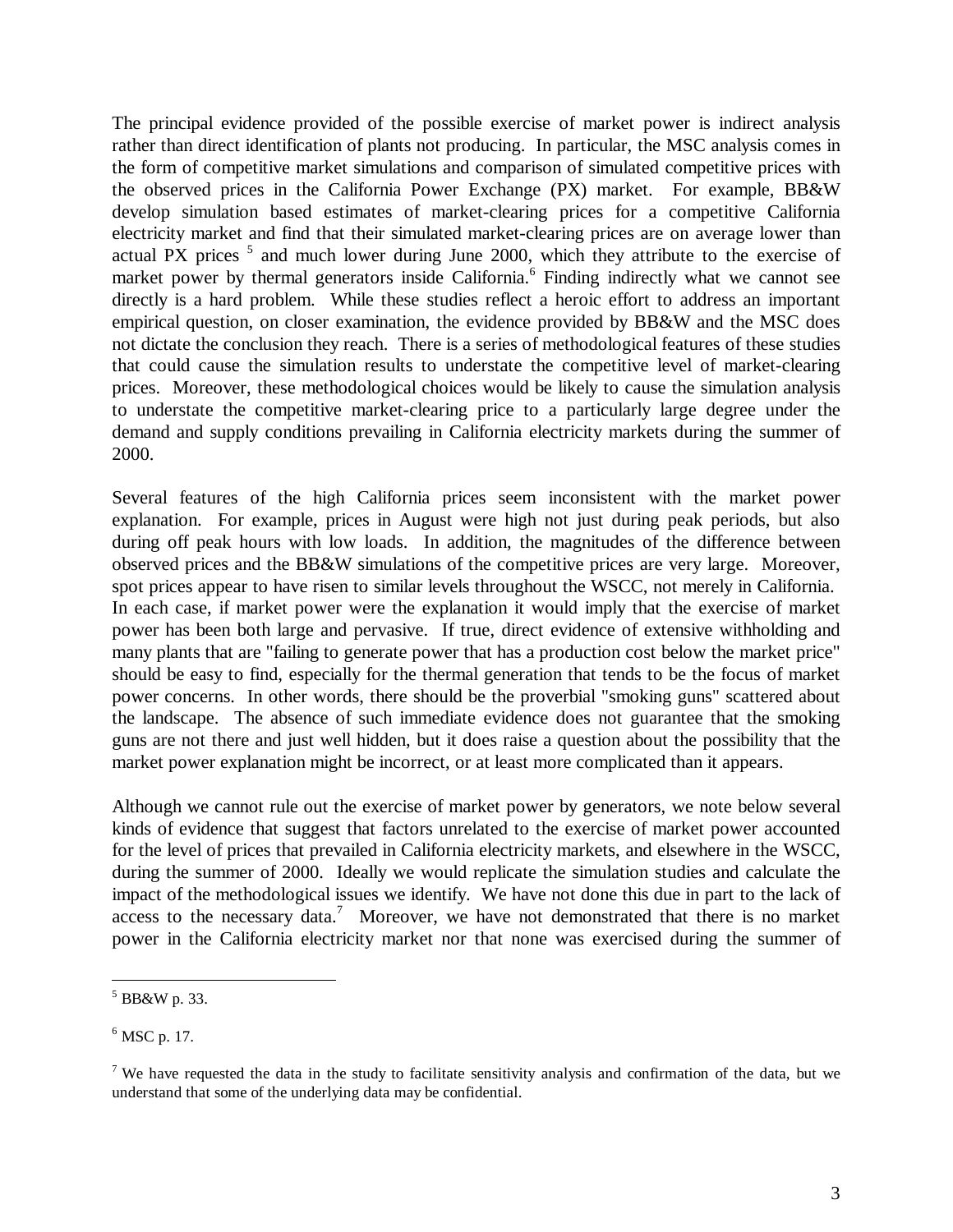2000.<sup>8</sup> Rather, we have sought to identify some of the questions that would arise in such a further analysis. Based on these questions, we conclude that the various studies do not yet establish that significant market power either exists or has been exercised in the California market. Pending an opportunity to conduct further numerical analysis, we here outline a view of the complex methodological issues that need to be addressed in drawing conclusions based on simulation studies, such as those of BB&W and the MSC.

Finally, our discussion of the two propositions mentioned above will indicate that one of the critical factors affecting California prices during the Summer of 2000 is the way in which NERC Policy 1 and the corresponding WSCC Minimum Operating Criteria are applied by ISOs, including the California ISO, during capacity shortages. These policy statements can be interpreted as instructing system operators that 10-minute reserves must be maintained at any cost during shortages. This policy could have played a major role in most or all price spike events in electricity markets during the last 4 years, including those in California, MAIN, ECAR and NEPOOL. Moreover, while operating reserves are a necessary element of a reliably operated electricity system, every MW of reserves is not infinitely valuable, and this tension between the absolute mandates of Policy 1 and WSCC Minimum Operating Criteria and the economic reality that reserves are simply not infinitely valuable can lead to price spikes and then to the imposition of price caps. Unlike conditions beyond its control such as natural gas prices, emission limits, and regulatory barriers to plant construction, this is an area in which the Federal Energy Regulatory Commission (FERC) can take actions that will yield more efficient pricing outcomes in California next summer, and likely have similar beneficial effects in Eastern electricity markets.

# **II. Competitive Bidding in the California Electricity Market**

## **A. Overview**

 $\overline{a}$ 

Analyses of competition in California electricity markets often begin by proposing that the exercise of the market power can be identified in the California market by applying the criterion that "offering power at a price significantly above marginal production (or opportunity cost), or failing to generate power that has a production cost below the market price, is an indication of the exercise of market power."<sup>9</sup> These criteria for the identification of market power would be appropriate in some circumstances, but their relevance depends on the market rules. These criteria would be most appropriate in day-ahead electricity markets based on three-part generator bids and inter-temporal operating restrictions, locational marginal pricing, simultaneous optimization of the energy and ancillary service markets, unrestricted demand-side arbitrage with perfect foresight, substantial amounts of price elastic load and reserve targets, and complete

<sup>&</sup>lt;sup>8</sup> Indeed, it is widely recognized that absent mitigation, locational market power would exist in several regions. This potential locational market power has been mitigated to date through RMR contracts. We are not aware of any indications by the CAISO or MSC that such transmission congestion or locational market power played any role in the rise in prices in the California market during the summer of 2000.

 $9$  BB&W p. 5. Similarly, "the presence of market power can be verified by bid prices significantly over the variable costs of many suppliers in the ISO's markets." DMA p. 5.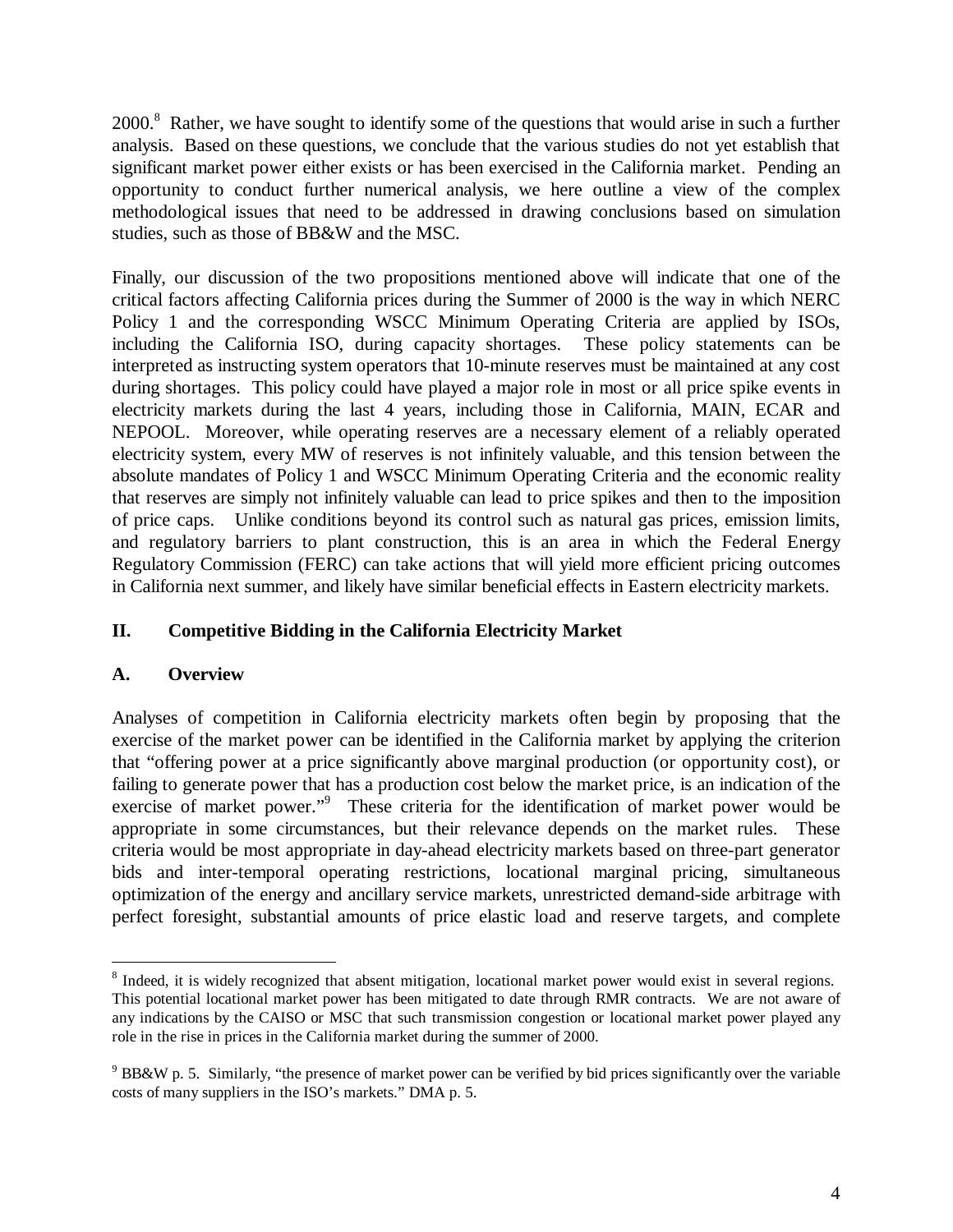coverage of the RTO. These conditions, however, are not found in the California electricity market and some (such as perfect foresight) will not be found in any electricity market.

It is therefore essential in analyzing the competitiveness of California electricity markets to separate the effects of market design and bidding under uncertainty from the exercise of market power. With respect to the first criterion, offering power at a price significantly above marginal production cost, it is necessary to recognize that, given the structure of the California electricity markets, offer prices that exceed a generating unit's incremental production cost, if it operates, do not necessarily provide an indication of the exercise of market power. There are two broad kinds of reasons for discrepancies between the costs and supply offers even of generators entirely lacking market power in the California electricity market. First, in energy and ancillary service markets that clear hour by hour based on one-part bids, competitive suppliers that do not expect to be able to profitably operate at anticipated prices would, to the extent that they submit offer prices at all, submit offer prices that exceed their incremental production costs, if they operate.

Second, California electricity markets are, in effect, segmented such that capacity sold into these markets can clear at a number of independently determined prices, rather than at a single marketclearing day-ahead price. This segmentation of the day-ahead markets provides strong incentives for generators entirely lacking market power to submit bids that reflect the expected marketclearing price, rather than their incremental production costs. In effect, the structure of the California markets causes them to clear more like pay-as-bid markets than as markets based on market-clearing prices. All of these structural characteristics are discussed more fully below.

The second criterion, "failing to generate power that has a production cost below the market price," also must be applied with care within the institutions of the California electricity markets, as there are three broad reasons that suppliers entirely lacking market power might fail to generate power having an incremental production cost that is less than the market price. First, a comparison of production costs with market prices must reflect all of the avoidable costs incurred in selling into the market. In particular, comparisons of incremental production cost with the market price would not reflect start-up and no-load costs that could make operation unprofitable even for a one-plant firm entirely lacking market power. Second, an electric system differs from many other markets in that its reliable operation requires that some capacity be held back from use to generate energy in order to maintain reliability of the overall network in the event of a sudden loss of a generating unit or transmission line (i.e. a contingency). Generating capacity that does not generate power because that capacity is directed by the system operator to provide operating reserves or regulation does not reflect the exercise of market power. Third, pricing systems implicitly or explicitly based on price discrimination, such as pay-as-bid markets, would (absent perfect foresight) be associated with a degree of market inefficiency that would cause some generators lacking market power to fail to generate power in circumstances in which that failure may both raise market prices and reduce generator profits. These issues are discussed below in greater detail and then again in section III as they affect the conclusions of the simulation studies.

Importantly, neither the California ISO nor the MSC have identified any non-quick start units as having been held off-line so as to provide neither energy nor reserves. The Northwest Power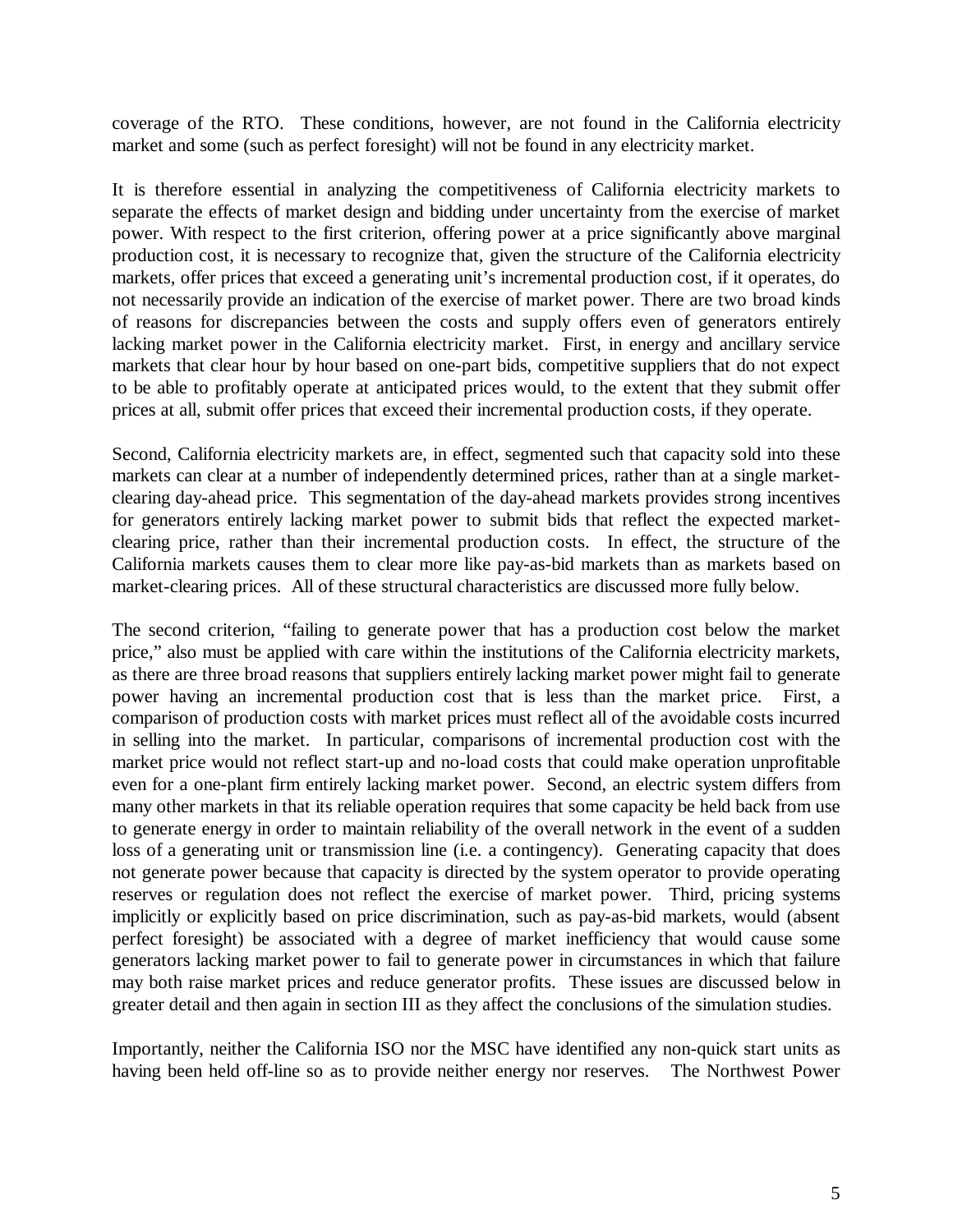Planning Council has made such an evaluation in the Northwest and concluded that there was no withholding by thermal generators in the Northwest.<sup>10</sup>

## **B. Inter-temporal Arbitrage**

Electricity supply in California is bought and sold through a series of forward and real-time markets. Buyers and sellers can enter into either bilateral contracts (including term contracts) or day-ahead PX transactions both of which are scheduled in the CAISO's day-ahead inter-zonal transmission market.<sup>11</sup> Subsequently, buyers and sellers can enter into either bilateral contracts or intra-day PX transactions, both of which would be scheduled in the CAISO's hour-ahead transmission market. Finally, both generators and loads can be buyers and sellers in the real-time imbalance market.

As discussed at length by Borenstein, Bushnell and Wolak,<sup>12</sup> the expected prices in these temporal markets are related, as loads would not be willing to buy at materially higher prices day-ahead than they expect to prevail in real-time nor would sellers be willing to sell at materially lower prices day-ahead than they expect to prevail in real-time. <sup>13</sup> Thus, sellers lacking market power would withhold output from day-ahead markets, even if the day-ahead price exceeded their production costs, if the seller expected even higher prices to prevail in subsequent markets. This process of arbitraging inter-temporal price differences in electricity is analogous to the similar process that occurs in many other markets.

Multiple temporally related markets of this type do not necessarily require that competitive suppliers depart from cost-based bidding strategies for their physical assets, as arbitrageurs could ensure that prices are in balance between day-ahead and real-time markets, or generators could balance day-ahead and real-time prices with market-based bids on a few marginal units, while bidding most of their units into the market on an incremental production cost basis. There are, however, special features of the California electricity market that are likely to motivate departures from cost-based bidding strategies and may cause a large proportion of the generation supply to submit market-based bids into the day-ahead market or to sell power through bilateral contracts. First, as has received a great deal of attention in California, the California market appears to have characteristics, or demand and supply conditions, that cause the proportion of load that clears in

 $\overline{a}$ 

 $12$  BB&W p. 16.

 $10$  See NPPC pp. 5, 35.

 $11$  In addition to coordinating market for ancillary services, the CAISO coordinates a day-ahead market for interzonal transmission usage. Because there is no day-ahead management of intra-zonal congestion, there is no incentive schedule bilateral transactions within a single zone in the day-ahead market.

 $13$  We deliberately use the term "materially" different, because it is possible either that buyers would pay slightly more day-ahead on an expected value basis to avoid the possibility of being exposed to extremely high real-time prices (in the event of a generation outage or incorrect weather forecast) or that sellers would be willing to accept slightly less day-ahead on an expected value basis to avoid the possibility of much lower real-time prices (perhaps attributable to unforeseen changes in weather conditions or imports).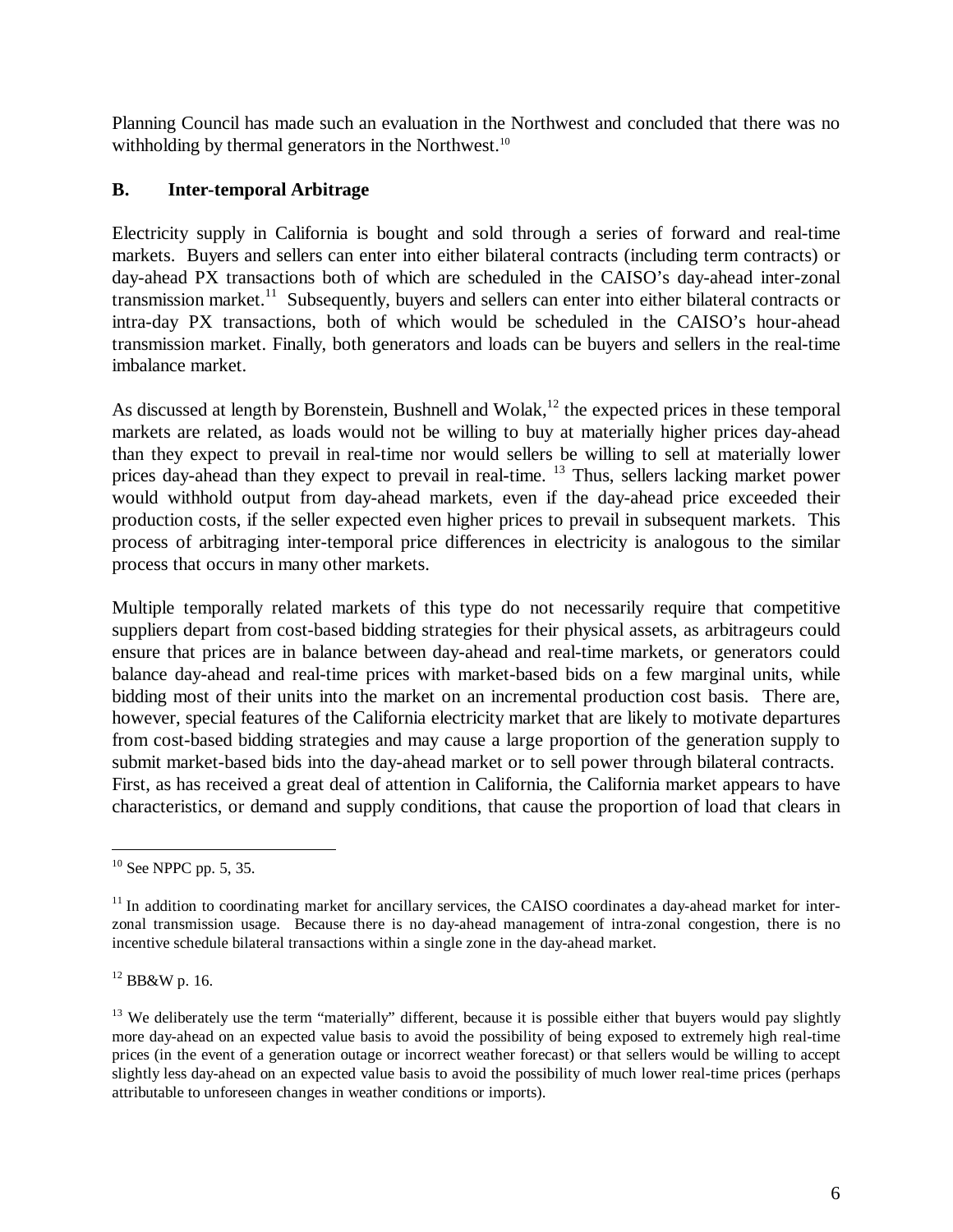the day-ahead market to be highly variable. Thus, it can be seen in Figure 1 that there were a large proportion of the hours during June 2000 in which the load scheduled day-ahead was within 2000 MWh of real time load, and a large proportion of hours in which real-time load exceeded the load scheduled day-ahead by 4000 MWh or more.



The reasons for this high variability of the proportion of load clearing in the day-ahead market may be related to the binding price caps in real-time, or other considerations. Given this variability, the day-ahead demand curve could intersect a purely cost-based supply curve at a wide variety of prices, which would tend to deter purely cost-based supply offers in the PX. Given that this variability exists, generators lacking market power would quite rationally submit supply offers that reflect the expected market price of energy, to avoid selling energy in the PX for less than the market-clearing price.

A second factor that could push in the opposite direction are the additional costs imposed on loads that buy power in real-time that was not scheduled in the day-ahead market. Third, although generators could arbitrage day-ahead and real-time prices by submitting cost-based supply offers and market-based demand bids, there is little incentive to do so under a one-part bidding system based on zonal pricing. Moreover, PX costs are borne by buyers, so there are material transaction costs to sellers arbitraging day-ahead prices through load bids.

In understanding the level of supply and demand bids, as well as prices, in the day-ahead market, it is important to recognize that weather and other load-affecting conditions are uncertain; real-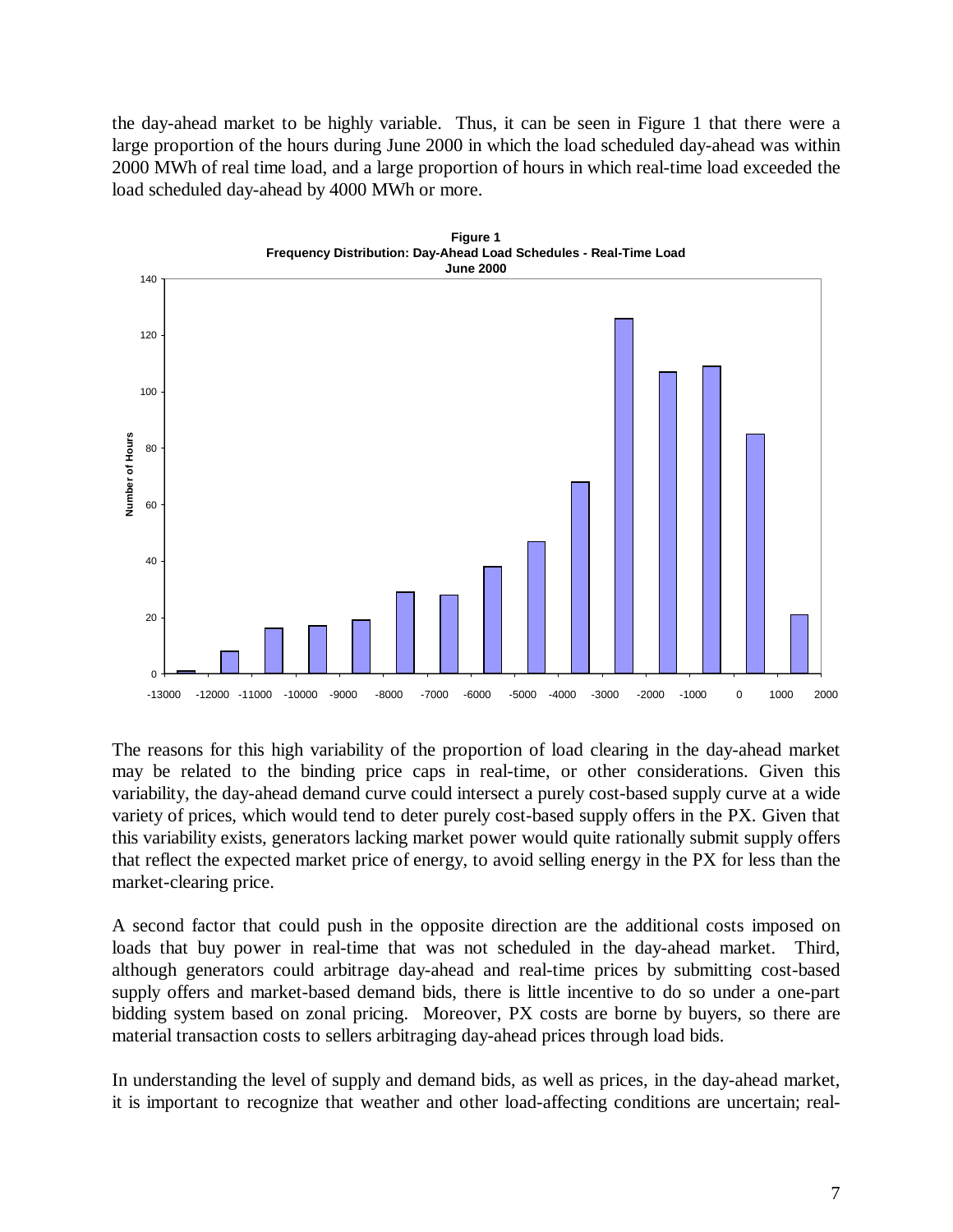time prices will therefore sometimes be higher than day-ahead prices and sometimes lower than day-ahead prices. Suppliers attempting to sell at the expected market-clearing price will sometimes submit day-ahead reservation prices that are, in retrospect, too low, that is, the realtime price will turn out to be higher than the day-ahead reservation price they submitted. This was the case for many sellers, for example, on June 13, 14, 21, 26 and 27, as the day-ahead prices were much lower than real-time prices.<sup>14</sup> In these circumstances, the suppliers whose offers were accepted in the day-ahead market would, with the benefit of 20-20 hindsight, wish that they had submitted a higher reservation price in the day-ahead market. At other times, suppliers attempting to sell at the expected market-clearing price will submit day-ahead reservation prices that are in retrospect too high, that is, the real-time price turns out to be lower than the day-ahead reservation price they submitted. This was the case on June 16 and 30, for example. On these days, the suppliers that sold their output in real-time rather than in the day-ahead market would wish in retrospect that they had submitted a lower reservation price in the day-ahead market.

On the other side of the market, buyers make similar decisions, and those buyers who ended up purchasing energy at real-time prices on June 13, 14, 21, 26 and 27 undoubtedly wished in retrospect that they had bought more energy in the day-ahead markets. Conversely, buyers who purchased energy in the day-ahead markets on June 16 and 30 likely in retrospect wished that they had bought less in the day-ahead market and more in real-time.

This arbitrage between day-ahead and real-time markets is a necessary element of electricity markets. The reality that both buyers and sellers will often set reservation prices in the day-ahead markets that turn out to be mistaken does not necessarily reflect the exercise of market power by either loads or suppliers, as long as both loads and suppliers are free to shift their demand and supply between markets.

# **C. Non-Uniform Pricing**

Borenstein, Bushnell and Wolak preface their discussion of the appropriate bidding strategy for a competitive firm in the California market with the observation that: "the California electricity markets, like most electricity markets around the world, clear at a uniform price." <sup>15</sup> This conclusion is not quite correct in two respects, at least one of which is likely to be important in understanding competitive bidding strategy during the summer of 2000. First, it is widely recognized that the California electricity market is based on a pay-as-bid system for intra-zonal congestion management. Thus, generators selected to provide intra-zonal congestion management in real-time are paid their bid rather than the market-clearing price. Pay-as-bid pricing systems will cause perfectly competitive firms to bid their assessment of the marketclearing price at their location, rather than their production costs. While it does not appear that bidding incentives arising from the California intra-zonal congestion management system are likely

 $\overline{a}$  $14$  See DMA, p. 13.

 $15$  BB&W p. 5.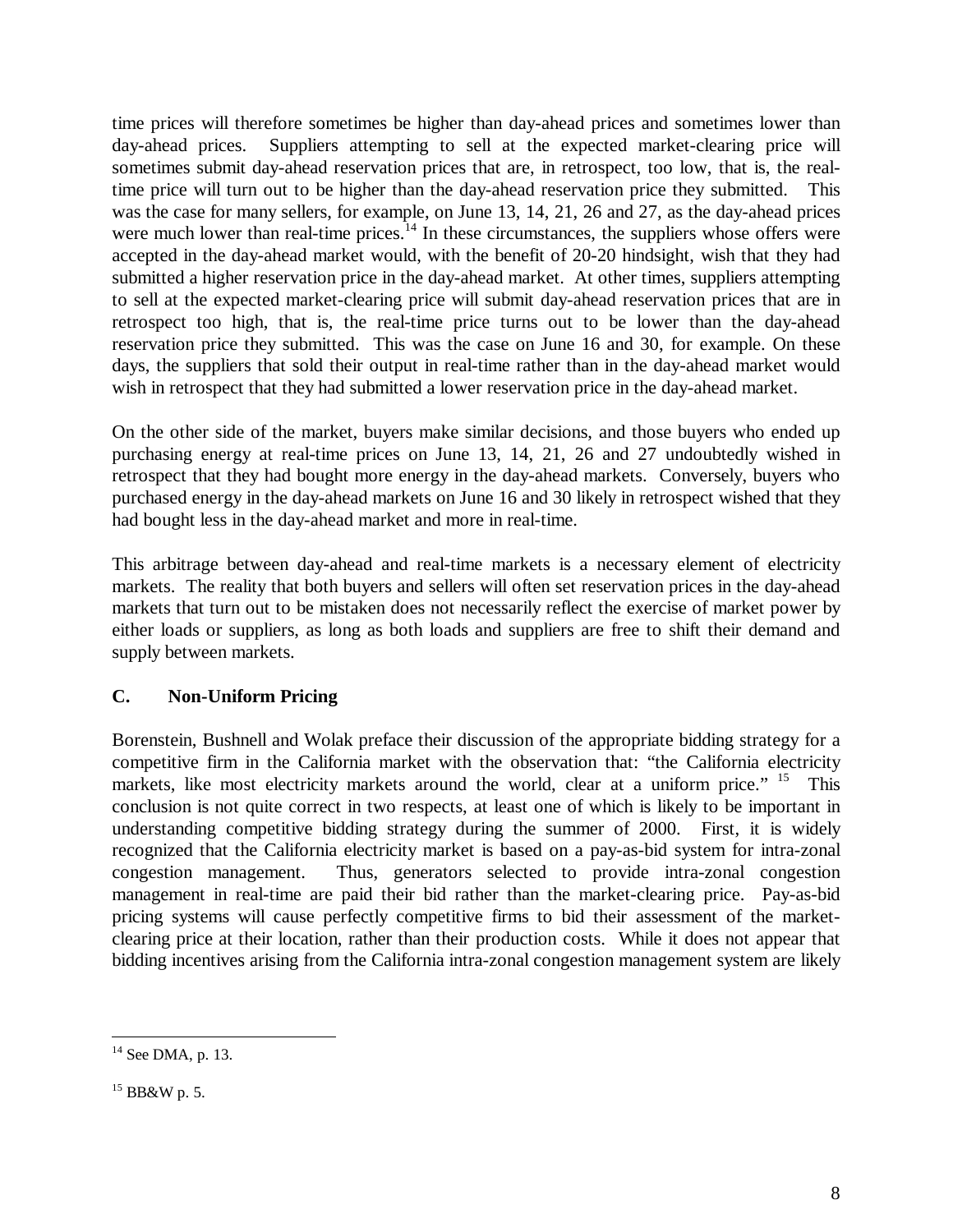to account for the high-priced periods in the summer of 2000, these incentives would likely have influenced bidding over longer periods.<sup>16</sup>

Second, the sequential structure of the energy and individual ancillary service markets operates much like a pay-as-bid pricing system and has effects on bidding incentives that are very much like those of a pay-as-bid pricing system. These bidding incentives are magnified by the "rational buyer" system used for purchasing ancillary services, which also operates like a pay-as-bid pricing system. These incentives are likely to be particularly relevant to understanding bids during the summer of 2000 and may have contributed to the high prices.

An important structural feature of the California electricity market is the split between the PX and the ISO. Generators sell capacity to generate energy in the day-ahead PX market and sell capacity to provide ancillary services in day-ahead markets coordinated by the California ISO. At the margin, there is some capacity that could be used to provide either energy or ancillary services. Suppliers first offer energy portfolios into the PX market (or enter into bilateral contracts), and then after the PX market clears submit unit-specific ancillary service offers to the ISO coordinated ancillary service markets. This sequential structure gives rise to the possibility that rampable capacity on a thermal generator offered into the PX at incremental production cost might be sold at a lower margin  $17$  in the PX energy market than it would earn had that capacity been sold in the ancillary service markets.

The owners of rampable generation capacity will therefore make an assessment of likely marketclearing prices in the ancillary service markets in offering their capacity into the energy market. Thus, even a perfectly competitive firm with a 5 MW plant capable of ramping from 1 MW to 5 MW in 10 minutes, would not offer its incremental output into the PX energy market at its incremental running cost, but would instead offer this capacity at a price reflecting the higher of its incremental production costs or its expected margin in the ancillary services markets. This offer price would be above the unit's incremental production cost but this difference would not reflect the exercise of market power by a unit with only 5MW of capacity. Instead, such a bid would be entirely consistent with a competitive market, given the structure of the California market. This is recognized by Borenstein, Bushnell and Wolak who observe that ancillary services represent an alternative use, and thus opportunity cost, for capacity that can also be used to generate energy. <sup>18</sup>

This relationship between energy and ancillary service prices has three important implications for analyzing the bidding strategy of competitive firms in the California energy market. First, if there is a shortage in the ancillary service market, generators with capacity capable of supplying either energy or ancillary services will offer that capacity into the energy market at prices reflecting its

<sup>&</sup>lt;sup>16</sup> Intra-zonal congestion has not been mentioned in CAISO discussions of prices during the summer of 2000. See, for example, DMA, p. 5. Intra-zonal congestion did apparently account for the localized load shedding on June 14, 2000, See California's Electricity Options and Challenges, Report to Governor Gray Davis, pp. 21-23.

 $17$  The term margin as used here means the energy price minus the generation costs that would be avoided by capacity providing reserves.

<sup>18</sup> BB&W p. 16.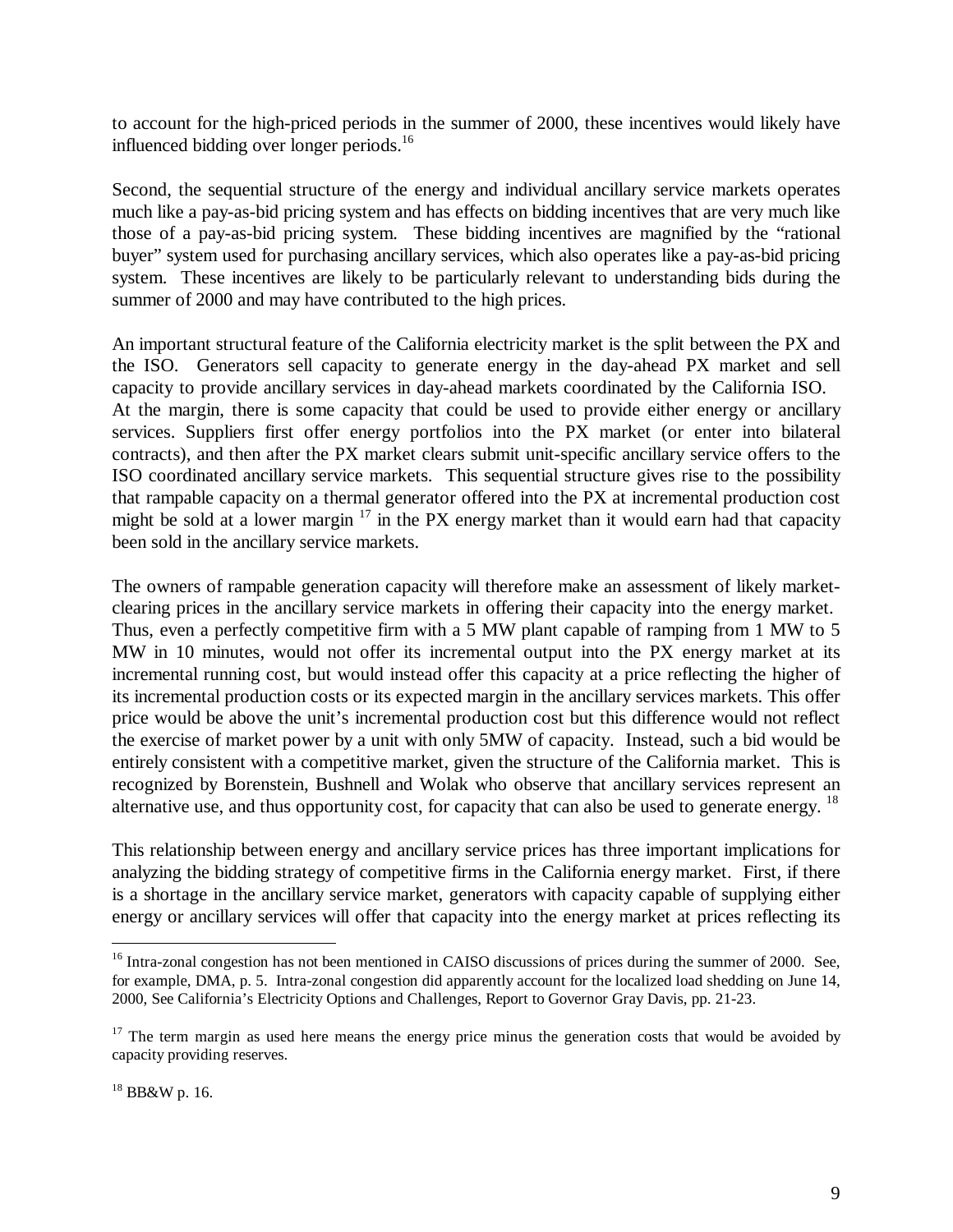expected value in the ancillary services market, which is likely to be above its incremental production cost. $^{19}$ 

Second, high prices in the ancillary service markets can cause energy-limited generators to establish reservation prices for real-time energy dispatch that are a multiple of the ancillary service prices. Energy-limited generators (i.e. generators with a fixed number of MWh of energy, rather than capacity, available for sale) must recognize that selling a MWh of energy today, might foreclose being able to offer 1 MW of ancillary service for 12 hours the next day. Thus, such a unit with an incremental production cost of \$50 and an expected hourly spinning reserve price of \$50, might rationally offer its energy into the real-time market at \$650.<sup>20</sup> Units of this type could include pondage hydro units with relatively little remaining flexibility to reduce the water level, thermal units that are tightly constrained by emission limits, or gas-fired units that are constrained by a gas shortage.

Third, the sequential energy and ancillary services markets, and pay-as-bid pricing system thereby created, inevitably give rise to bidding mistakes, because competitive firms seeking to earn the market price of their capacity by bidding their capacity into the market at the market-clearing price will at times establish reservation prices in the PX that in retrospect are either too high or too low. The price increases resulting from these bidding mistakes are a result of the pay-as-bid market design, rather than the exercise of market power. The magnitude of these errors cannot be directly measured in the data but some indicators can be examined.

One such measure of the short-term inefficiency of the California market is the number of hours in which the price of energy is less than the price of reserves. In these hours, it is very likely the case that rampable generators offered capacity into the energy market at prices that were too low, given the value of that capacity in the ancillary services market. It can be seen in Table 2 that in June 2000 there were a material number of hours in which such anomalies existed in the dayahead markets.

 $19$  The pricing of energy and ancillary services in shortage situations is discussed in detail in section II E below.

<sup>&</sup>lt;sup>20</sup> The forgone ancillary service revenues would be \$600 (12\*\$50) plus \$50 incremental production costs.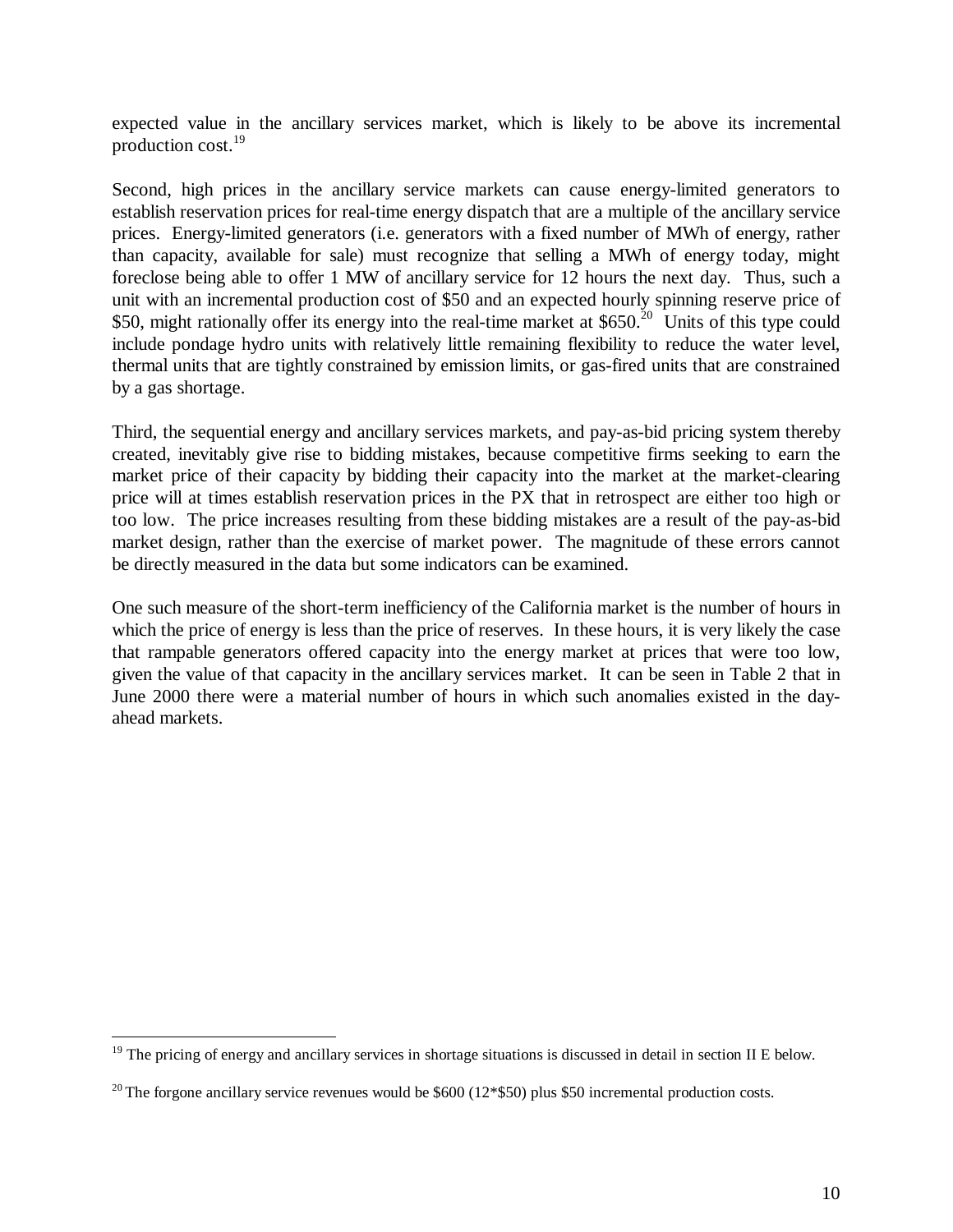| June 2000 Price Relationships |                     |            |
|-------------------------------|---------------------|------------|
|                               |                     | Percentage |
|                               | # of Hours of Hours |            |
| <b>Energy Price &lt;</b>      |                     |            |
| <b>Spin Price</b>             | 61                  | 8.47%      |
| <b>Energy Price &lt;</b>      |                     |            |
| 10 Minute                     |                     |            |
| <b>Reserves Price</b>         | 62                  | 8.61%      |
| <b>Energy Price &lt;</b>      |                     |            |
| Replacement                   |                     |            |
| <b>Reserves Price</b>         | 75                  | 10.42%     |
|                               |                     |            |

**Table 2 June 2000 Price Relationships**

The energy price is the unconstrained PX price.

Moreover, the data in Table 2 likely understate the degree of disequilibrium in the California energy and ancillary service markets, because there were additional hours in which the price of energy exceeded the price of ancillary services by amounts that were less than the costs avoided by providing ancillary services instead of energy. Table 3 provides a further indicator of the proportion of hours during June 2000 in which bids likely were in disequilibrium due to the structure of the California market by calculating the number of hours in the day-ahead markets in which the energy prices exceeded the various reserve prices by less than \$20/MW.

| JUI IC ZUUU I TICC REIGUU ISHIDS |                     |            |  |
|----------------------------------|---------------------|------------|--|
|                                  |                     | Percentage |  |
|                                  | # of Hours of Hours |            |  |
|                                  |                     |            |  |
| Energy Price <                   |                     |            |  |
| Spin Price + \$20                | 82                  | 11.39%     |  |
| Energy Price <                   |                     |            |  |
| 10 Minute                        |                     |            |  |
| <b>Reserves Price</b>            |                     |            |  |
| $+$ \$20                         | 80                  | 11.11%     |  |
| <b>Energy Price &lt;</b>         |                     |            |  |
| Replacement                      |                     |            |  |
| <b>Reserves Price</b>            |                     |            |  |
|                                  |                     | 11.39      |  |

**Table 3 June 2000 Price Relationships**

The energy price is the unconstrained PX price.

In addition to the sequential relationship between the energy and ancillary services markets in California, the California ISO clears the various ancillary service markets sequentially, rather than simultaneously, and implements what it calls a "rational buyer" policy in buying ancillary services. First, the sequential process for clearing the ancillary service markets gives rise to the possibility that if suppliers of spinning reserve bid their capacity into the spinning reserve market at cost, they may be paid a lower price for spinning reserve than the market-clearing price of 10 minute or replacement reserves, which their capacity also provides. Thus, generating capacity capable of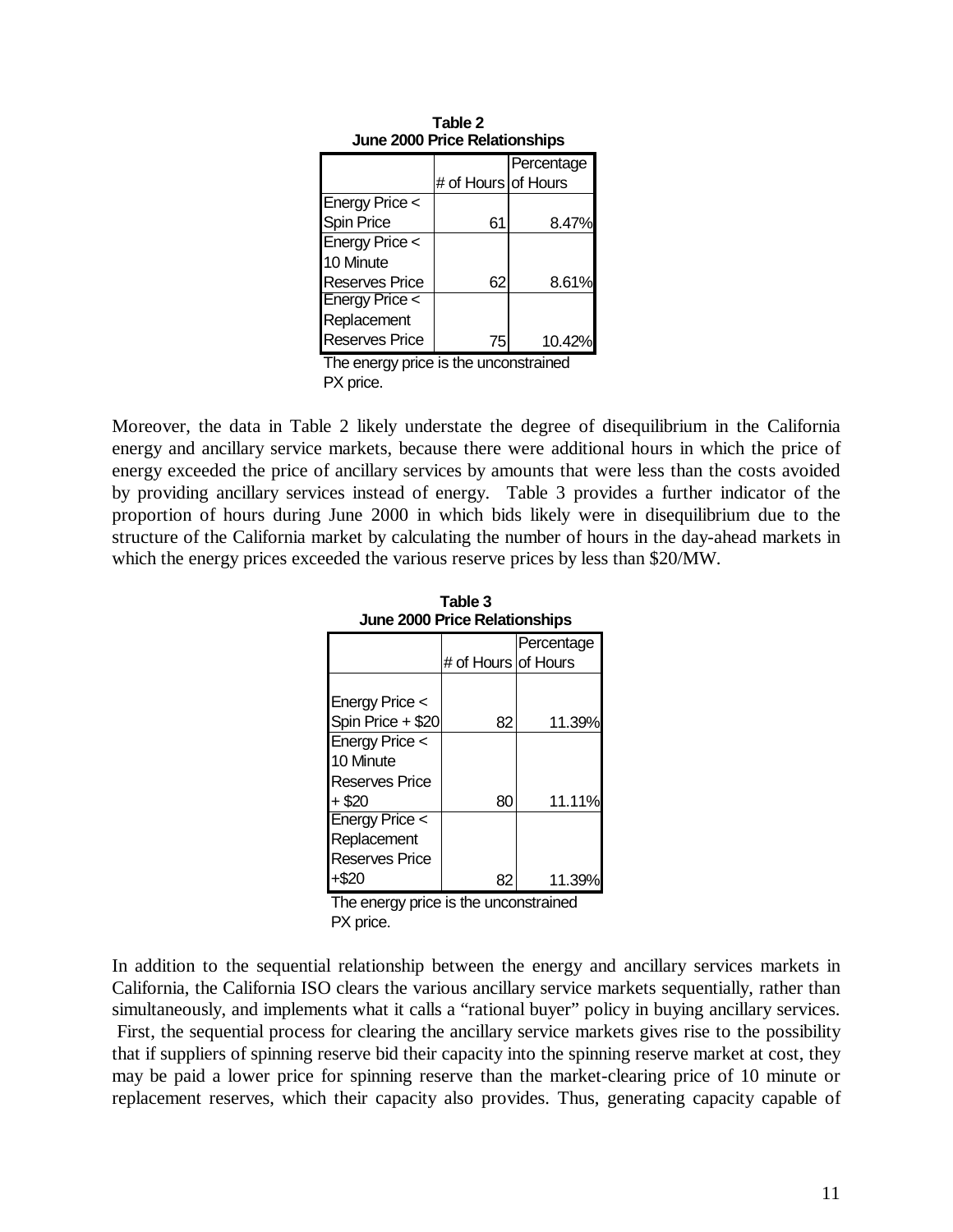providing 10 minute spinning reserve could be scheduled by the California ISO to provide spin at a price of \$25, in the same hour that the replacement reserve market clears at \$250, despite the fact that the capacity providing spinning reserve is also providing replacement reserve. Thus, the sequential clearing process operates like a pay-as-bid pricing system and the effect of these rules is that competitive ancillary service suppliers with capacity capable of providing various kinds of ancillary services would not offer that capacity into the ancillary service markets at incremental cost (or their expected real-time energy margin) but would instead offer this capacity at a price reflecting the expected market price of that capacity. This bidding strategy would have nothing to do with market power, but would be simply an outcome of the pay-as-bid features of the California market rules.

These disequilibrium pricing relationships prevail in the market because sellers have imperfect information and cannot perfectly forecast the market-clearing price of the various ancillary services. It can be seen in Table 4 that there were many many hours in the day-ahead markets during June 2000 in which capacity classified as spinning reserve was paid less than 10 minute reserve and 10 minute reserve was paid less than replacement reserve. It is also noteworthy that the price relationships seen in Tables 2, 3, and 4 do not suggest the exercise of market power but rather that the market is competitive but very inefficient. Entities with market power would not offer spinning reserve at lower prices than they could earn from that capacity in the other reserve markets.

| JUI IC ZUUU RESCI VE FI ILES |                     |            |  |
|------------------------------|---------------------|------------|--|
|                              |                     | Percentage |  |
|                              | # of Hours of Hours |            |  |
|                              |                     |            |  |
| Spin Price $<$ 10            |                     |            |  |
| Minute                       |                     |            |  |
| <b>Reserves Price</b>        | 205                 | 28.47%     |  |
|                              |                     |            |  |
| Spin Price <                 |                     |            |  |
| Replacement                  |                     |            |  |
| <b>Reserves Price</b>        | 93                  | 12.92%     |  |
| 10 Minute                    |                     |            |  |
| Reserves Price               |                     |            |  |
| < Replacement                |                     |            |  |
| <b>Reserves Price</b>        | 173                 | 24.03      |  |

**Table 4 June 2000 Reserve Prices**

What is not evident in the data is that there were, of course, mistakes in the other direction, in which low cost reserve capacity did not clear in the day-ahead spinning reserve or 10 minute reserve market, because in attempting to bid and earn the market-clearing price, the supplier overestimated the market-clearing price for reserves. These mistakes are a result of the pay-asbid elements of the pricing system, and lead to artificially high market prices that are a result of inefficiency, not market power.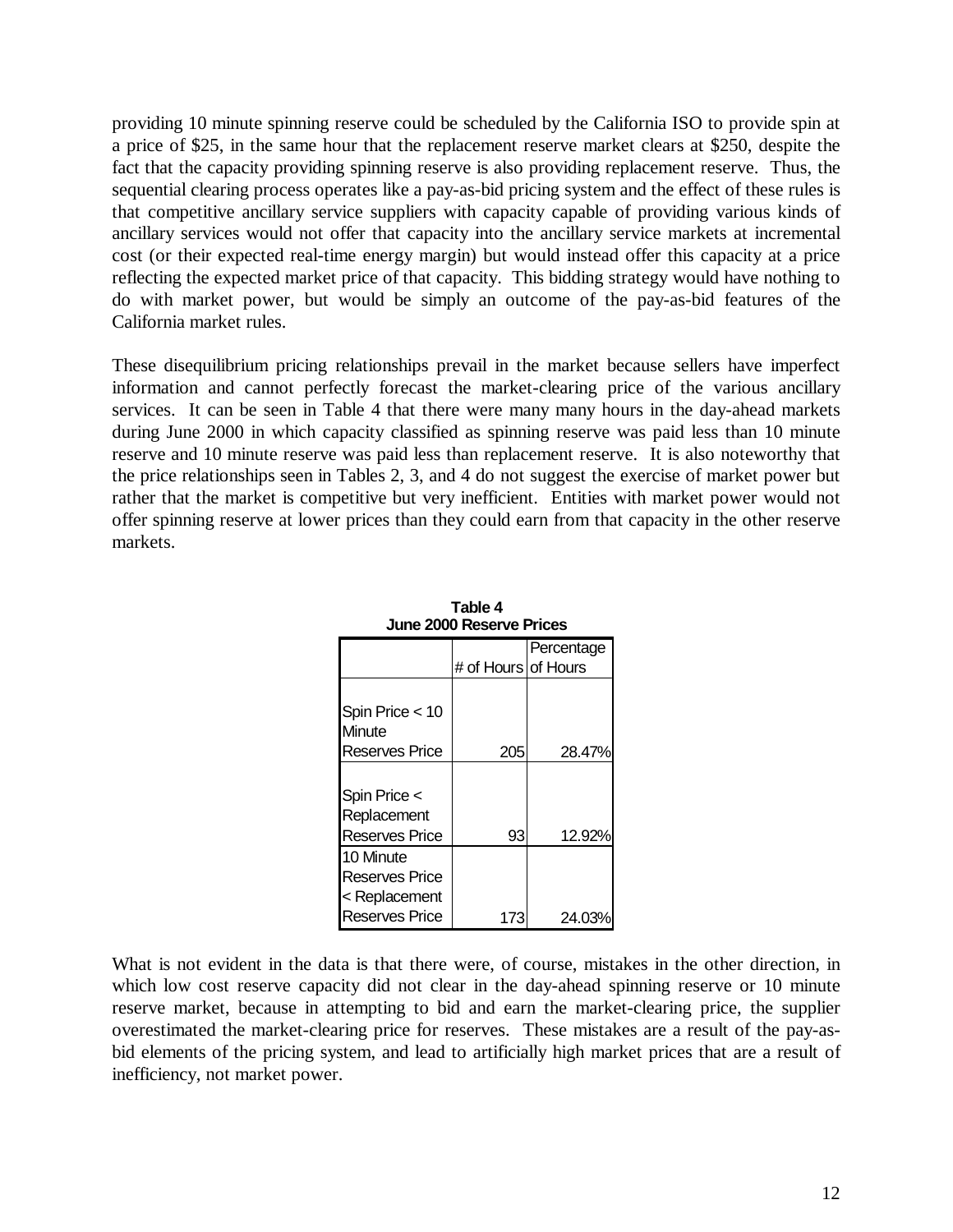These disequilibrium and imperfect information effects on bidding incentives are exacerbated by the California ISO's "rational buyer" policy<sup>21</sup> under which the California ISO adjusts the quantities of the various ancillary services that it purchases so as to "substitute lower-cost higherquality ancillary service bids for lower-quality service to reduce total purchase price." Thus, because ancillary service markets in California clear sequentially and prices are not cascaded, the purchase price of high quality reserves, such as spin, will (as shown in Table 4) sometimes be less than the price of lower quality reserves, such as 10-minute reserves. The rational buyer policy provides that in these circumstances, the California ISO will increase the amount of high quality reserves that it buys at the lower price.

It is important to understand that in these circumstances the market-clearing price of both the high and low quality reserves is the price in the market for the lower quality reserves. The ability of the California ISO to purchase high quality reserves at the lower price arises from the imperfect foresight of suppliers. If suppliers had perfect foresight, no supplier of high quality reserves would offer its capacity into the market for less than the market-clearing price of the lower quality reserves. Moreover, this proposition would hold for generators entirely lacking market power.

The rational buyer policy is therefore a mechanism by which the California ISO attempts to exploit the imperfect information of sellers by purchasing larger quantities of ancillary services at below-market prices. The California ISO claims that the rational buyer model has enabled the ISO to pay much less than the market-clearing price for large amounts of ancillary services "saving" large amounts of money for consumers. Thus, the CAISO recently reported that "savings" under the rational buyer protocol rose to \$33.6 million during June 2000.<sup>22</sup> This figure is the amount by which generators supplying reserves were paid less than the market-clearing price for ancillary services as a result of the CAISO purchasing additional high quality reserves at below market-clearing prices when disequilibrium existed.

These claims of savings ignore the reality that pricing systems that attempt to pay suppliers less than the market-clearing price will cause suppliers lacking market power to modify the way in which they bid so as to ensure that they are paid the market-clearing price, by departing further from cost-based bidding strategies, and bidding the market price. Thus, the rational buyer protocol is another element of the market design that causes the California electricity market to operate a pay-as-bid market, with the associated bidding incentives, inefficiency, and inflated prices.

The overall effect of this market structure is that a supplier lacking market power will not simply offer its generating capacity into the day-ahead market at cost and rely on arbitrage to equate the expected day-ahead and real-time price. The California market structure breaks the day-ahead capacity market up into at least 5 markets (energy, AGC up, spinning reserve, 10-minute reserve and replacement reserve). A firm lacking market power that bids its capacity into these markets at cost will likely not be paid the market-clearing price, see Table 2, 3 and 4. A rational response

 $\overline{a}$  $21$  Implemented August 18, 1999.

 $22$  Market Analysis Report for June 2000 and July 1-16, 2000 p. 5.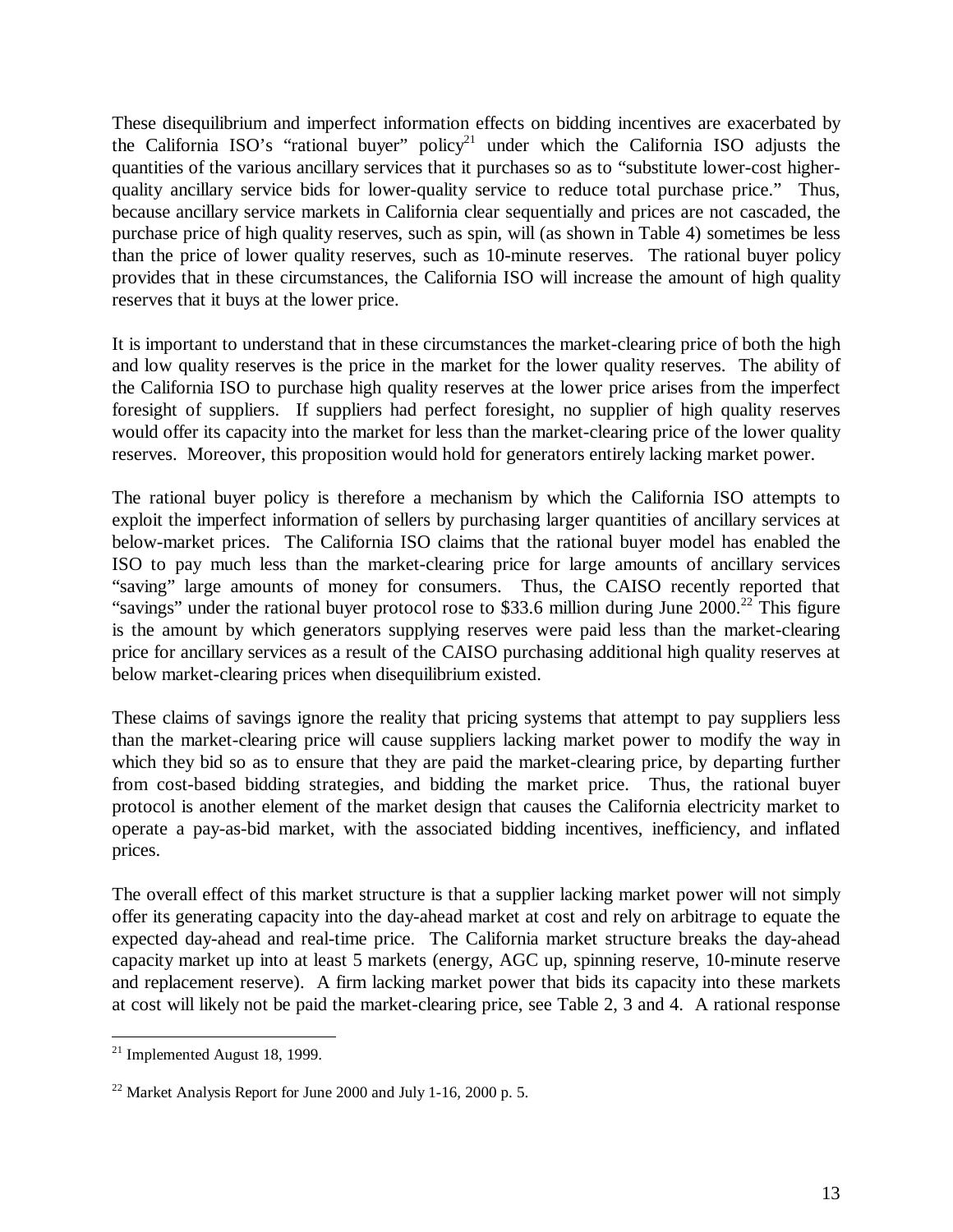of firms lacking market power to this market structure is to bid their capacity into the market at the expected market-clearing price, not at incremental cost. Another consequence of this market structure is that firms lacking market power, but attempting to bid so as to defeat price discrimination, will at times fail to sell capacity in the market because they misestimate market prices. In these circumstances, a failure to generate, or provide reserves, and the associated price increase does not necessarily reflect the exercise of market power, it may reflect the inefficiency of the California market design.

# **D. One-Part Bids**

Another important feature of the California day-ahead electricity market is that the scheduling of both energy in the PX and ancillary services by the CAISO are based on one-part bids and unit operation is scheduled independently hour by hour. One of the consequences of a one-part bidding system is that potentially extra-marginal generators entirely lacking market power will likely submit one-part bids that exceed their incremental running cost if they were operating, and this difference may at times be quite large. This bidding strategy is rational for firms lacking market power if the generating plant would not necessarily find it profitable to operate at all, as its avoided costs if it is not scheduled to operate are then potentially much greater than its incremental production cost.

In understanding this outcome, it is convenient to begin by considering generators that expect that the market-clearing price in the day-ahead market will be sufficiently high for them to recover their start-up, minimum load and incremental energy costs over the course of the operating day. These generators would find it rational to bid their energy into the market at incremental production cost (aside, of course, from the considerations discussed above relating to intertemporal arbitrage and the multiple and separate energy and ancillary service markets).

Now consider a generator that does not expect prices to be high enough in enough hours over the day for the generator to recover its cost of starting up. Such a generator would not rationally bid its capacity into the market at marginal cost if its expected return would be negative. The generator could rationally withhold its capacity entirely from the market if it expected operation to be unprofitable, which would be essentially an infinite bid. Such withholding would not reflect market power but merely the expected poor economics of operating. Alternatively, such a generator could recognize that although it expects that the prices over the day in the market would be too low to support profitable operation, its expectations regarding day-ahead prices are based on imperfect information and day-ahead prices may be higher than it anticipates, and that if prices are sufficiently higher than it anticipates in some hours, then its operation might be profitable. In this world of imperfect information, one-part bids and independent hourly markets, a generator lacking market power might well find it profitable to offer its capacity into the market even when it expects operation to be unprofitable, but to offer this capacity at prices well in excess of its incremental production cost.

Consider, for example, a 5MW generator with an incremental running cost of \$20/MW, and \$100 in start up costs. A generator with 5MW of capacity has an insignificant share of the California market and could not benefit from withholding its capacity from that market as it would then earn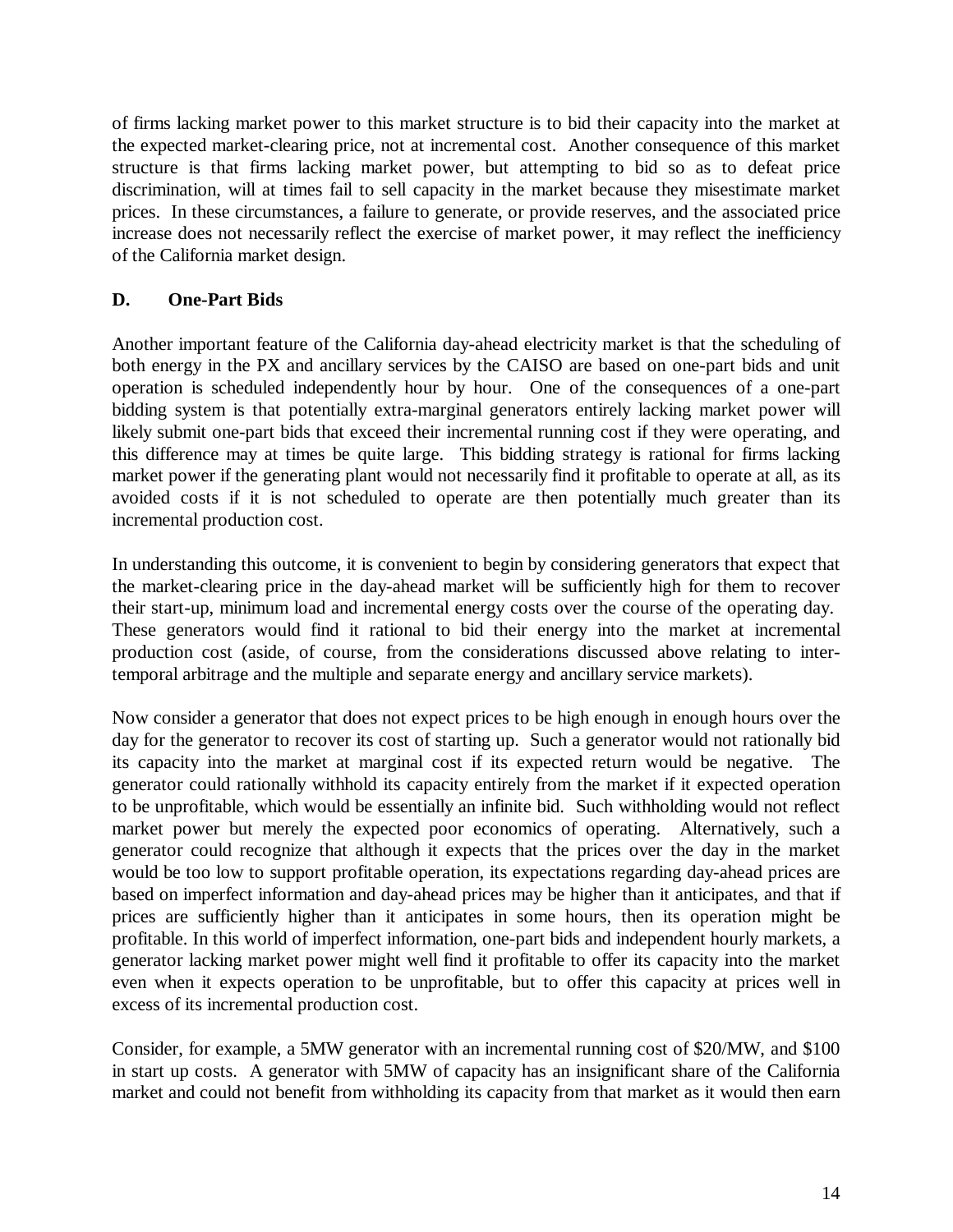no revenues. If the owner of such a unit expected day-ahead prices to exceed \$20 in 5 hours and to average \$22 in those 5 hours, then its expected profits from being scheduled to operate would be negative.<sup>23</sup> It would therefore not make any sense for the unit owner to bid its capacity into the energy market at its incremental production cost, \$20, as if the generator's expectations were correct, it would be scheduled to operate and would lose money if it did so.

The generator owner might, however, consider that if it were actually scheduled in the day-ahead market at a price of \$35/MW in any hour, and if the real-time price of energy in the other 4 hours were at least \$21.25, then the generator would recover its costs by bidding its capacity into the day-ahead market at \$35/MW, and then if it is scheduled to operate in the day-ahead market bidding its unsold capacity into the real-time market at its incremental cost.<sup>24</sup> It should further be noted that a competitive generator submitting one-part bids would likely have the lowest expectation regarding net revenues in other hours other than the peak hour (because the other hours would not include the peak hour) and thus a competitive cost-based bid for such an entity would be higher in the peak hour than in other hours. Suppliers in such a market might further analyze the likelihood that if the price were \$35 in one hour in the day-ahead market, then expected real-time prices might also be higher than the supplier expects and find that they could justify bidding into the day-ahead market at \$32<sup>25</sup> Bidding by a firm lacking market power under such separate hourly markets with one-part bids is very complex, but there should be no question that firms completely lacking any market power would, at times, find it profit maximizing to submit energy bids in such a market that differ from and exceed their incremental production cost.

The one-part bidding strategies of generator owners with a portfolio of plants would be somewhat different than those of a single-plant firm, but those bidding strategies would also involve complex departures from the actual incremental production costs of the individual units. Instead, the portfolio bids might be a supply curve for various amounts of capacity using various combinations of units at prices that would recover the start-up, minimum load and incremental production costs of all of the offered units. Moreover, the output of units that were not expected to be profitable to operate would very likely be offered at prices in excess of the incremental production cost of those units, if they operated.

Once again, therefore, it is seen that generators participating in the California market that entirely lack market power would submit bids that differ from their incremental production costs. Similarly, a failure to generate at a time at which the market price exceeded the units incremental production costs would not reflect market power, if the market price were not sufficiently high to also recover the units start-up and no-load costs. Moreover, it is quite possible within the California market structure for a generator lacking market power to find it profitable to submit

<sup>&</sup>lt;sup>23</sup> 5 hours \* 5 MW \* \$22 - \$100 - 5 hours \* 5 MW \* 20 = - \$50.

<sup>&</sup>lt;sup>24</sup> (\$35 \* 5MW + \$21.25 \* 5MW \* 4 hours) – (\$100 + \$20 \* 5MW \* 5 hours) = 0

 $^{25}$  This relationship might exist, for example, if the high day-ahead price were a result of a generation outage that is not known to the bidder, but would raise both day-ahead and real-time prices.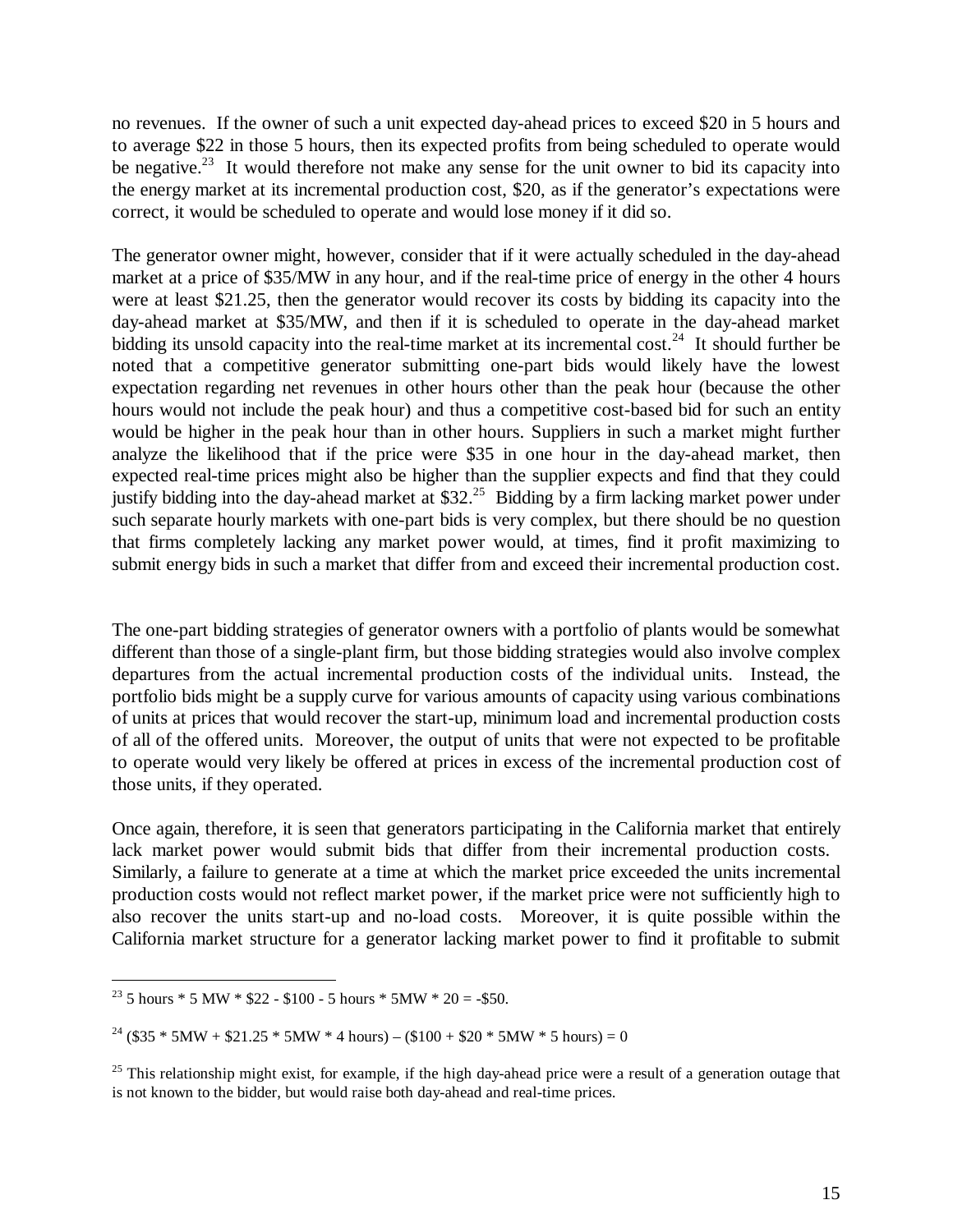one–part bids that will at times cause it to not be scheduled to generate energy or provide reserves in the day-ahead market despite day-ahead prices that turn out after the fact to be high enough to permit the generator to recover its start-up and no-load costs. Indeed, this is a likely outcome whenever day-ahead prices are higher than expected, perhaps because of generation outages that were not known to some market participants. Once again, this potential inefficiency is a result of the California market design, and does not necessarily reflect the exercise of market power. While these considerations of start-up and minimum-load cost recovery were unlikely to have affected bidding strategy during the very high priced days during June 2000, they would likely enter into bidding strategy in other periods.

#### **E. Price Determination in Shortages**

A final market feature affecting the bidding strategy of competitive firms in the California electricity markets during the summer of 2000 is that the marginal energy and ancillary service supplier is effectively paid its bid rather than the market-clearing price in shortage situations.

#### **1. Market Prices in a Shortage**

Before turning to a discussion of bidding strategy in a shortage, it is useful to briefly discuss the relationship between energy and reserve prices in competitive markets. Consider first a situation in which there is more than adequate capacity to meet load and to meet 10 and 30-minute reserve targets. In this situation, there will be generators operating that are both generating energy at a bid price that equals the market price of energy and have undispatched capacity that exceeds their 30-minute ramp capability. This is illustrated in Figure 5, in which  $P_1$  is the market price of energy and K is the quantity of reserves that can be carried on this unit given its ramping capability. The cost of meeting an incremental MW of load with energy from such marginal generators is equal to their energy bid, because increasing their output by 1 MW does not change the amount of reserves they provide (because they are ramp limited, not capacity limited in providing reserves, they can provide the same amount of reserves at the same cost, regardless of their energy output). Thus, from the standpoint of such a generator there is no opportunity cost associated with generating an additional MW of energy, and from the standpoint of the system operator the change in the total production cost of meeting an additional MW of load is equal to that unit's incremental energy bid.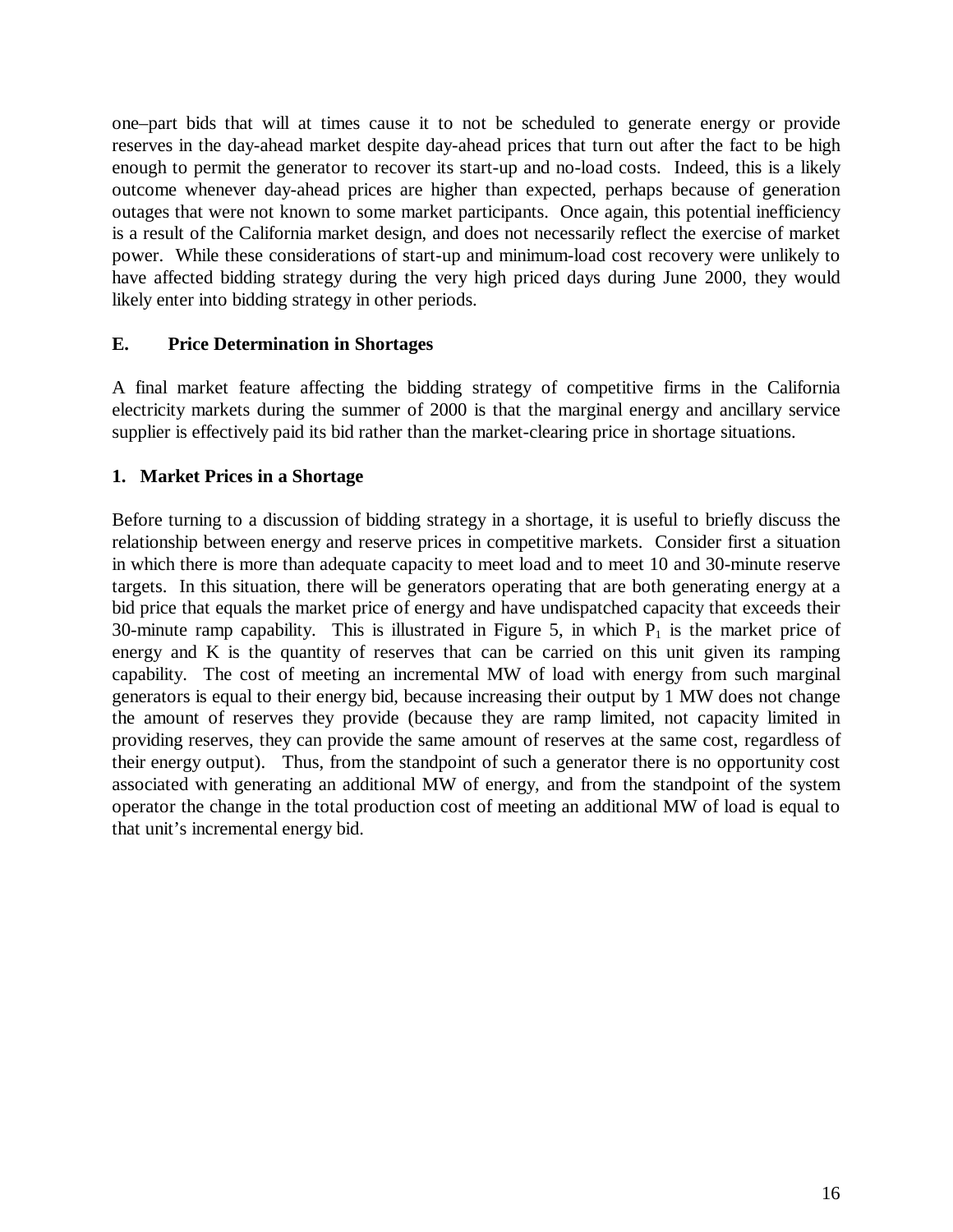

At the same time, it could be the case that capacity that is rampable in 10 and 30 minutes could be scarce, and the system operator could back down some in-merit generation such that its energy bid is less than the market price of energy, thereby incurring an opportunity cost of obtaining those marginal reserves. This is illustrated in Figure 6. The capacity of units with such opportunity costs of providing reserves will necessarily be fully utilized in generating energy and providing reserves, such that generating another MW of energy on such a unit requires that the system operator acquire another MW of reserves elsewhere on the system. Thus if the unit in Figure 6 had a 30-minute ramp rate of K MW, All of its capacity would be utilized either to generate energy or to provide reserves. Because the price of energy  $(P_1)$  exceeds its generating cost, the generator portrayed in Figure 6 would not provide reserves unless the price of reserves were at least equal to its opportunity cost,  $P_1 - C_1$ . In competitive equilibrium, the cost of generating another MW of energy on such fully dispatched units that incur opportunity costs in providing reserves will be greater than or equal to the market price of energy, recognizing that the cost of generating energy on such a unit is equal to the incremental production cost of the energy and the cost of acquiring another MW of reserves.<sup>26</sup>

<sup>&</sup>lt;sup>26</sup> These relationships are described more fully in Michael D. Cadwalader, Scott M. Harvey, William W. Hogan and Susan L. Pope, "Reliability, Scheduling Markets, and Electricity Pricing," May 1998.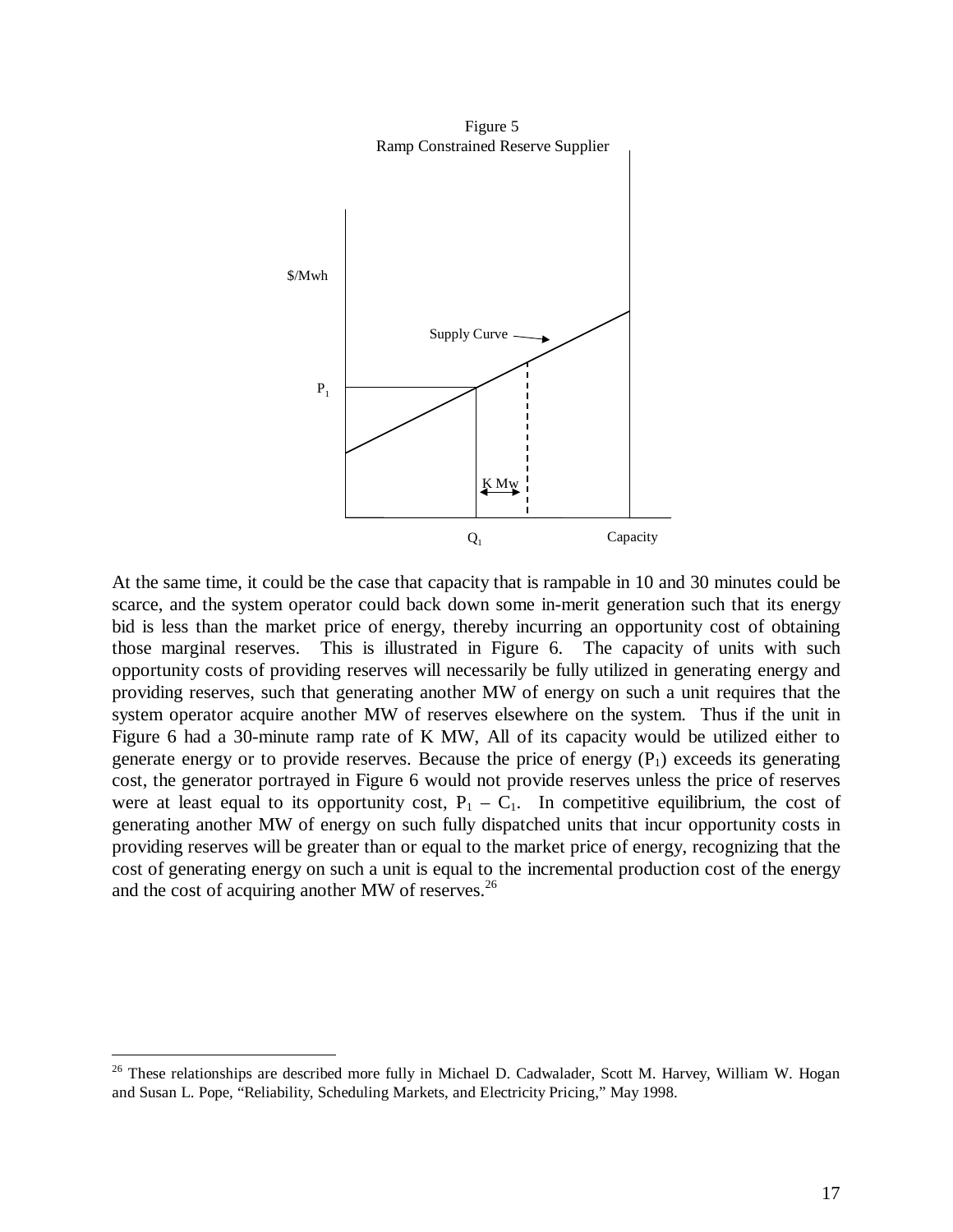

Now consider a circumstance in which there is not enough capacity available in the control area to meet reserve targets without buying reserves from another control area at a price of \$750/MWh.

 In this circumstance, the market price of reserves is \$750/MWh. Importantly, many generators will be dispatched like the generator in Figure 6, and the competitive market price of energy in these circumstances will be more than \$750/MWh. To see this, let us suppose that the incremental generating cost of the lowest cost unit that is not fully dispatched  $(C_1$  in Figure 6) is \$50/MWh. From the standpoint of the system operator, the change in the total production cost of meeting load by dispatching the \$50/MWh generator is \$800, \$50 in incremental energy costs and \$750 to buy another MW of emergency reserves (because dispatching the \$50/MWh energy reduces reserves by 1 MW). Similarly, from the standpoint of the generator, the cost of providing the energy is \$800, \$50 in additional fuel and O&M costs and \$750 in forgone ancillary service revenues. $<sup>2</sup>$ </sup>

The competitive outcome would be the same if the system operator established a \$750/MW violation cost for its reserves target. Such a policy would imply that the system operator would be willing to pay up to \$750/MWh for reserves and would attach a \$750/MWh cost to every MW by which it violated its reserve target. In a shortage situation, the price of reserves would rise to \$750/MWh, and the price of energy would be set by the sum of the reserve price and the incremental production cost.

 $27$  Alternatively, the system operator might restore reserves by purchasing emergency energy from another control area at a price of \$800/MWh. By purchasing this energy, the system operator could reduce output by 1MW on internal generators creating 1MW of reserves. The price of energy would be \$800/MWh and the price of reserves would be \$800/MWh less the avoided costs of the unit whose output is reduced to create reserves.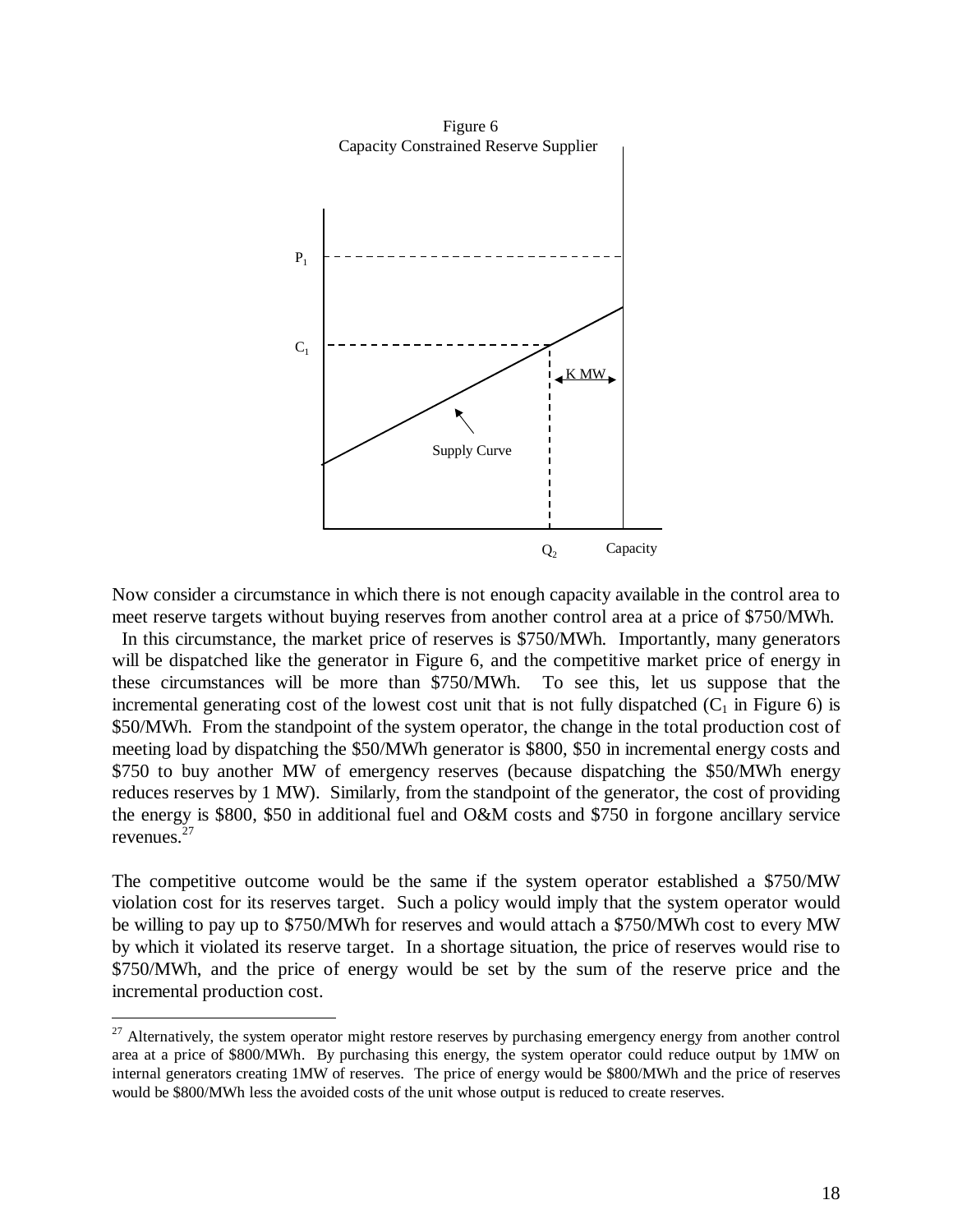Figure 7 portrays such a shortage situation from the standpoint of the control area as a whole. It will necessarily be the case that the incremental production cost of the highest cost internal resource generating energy will be less that the price of energy, because there is a large opportunity cost of using capacity to generate energy rather than provide reserves.



It is important to recognize that these relationships between energy and ancillary service prices will arise from the choices of competitive suppliers in the market, regardless of the market design of the ISO-coordinated markets. Thus, even though California's market design attempts to separate energy and ancillary services markets and determines the prices separately, the relationships described above will nevertheless govern the behavior of market participants. In a capacity shortage, ancillary service prices will be high, and these high ancillary service prices will be reflected in energy prices. In shortage hours, the price of energy will reflect both incremental generating costs and the capacity price. Comparisons of the price of energy in shortage situations to incremental generation costs will always therefore find that energy prices appear to be "too high," but this would not reflect the exercise of market power, but only a mistaken criterion for the competitive level of energy prices.<sup>28</sup> While the California market design introduces a lot of

 $28$ In a shortage situation, one would expect incremental generating costs to be reflected in the difference between the price of energy and the price of reserves.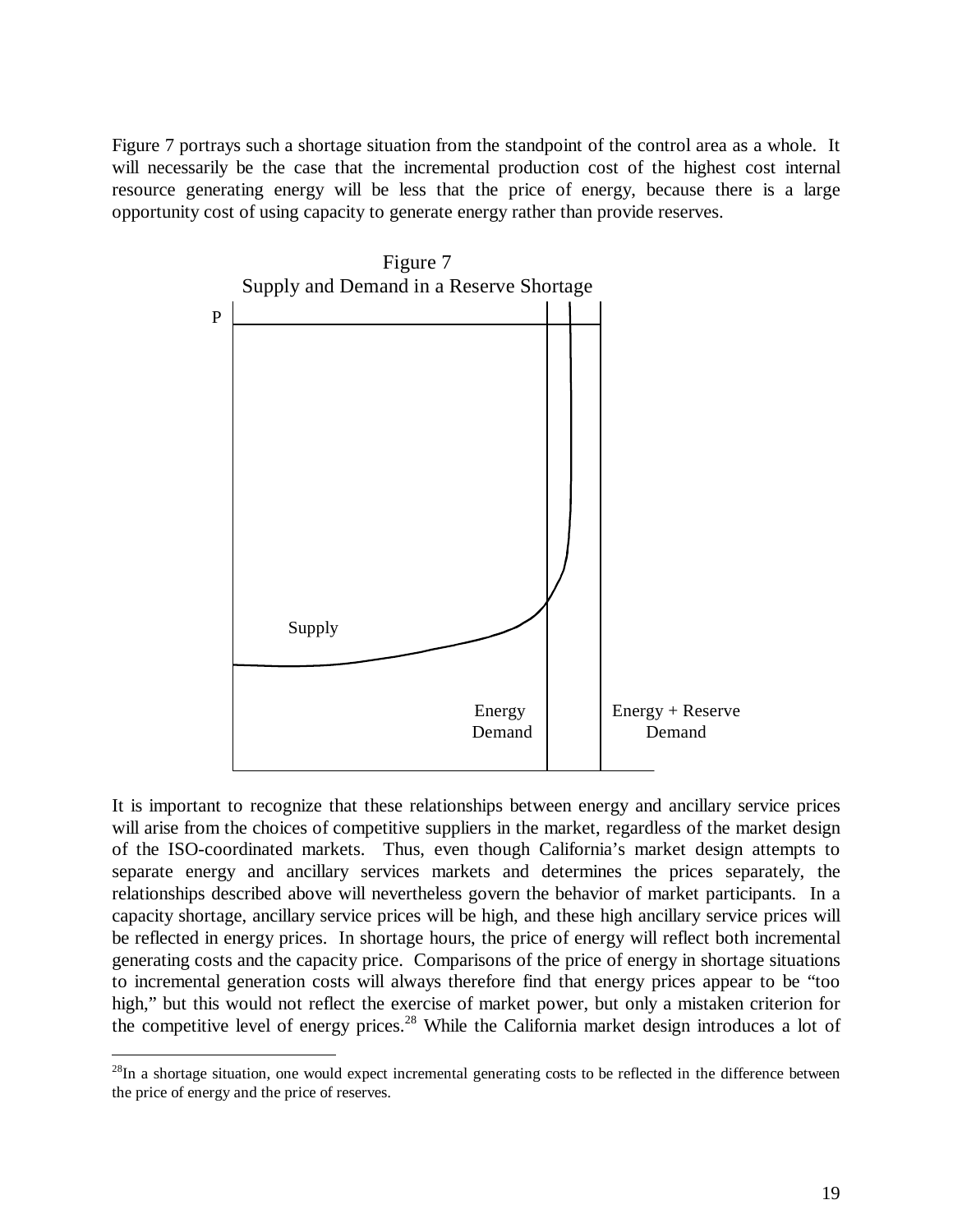noise and inefficiency into this relationship between energy and ancillary service prices, the market design cannot undo the underlying economics.

## **2. Supply and Demand for Capacity in California**

 $\overline{a}$ 

In periods in which the California energy and ancillary markets do not clear, i.e. there is not enough capacity available to meet load plus meet all reserve and regulation requirements, the prices in these markets are set by the highest accepted supply offer rather than a shortage price. Since all bids would be accepted in some market in a shortage situation, competitive suppliers have an incentive to submit above-cost bids in an expected shortage situation in order to ensure that they are paid the market-clearing price of capacity. This same incentive exists to a degree during shortages in New York, PJM and NEPOOL.  $^{29}$  The incentive to bid the market-clearing price is particularly strong in New England<sup>30</sup> and California because the energy market and each ancillary service market clear separately, and these markets operate much like pay–as-bid markets.

In this respect, it is important to understand what is meant by a shortage. Throughout June, the CAISO was able to meet load and the load shedding that occurred was a result of local problems, not a statewide generation shortage. There was therefore no statewide shortage as measured by whether the California ISO was able to meet load. There was nevertheless a generation shortage, as the California ISO was not able to reliably meet load under NERC and WSCC standards. NERC Policy 1 requires that system operators maintain 10-minute reserves equal to the largest single contingency.<sup>31</sup> The WSCC Minimum Operating Criteria impose a similar but even stricter requirement, $32$  and this requirement is embodied in various California ISO tariffs,  $33$  protocols and

While California is a large system, its largest contingency is a material amount of generation.

<sup>32</sup> Western Systems Coordinating Council, Minimum Operating Reliability Criteria "Each control area shall maintain minimum operating reserve which is the sum of the following: Regulating Reserve. Sufficient spinning reserve, immediately responsive to automatic generation control (AGC) to provide sufficient regulating margin to allow the control area to meet NERC's Control Performance Criteria. Contingency Reserve. An amount of spinning and nonspinning reserve, sufficient to meet the Disturbance Control Standard as defined in 1.E.2 (a). This Contingency Reserve shall be at least the greater of: (1) The loss of generation capacity due to forced outages of generation or transmission equipment that would result from the most severe single contingency (at least half of which must be spinning reserve); or (2) The sum of five percent of the load responsibility served by hydro generation and seven percent of the load responsibility served by thermal generation (at least half of which must be spinning reserve)." P.2.

<sup>&</sup>lt;sup>29</sup> In New York, however, the day-ahead energy and ancillary service prices are linked, so if there were in fact a shortage, a single high priced bid could set all of the energy and ancillary service prices at high levels.

 $30$  This comment applies to the market rules that are currently in effect. The New England market participants and ISO-NE intend to eliminate this incentive in both the long-run and short-run market reforms.

<sup>&</sup>lt;sup>31</sup> NERC Policy 1 p. P1-1 to P1-2, "Each Region, subregion or reserve sharing group shall specify, and each control area shall provide, as a minimum, operating reserve as follows: (1) Regulating Reserves. An amount of spinning reserve, responsive to AGC, which is sufficient to provide normal regulating margin, plus; (2) Contingency Reserve. An additional amount of operating reserve sufficient to reduce area control error to meet the Disturbance Control Standard following the most sever single contingency. (2.1) Spinning Reserve. At least 50% of this operating reserve shall be spinning reserve, which will automatically respond to frequency deviations."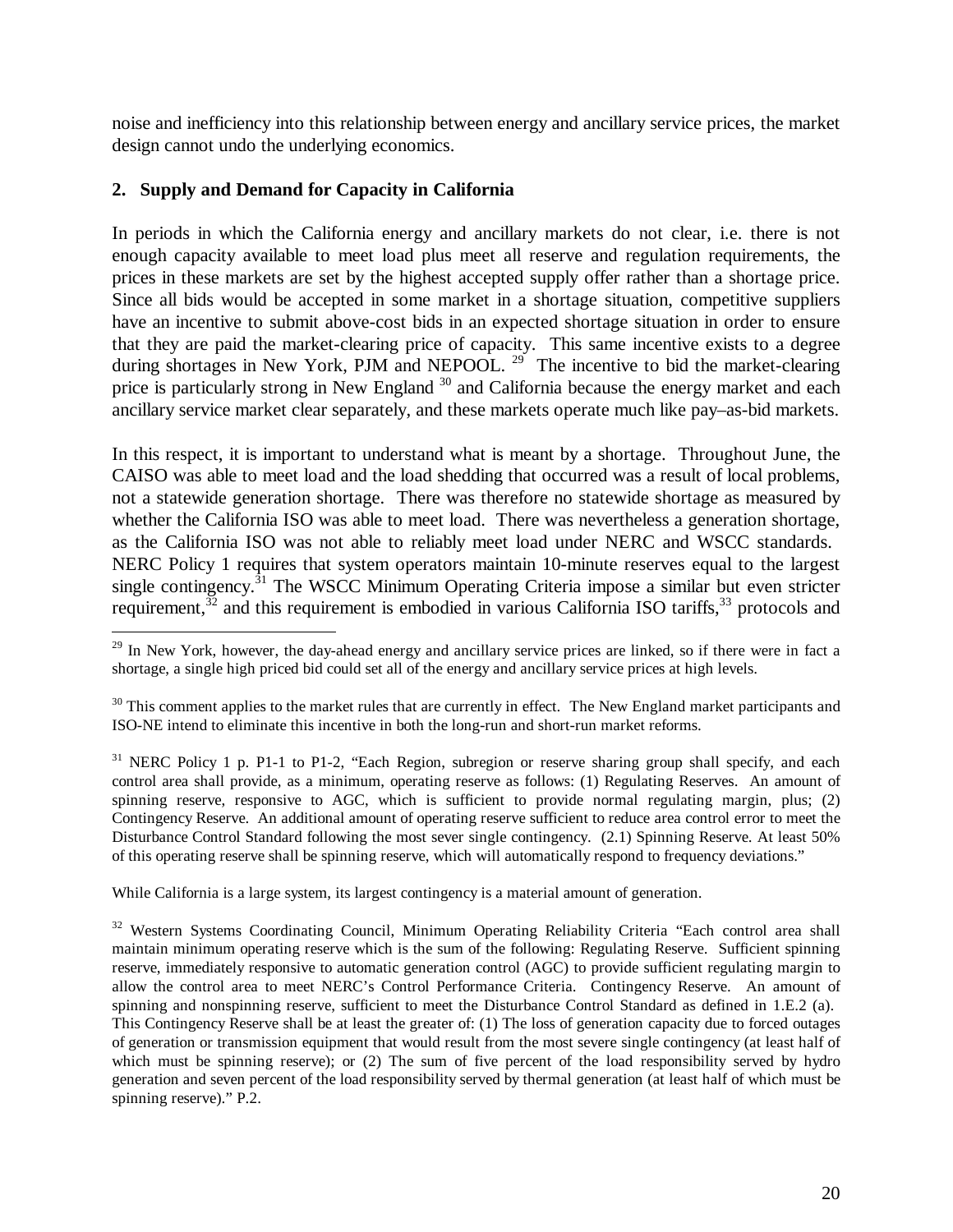operating procedures.<sup>34</sup> What, then, is the competitive market-clearing price in a shortage situation in which the CAISO cannot acquire sufficient reserves to meet the NERC Policy 1 or WSCC standards? In these circumstances, the market-clearing price is the price cap price, because the CAISO is required by NERC and WSCC policy to accept all the supply that is offered at this price. In effect, NERC Policy 1 and WSCC reliability criteria require the ISO to apply a vertical demand curve and the price cap causes the demand curve to become horizontal at the price cap level. The market-clearing price is therefore the price cap price, as shown in Figure 8.



This circumstance is effectively no different than would prevail under any other system of price controls. In a shortage, the market-clearing price will rise to the price cap. Because sellers are not automatically paid the price cap price in a shortage, at least one supplier must bid that price in each product category to set the market price at the price cap level, even in a shortage situation. If all the energy and ancillary service markets cleared jointly, the market would clear at the pricecap price in a shortage situation if only a few suppliers bid the price cap price for a small amount of high cost capacity. Because the various California electricity markets clear separately, there is a potential for suppliers bidding less than the price-cap price in a shortage situation to be selected

<sup>&</sup>lt;sup>33</sup> The CAISO tariff provides that: "The ISO shall exercise Operational Control over the ISO Controlled Grid to meet planning and Operating Reserve criteria no less stringent than those established by WSCC and NERC as those standards may be modified from time to time, and Local Reliability Criteria that are in existence on the ISO Operations Date and have been submitted to the ISO by each Participating TO pursuant to Section 2.2.1(v) of the TCA." CAISO Tariff section 2.3.1.3.1 sheet 29.

<sup>&</sup>lt;sup>34</sup> See ISO Operating Procedure, E-504 and E-508.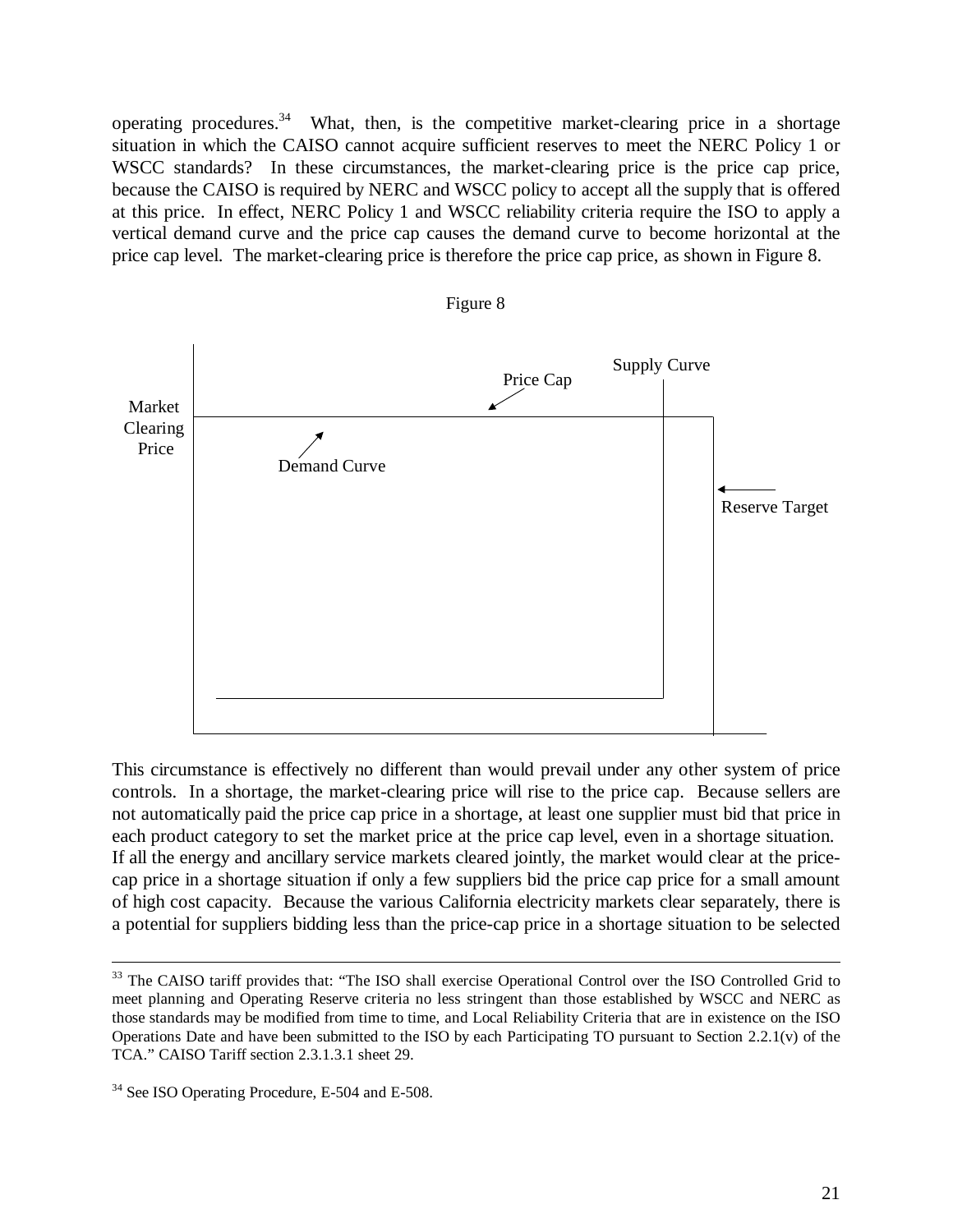to sell their capacity in a market in which they are paid less than the market-clearing price of capacity. This market segmentation therefore gives rise to the possibility that some markets may clear below the price cap even in shortage hours because some suppliers underestimate the market-clearing price.<sup>35</sup> While this may superficially appear attractive from the standpoint of loads, this market segmentation can also elevate prices when suppliers make mistakes in guessing the market-clearing price in the other direction. The potential for being selected to provide a product that is paid less than the market-clearing price, i.e. the price-cap price, in a shortage, tends to incent even sellers lacking market power to bid the market-clearing price, rather than their costs, in a likely shortage situation. This incentive is likely to be particularly important with respect to bids in the day-ahead and hour-ahead markets between energy and ancillary services.

Thus, a final circumstance in which generators in the California market might submit bids that are higher than their incremental production cost would be if they anticipated that there would be a shortage of capacity and thus that the ancillary services markets would clear at the price-cap price, thereby also raising to the price cap the expected opportunity cost of using that capacity to generate energy. In order to suggest the empirical relevance of this proposition, we have analyzed the level of available reserves, on a real-time and expected basis, for each hour in June in which the price of energy exceeded \$200 and \$700. We have attempted to identify the shortage hours using four related approaches. First, we have identified the hours in which there was a shortage of capacity in real-time, signified by the ISO declaring a stage 1 emergency. A stage 1 emergency notice is issued by the ISO in real-time if an operating reserve shortfall is unavoidable or the operating reserve is forecast to be less than the ISO minimum.<sup>36</sup> It is seen in Table 9 that of the 94 hours in June in which the real-time price exceeded \$200/MWh in either SP15 or NP15, 38 were stage 1 emergency hours in which the ISO was short of capacity. Similarly, of the 51 hours in June in which the real-time price exceeded \$700/MWh in either SP15 or NP15, 31 were stage 1 emergency hours.

| <b>June 2000</b>                               |                    |                            |           |
|------------------------------------------------|--------------------|----------------------------|-----------|
|                                                | <b>Total Hours</b> | Hours Stage 1<br>Emergency | % Stage 1 |
| <b>Real-Time Price</b><br>Exceeds<br>\$200/MWh | 94                 | 38                         | 40.4%     |
| <b>Real-Time Price</b><br>Exceeds<br>\$700/MWh | 51                 | 31                         | 60.8%     |

| Table 9                                             |  |  |
|-----------------------------------------------------|--|--|
| <b>Real-Time Prices and Stage 1 Emergency Hours</b> |  |  |
| <b>June 2000</b>                                    |  |  |
| $1 - 2 - 2 - 2 = 3$                                 |  |  |

 $35$  For example, the real-time price was only \$127.10 for the 10am hour June 27 despite it being declared a first stage emergency.

<sup>36</sup> ISO Operating Procedure E-504.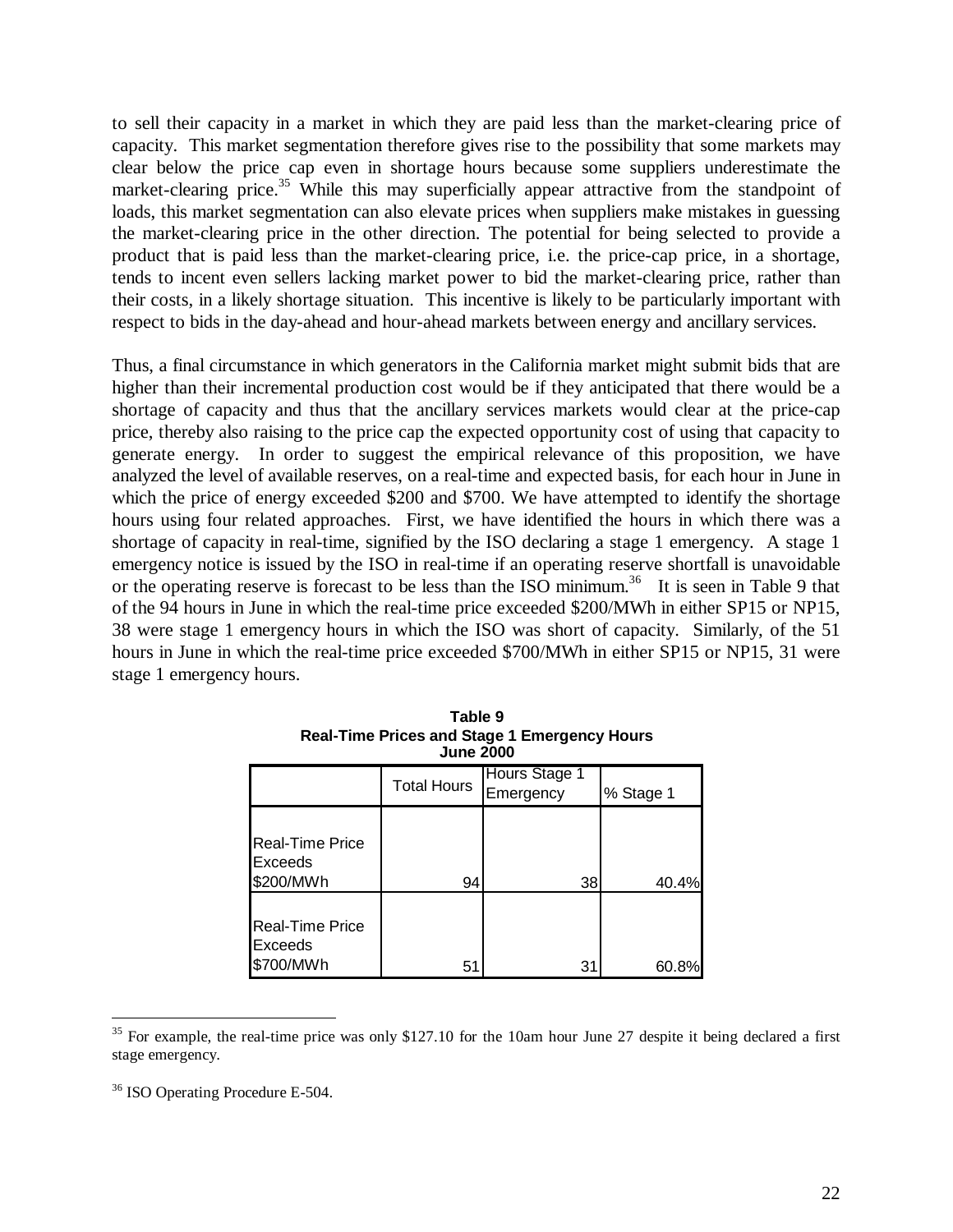Table 10 portrays the number of high-priced hours in which the CAISO had issued a warning notice because the capacity available in the hour-ahead market was not sufficient to maintain minimum operating reserves.<sup>37</sup> The issuance of these warning notices permitted the ISO to acquire resources on a non-competitive basis. It is seen in Table 10 that warnings were in effect during 27 of the 28 hours for which warning data are available in which prices exceeded \$700/MWh and 38 of the 53 hours for which warning data are available in which prices exceeded \$200/MWh.<sup>38</sup>

| <b>June 2000</b>                                      |    |                                    |           |
|-------------------------------------------------------|----|------------------------------------|-----------|
|                                                       |    | <b>Total Hours</b>   Warning Hours | % Warning |
| <b>Real-Time Price</b><br><b>Exceeds</b><br>\$200/MWh | 53 | 38                                 | 71.7%     |
| <b>Real-Time Price</b><br>Exceeds<br>\$700/MWh        | 28 | 27                                 | 96.4%     |

As an additional check on these indicators of shortage conditions, we attempted to compare the capacity available in the hour-ahead market to the real-time demand for capacity by adding a measure of the CAISO's Minimum Operating Reliability Criteria (MORC) minimum operating reserve. It does not appear, however, that the CAISO publicly reports its MORC on an hour by hour basis so a definitive comparison has not been possible. As an approximate check, the 10 minute reserves and upward regulation scheduled in the hour ahead market have been taken as a measure of MORC minimum operating reserve and added to real-time peak load to measure the demand for capacity. Table 11 summarizes the proportion of high-priced hours that were shortage hours based on this comparison. It is evident that more than 85% of the high priced hours in real-time were shortage hours based on this measure of shortage.

<sup>&</sup>lt;sup>37</sup> ISO Operating Procedure E-504.

<sup>&</sup>lt;sup>38</sup> Some hours included in Table 9 are omitted in 10. June 13, 14 and 21 are identified in CAISO reports as warning days but no log of warning hours is available for these days. These days are therefore excluded from the totals in Table 10.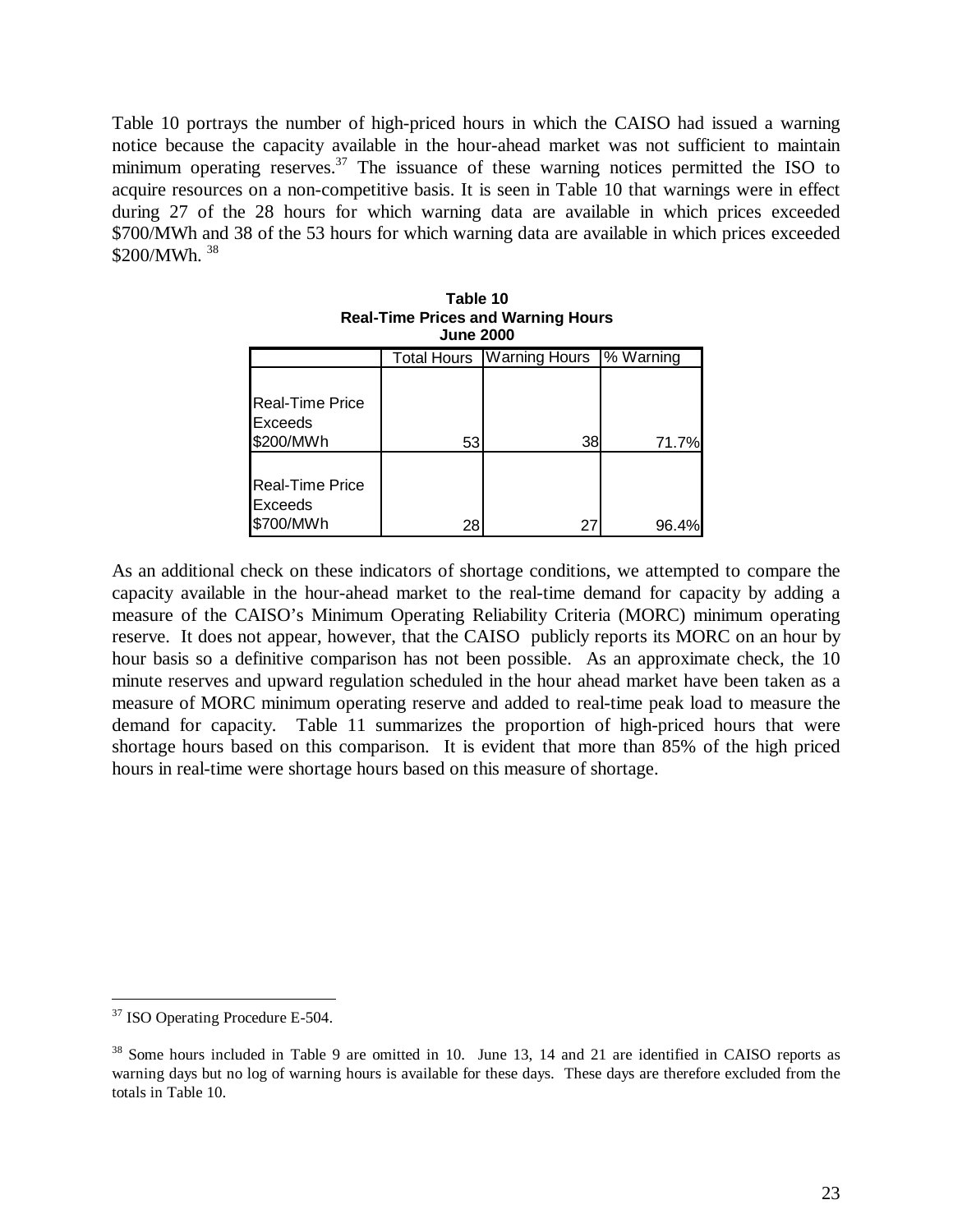| $1100 - 11110 - 111000$ and Onorago<br><b>June 2000</b> |                    |                                               |                  |
|---------------------------------------------------------|--------------------|-----------------------------------------------|------------------|
|                                                         | <b>Total Hours</b> | Hours Hour-Ahead<br>Cap < Real-Time<br>demand | % Shortage Hours |
| RT Price ><br>\$200/MWh                                 | 93                 | 80                                            | 86.0%            |
| RT Price ><br>\$700/MWh                                 | 51                 | 45                                            | 88.2%            |

| Table 11                              |  |  |
|---------------------------------------|--|--|
| <b>Real-Time Prices and Shortages</b> |  |  |
| <b>June 2000</b>                      |  |  |
|                                       |  |  |

Fourth, we have examined whether given the CAISO's day ahead load forecast, the CAISO and other market participants would have expected the market to be in shortage in real-time, by comparing the actual capacity available to the CAISO in the hour-ahead markets to the sum of the CAISO's day-ahead load forecast and hour-ahead 10-minute reserves and upward regulation requirement. Because this shortage measure reflects day-ahead expectations, it is compared to day-ahead PX prices. It is seen in Table 12 that more than 90% of the high priced hours in the day-ahead market were shortage hours by this measure, and all of the hours in which the dayahead price exceeded \$700 were shortage hours.

| Table 12<br><b>Day-Ahead Prices and Shortages</b><br><b>June 2000</b> |                    |                                                            |            |  |
|-----------------------------------------------------------------------|--------------------|------------------------------------------------------------|------------|--|
|                                                                       | <b>Total Hours</b> | Hours Day-Ahead<br>Demand > Hour-<br><b>Ahead Capacity</b> | % Shortage |  |
| PX Price ><br>\$200/MWh                                               | 102                | 94                                                         | 92.2%      |  |
| PX Price ><br>\$700/MWh                                               |                    | 17                                                         | 100%l      |  |

**Table 12**

The PX price is the unconstrained price.

The California ISO Department of Market Analysis also provided data on the degree of shortage during a number of the high priced days during June. This data also appears to indicate that there was a shortage of capacity during parts of the day on June 13, 14, 15, 26, 27, 28 and 29 even if all of the available non-utility generator capacity had been bid into the market at incremental production cost, and including out-of-market purchases, supplemental import energy bids and replacement imports in the supply and assuming that the ISO sought to acquire total reserves equal to load plus 10%<sup>39</sup>. Moreover, the DMA data appears to indicate that the demand for capacity exceeded the total capacity of the non-utility generators, IOU hydro and must-take energy and scheduled imports during a large number of hours on these days.<sup>40</sup> These data suggest

 $40$  DMA p. 49.

 $\overline{a}$ <sup>39</sup> DMA p. 49.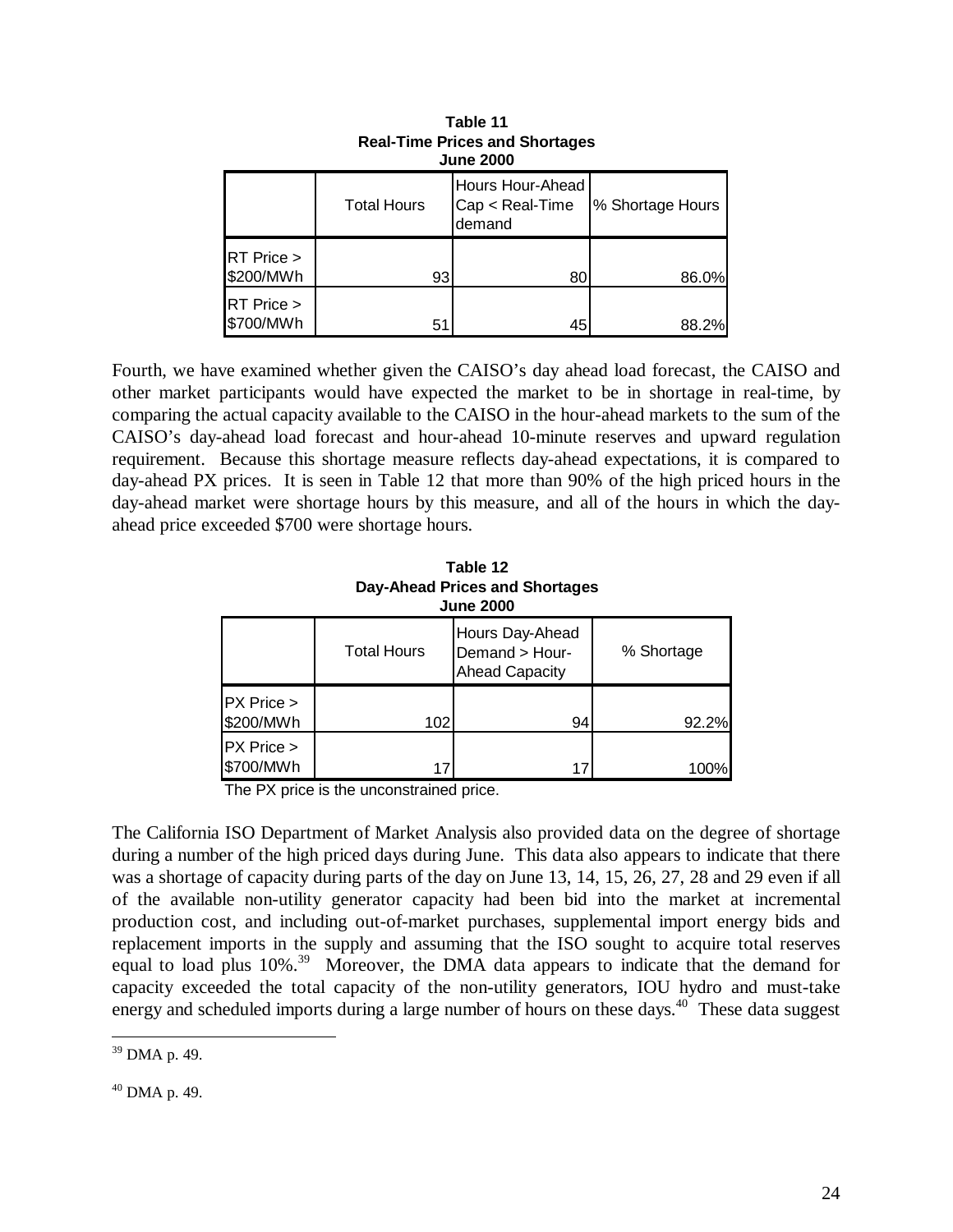that energy prices were set by import supply during many of the high-priced hours during June and that the level of demand for capacity depended in considerable part on the level of CAISO purchases of replacement reserves from external sources.

These analyses cannot establish whether all of the high priced hours were in fact shortage hours, because they cannot distinguish hours in which a shortage existed at the hour-ahead price, but the ISO eliminated the shortage through additional non-competitive purchases of import energy or reserves (the \$750 imported capacity in the metaphor with which we began this discussion), from hours in which there was no expected shortage. Nevertheless, the data are highly suggestive that the high prices in June arose significantly from a capacity shortage.

The existence of capacity shortages in California during June is consistent with a competitive origin of the high prices but these capacity shortages also do not rule out the exercise of market power. Thus, if non-quick-start capacity were held off line,<sup>41</sup> providing neither energy nor reserves, then that physical withholding could contribute to a shortage and give rise to high prices. None of the data we have analyzed rules out such withholding, but there also does not appear to have been any evidence provided of such capacity withholding.<sup>42</sup> If essentially all of the thermal generation in California was on line 43 and was used to either generate energy or provide reserves, then the source of the high prices was not market power of thermal generators within California but some combination of shortages of capacity and possibly market power exercised by nonthermal generators. If this is the correct perspective, the key ingredient driving high prices in June may have been high demand outside California coupled with a historically poor year for hydro power. 44

## **3. Solutions**

 $\overline{a}$ 

While the existence of serious capacity shortages in California during June may be sufficient to account for the observed level of energy and ancillary service prices without reference to market power, the discussion above does raise issues that FERC may want to address. The NERC Policy 1 and similar WSCC policies instruct the CAISO to maintain reserves at any cost. The price caps, on the other hand, say, in effect, "No, do not buy reserves at any cost, do not pay more than the price cap because it is not worth more than \$250 or \$500 or \$750/MW to maintain reserves in a shortage." There is a fundamental contradiction here. Rather than indirectly confronting this contradiction by capping prices, it would be better to resolve the contradiction. It is likely that the value of reserves actually depends on the extremity of the shortage, and that the appropriate energy price depends on fuel prices. Thus, a price of \$750/MW for reserves might send the

 $41$  Quick start capacity, such as gas turbines, can provide 10-minute reserves even if not operating.

 $42$  The California ISO, DMA and MSC have access to data on unit availability and could determine whether capacity not out due to forced outages was held offline. There has been no indication that they found any evidence of such withholding that required further investigation.

<sup>&</sup>lt;sup>43</sup> Some units will always be unavailable due to forced outages.

<sup>&</sup>lt;sup>44</sup> See CalPXII p. 21 and NPPC pp. 17-21.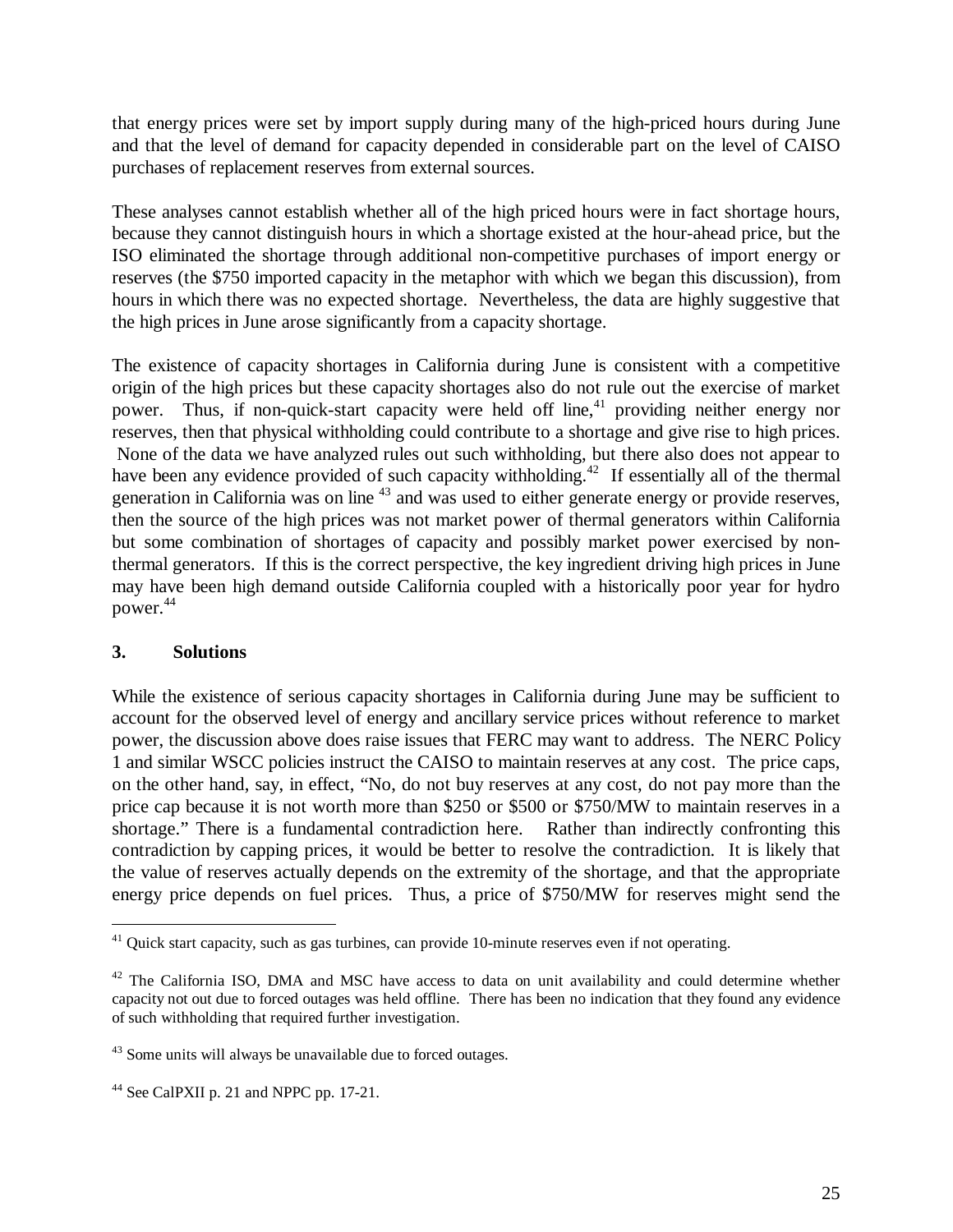correct price signal to loads and investors in extreme shortages, while it might not be rational to pay more than \$25/MW for incremental reserves in very minor reserve shortages, at the same time that energy prices are free to rise far above \$25/MWh.

If this view were accepted, rather than confronting the contradiction by imposing price caps that apply in all circumstances, and that apply regardless of the price of fuel and the circumstances in gas, oil, and emissions markets, it would be better public policy for the FERC to coordinate system operator policies regarding the value of reserves in shortage situations. It is widely recognized that a lack of demand elasticity for energy promotes high prices, and the same principle applies to reliability standards in reserve markets. Reserves are not infinitely valuable in all circumstances.<sup>45</sup> NEPOOL and ISO-NE previously proposed the implementation of a demand curve for reserves that would in effect vary the maximum amount that the system operator would pay for a MW of reserves based on the degree of shortage.<sup>46</sup> While the FERC commented favorably on some aspects of the proposal, the FERC order appears to envision that the system operator would continue to meet the NERC requirement in real-time at any price.47 Deferring the requirement to purchase reserves at any price from day-ahead to real-time would not solve the fundamental problem. Although favorable changes in demand that eliminate forecasted shortages between day-ahead and real-time may obviate the need to buy high-priced reserves, the forecasted shortage may not go away, and reserves not purchased day-ahead at high prices may not be available in real-time, requiring the purchase of other resources at extreme prices. The requirement that system operators maintain reserves in real-time at any price must itself be addressed or system operators will inevitably continue to rely on price caps to avoid irrational outcomes in shortages. Moreover, it would be possible for system operators to implement a flexible target for reserves in shortages without the long delays that may accompany the development of price-sensitive retail load.

## F. **Implications for Bidding and Supply**

 $\overline{a}$ 

The considerations discussed in sections C and E above regarding non-uniform pricing and pricing in shortages will likely tend to cause competitive firms to bid above cost in likely shortage situations, with a great many suppliers submitting bids at the price cap. The considerations discussed in sections C and D above regarding non-uniform pricing and one-part bids will likely tend to cause competitive firms to submit bids that are above incremental production cost in nonshortage situations.

<sup>&</sup>lt;sup>45</sup> See, for example, Peter Cramton, Review of the Reserves and Operate Capability Markets: New England's Experience in the First Four Months, Nov 17, 1999

<sup>46</sup> See Appendix C to Fifty-Second Agreement, sections14A5(b) and 14A7(c).

<sup>&</sup>lt;sup>47</sup> ISO New England Inc, Order Conditionally Accepting Congestion Management and Multi-Settlement Systems, June 28, 2000 p. 14, "The detailed proposal should describe, for example, the exact derivation of the demand curves and how the ISO will meet the NERC requirements in real time in the event that the demand curves result in procuring fewer reserves in the day-ahead market."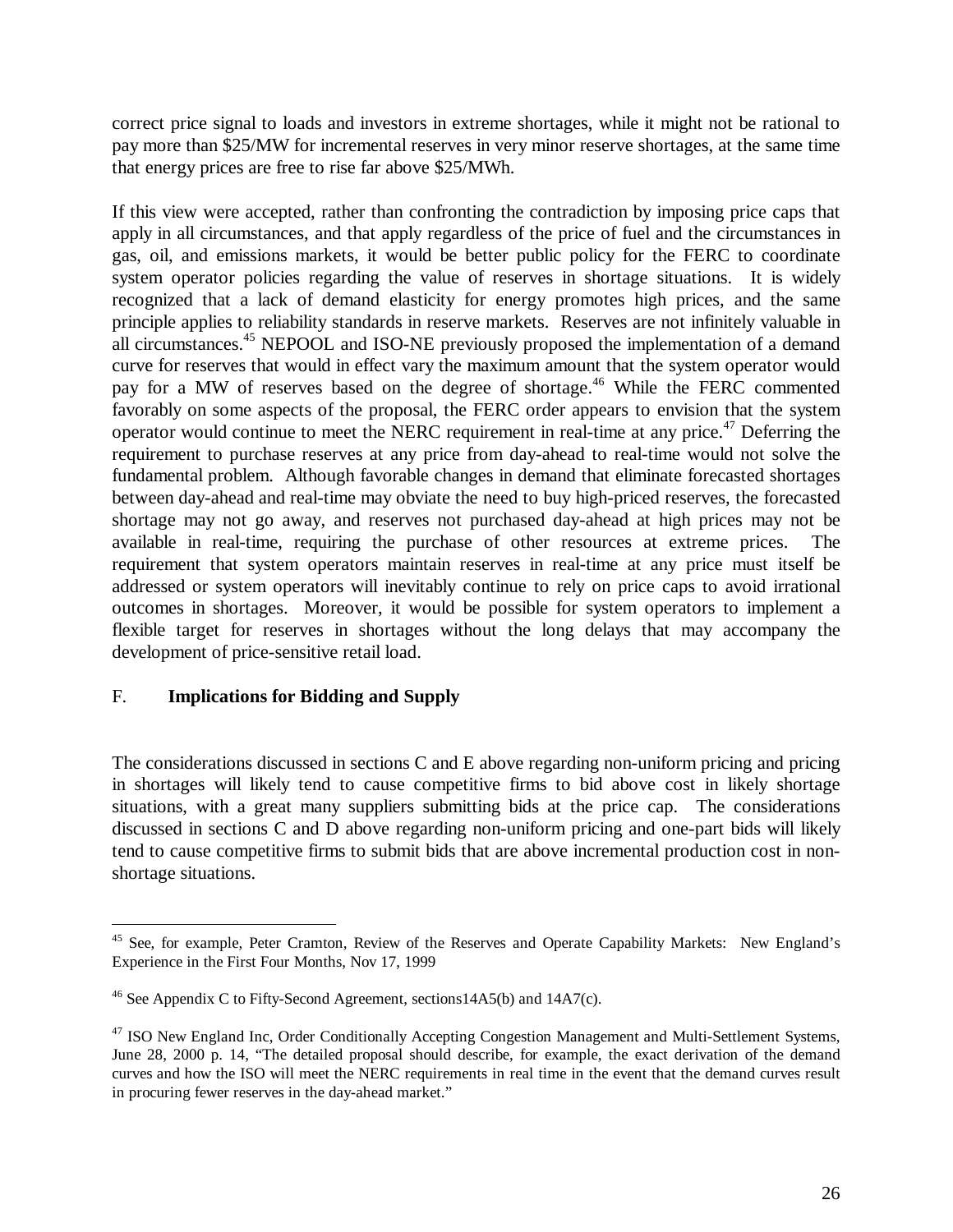Overall, the California market design provides very substantial economic incentives for generators entirely lacking market power to bid their capacity into the market at prices above incremental production cost. It has been suggested that " the presence of market power can be verified by bid prices significantly over the variable costs of many suppliers in the ISO's markets,"<sup>48</sup> but this is not the case given the structure of the California electricity markets.

In addition, the analysis above suggests that any analysis of capacity withholding must account for start-up and no-load costs, as well as incremental energy costs, account for capacity demanded in the form of regulation or reserves, and the impact of short-run inefficiency within the California market design.

# **III. Empirical Analysis of Market Power in California**

## **A. Overview**

The Borenstein, Bushnell, Wolak and MSC papers implicitly recognize the potential disconnect between the costs and bids of competitive suppliers in the California market. As discussed above, a simple direct analysis of bids and costs would not be informative and BB&W do not undertake such an examination of the bid data. Similarly, the BB&W analysis does not provide any data regarding the actual supply or withholding of capacity by generating plants (to provide either energy or reserves) in each hour in comparison with energy prices. Instead, the approach in BB&W to the analysis of market power is indirect and the analysis depends on a chain of reasoning and assumptions. Rather than comparing bids and estimated production costs or identifying capacity that was withheld, they undertake a numerical analysis that could be described as asking the question:

Even if California market rules require competitive suppliers to bid an estimate of the market-clearing price, rather than their costs, did the pricing outcomes in California energy markets approximate an estimate of what would have been the competitive outcome or did those pricing outcomes reflect the exercise of market power?

In effect, this approach simulates the operation of a competitive market (in general without regard to the fine details of the California market design) and estimates the market-clearing price in such a market. This simulated competitive price is then compared with the observed price and the average differences are attributed largely to the exercise of market power. This is a useful approach to gaining insights into a complex market. However, it is important to analyze the simulation results carefully in assessing whether the simulation results suggest the exercise of market power, or alternatively point to differences between the simulated market and the actual market.

In understanding the strengths and weaknesses of this approach it is helpful to provide a high level overview of the methodology. First, the simulated market price is developed using a demand curve based on actual real-time load rather than some measure of day-ahead expected load.

 $48$  DMA, August 10, 2000 p. 5.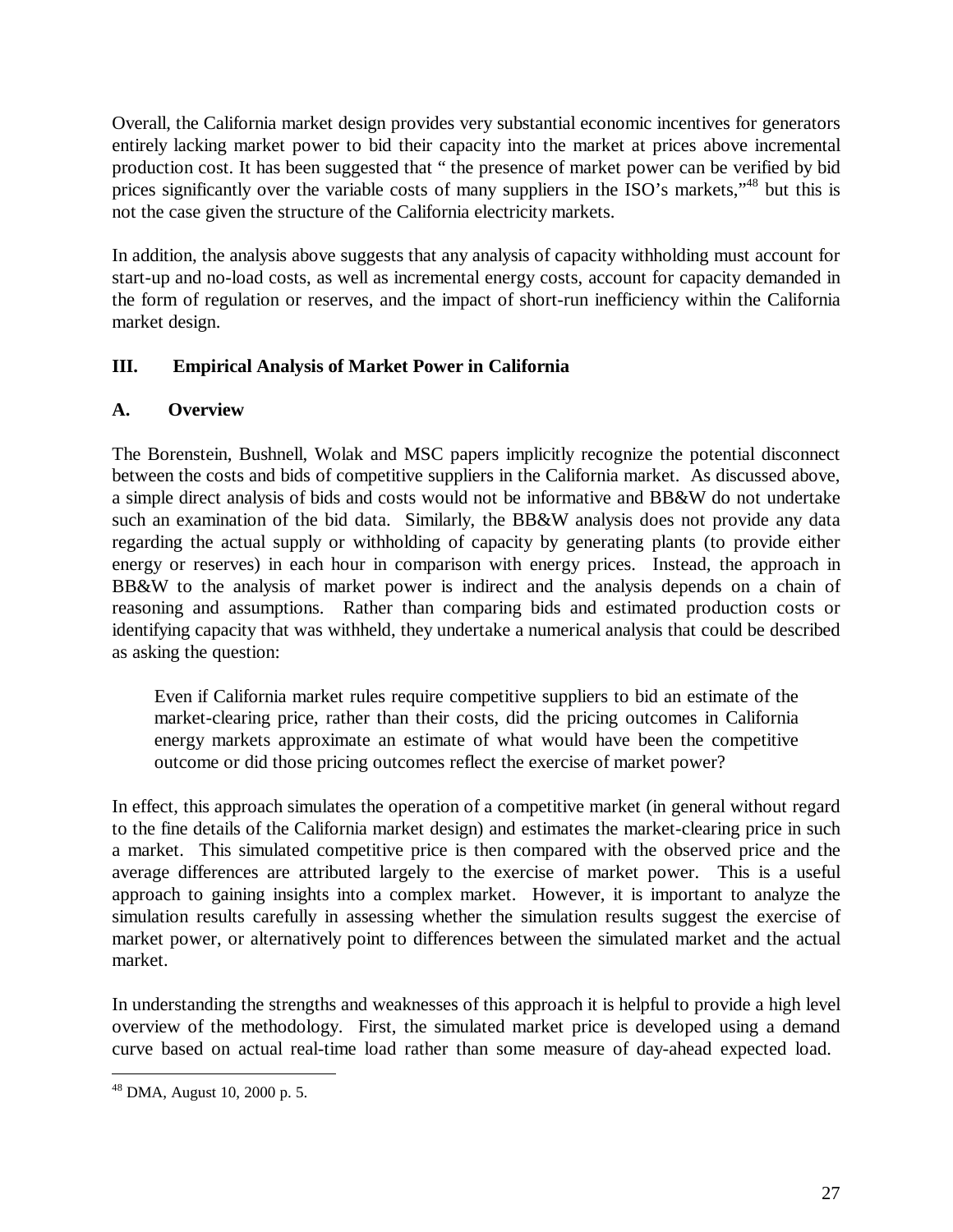Second, the supply of non-thermal generation is based on the actual real-time output of these suppliers rather than a day-ahead supply curve or schedule. Third, the supply of imported power is apparently a hybrid, based on the real-time import quantity but with a slope based on day-ahead bids. Fourth, the simulation addresses the availability of thermal generation probabilistically by repeating the price calculation for each hour many times to account for the random impact of plant outages. This produces an average simulated price. There is a sense, therefore, in which BB&W are simulating real-time competitive prices, using real-time demand and real-time nonthermal supply.

The price to which BB&W compare this simulated price is not the actual real-time price, however, but the day-ahead PX price. The rational for this comparison is that the day-ahead PX prices will reflect buyers and sellers expectations regarding real-time prices. This will of course not be true on a day-by-day basis, as the expectations of both sellers and buyers will often be wrong, but actual day-ahead and average real-time prices should roughly converge if averaged over a sufficiently long period.

The PX price used for comparison with the simulated price is also not the actual PX price used for settlements, but is instead the hypothetical unconstrained PX price; that is, it is a price calculated without regard to transmission constraints. This is consistent with the treatment of thermal generation in the calculation of the simulated competitive price, as transmission constraints are not taken into account in developing the supply curve for thermal generation. These transmission constraints are, however, implicitly reflected in the actual real-time quantities of non-thermal generation and import supplies, which are also included in the simulation supply curve.

Another subtlety in the modeling approach is that the thermal supply curve used in the simulation is not really a real-time supply curve. Real-time prices are influenced by the chaos of real-time events and unit inflexibilities in many ways not reflected in the simulation. For example, the simulation scheduling of thermal units ignores minimum up and down times. In addition, forced outages of thermal units in effect occur in the simulation prior to unit commitment, so that load can always be met in the simulated dispatch with the lowest-cost units, and gas and gas transportation is always purchased at day-ahead prices. These kinds of real-time constraints are, however, reflected in the supply of import and non-thermal supplies which may reflect the impact of real-time constraints.

Because the structure and assumptions of the simulation can be critical to its conclusions, the simulation and its assumptions would ideally be subjected to independent sensitivity analysis to replicate the results or highlight critical assumptions that are relevant in assessing the policy implications. We have not done this, but such a sensitivity analysis should be undertaken. Every such simulation study requires simplifying assumptions, and these studies are no exception. A close reading of the BB&W and MSC studies suggests that these analyses have sufficiently important simplifying assumptions that they do not yet provide convincing evidence of the exercise of market power in California, particularly in light of data pointing to capacity shortages as playing an important role in the high prices.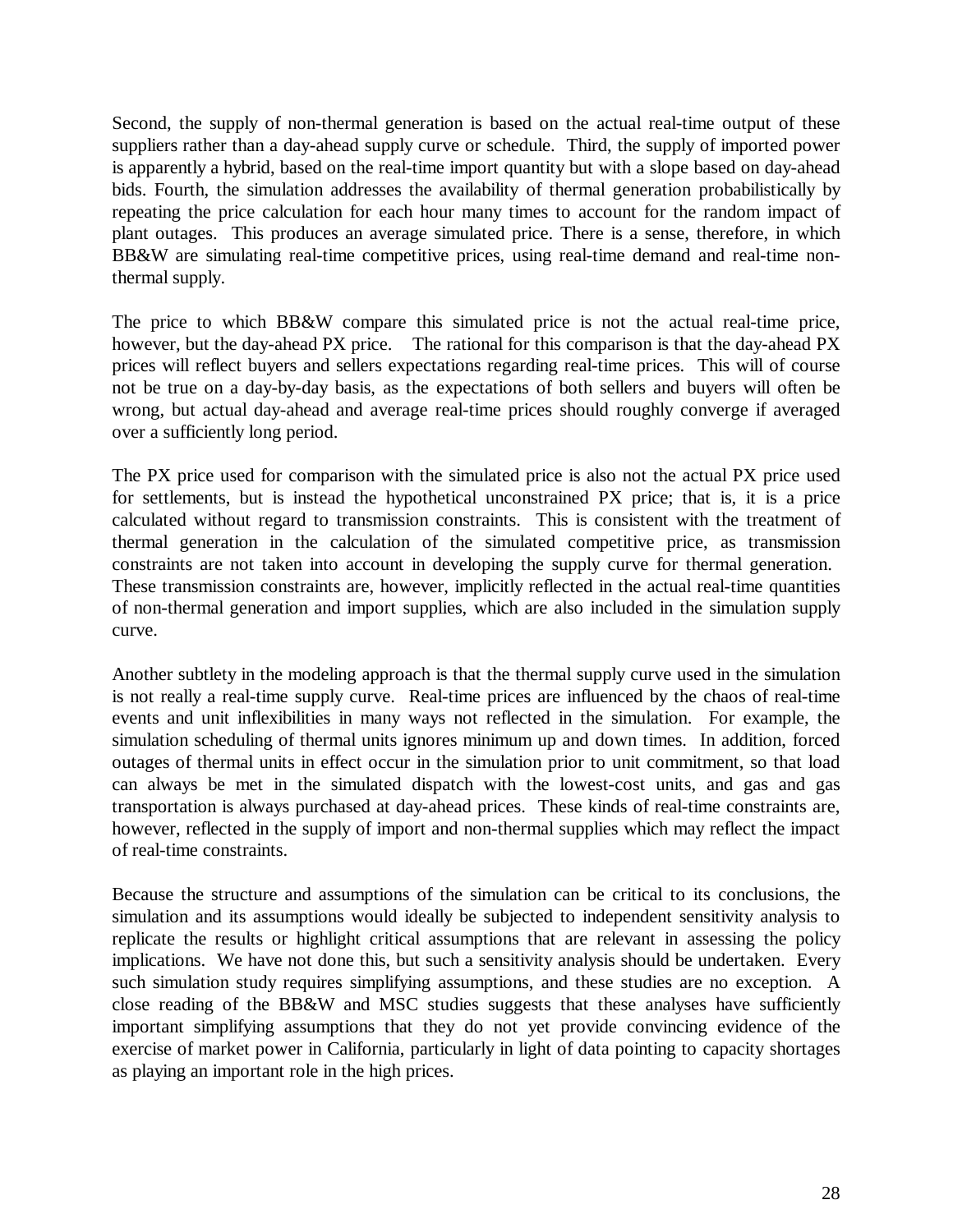There are six general empirical and conceptual limitations of these studies that bear on the conclusions regarding the exercise of market power. First, and likely of particular importance during the summer of 2000, the simulation estimates of competitive price levels are based on the assumption that the California electricity markets could be operated, and thus the energy market would clear with no capacity provided for spinning or non-spinning reserves in excess of load. This assumption is inconsistent with the market structure, inconsistent with the operation of the California grid (as well as the other electricity markets with which we are familiar) and likely has a significant impact on the simulated competitive market price estimates. Second, as BB&W note,  $49$ <sup>49</sup> the conceptual approach has the property that any inefficiency in the California market arising from the separation of the energy and ancillary services markets and associated pay-as-bid structure or one part bidding that results in higher prices would be treated under the BB&W and MSC studies as arising from the exercise of market power, rather than as costs attributable to limitations in the market design. Third, the conceptual approach in the simulation will necessarily understate the competitive market-clearing price in hours in which thermal generators within California are fully dispatched to provide energy and reserves and non-thermal units were on the margin and setting prices. Fourth, the simulation analysis implicitly assumes that there was no transmission congestion affecting the dispatch of non-thermal generators inside California. In practice, there has been both inter-zonal and intra-zonal congestion that has at times prevented the California ISO from dispatching the lowest as-bid cost generation to meet load. Given the methodology of the BB&W and MSC studies, this congestion can cause them to estimate the simulated competitive market price with a different non-thermal supply than that which determined the unconstrained PX price in the real-world. Conversely, the treatment of RMR generation may at other times cause the BB&W and MSC studies to estimate a simulated competitive market price that is too high. Fifth, the simulation analysis assumes that there are no start-up costs, which will necessarily lead to an underestimate of the competitive market-clearing price, as lower costs will reduce prices. Sixth and finally, there are a variety of assumptions in the measurement of costs that are likely to generally cause the simulation to understate the marketclearing price.

The reality is that the analysis is a complex piece of analysis based on sometimes subtle assumptions regarding market interactions. This complexity gives rise to the difficulties outlined above. The combined effect of most, but not all, of these conceptual and empirical issues is likely to push the studies towards finding that actual prices exceed the simulated competitive prices and this difference could be particularly large during high load periods such as June 2000. The magnitude of the bias could be substantial. There is no reason yet to assume it would be insignificant or that most of the difference between the simulated and actual prices is driven by the exercise of market power. The BB&W analysis advances the conversation, but raises further important questions. Based on this evidence alone, there may have been a significant exercise of market power, or there may have been flawed competitive market design interacting with a general shortage of capacity.

 $^{49}$  BB&W p. 7.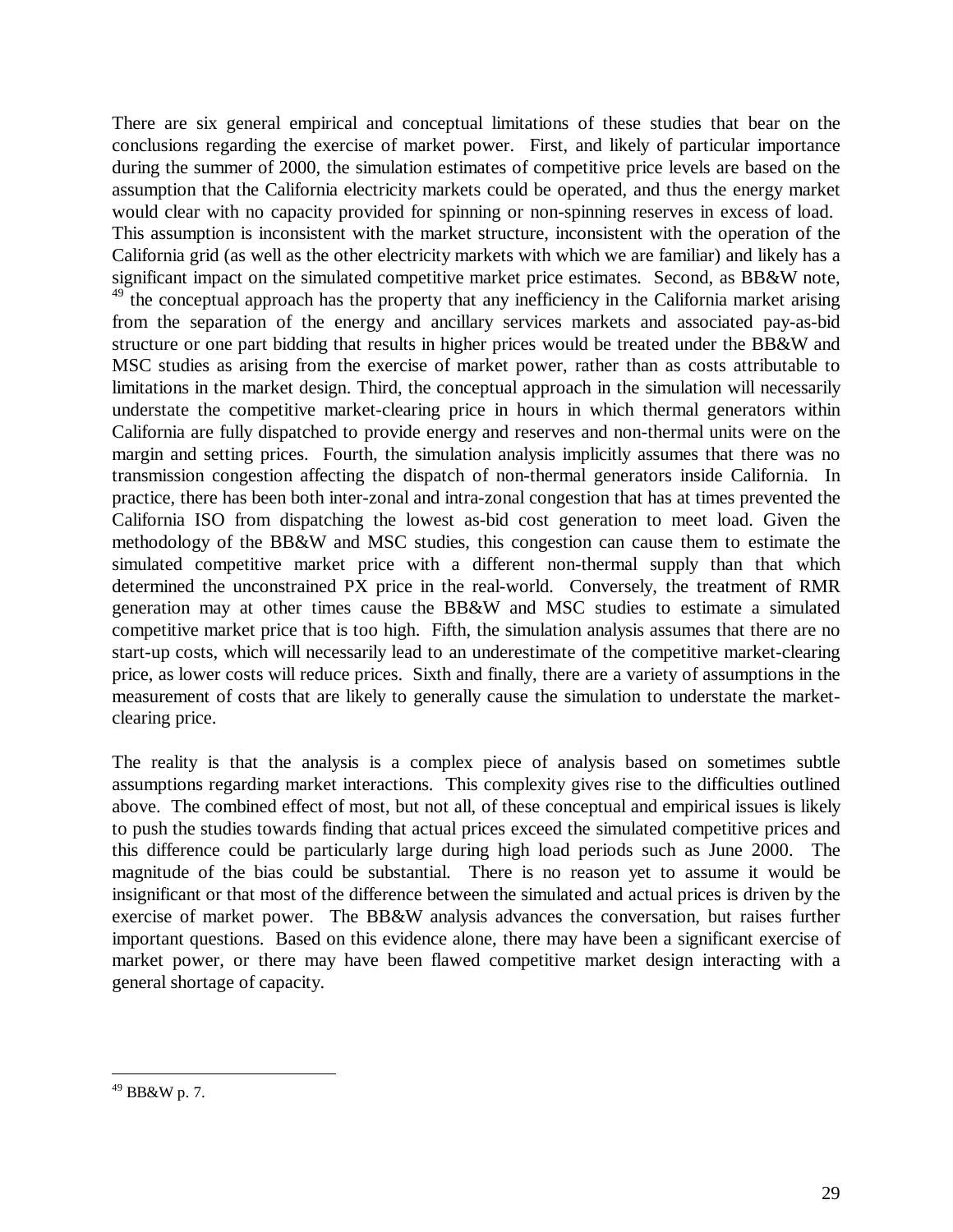## **B. Demand and Supply of Capacity**

It is likely that the most important methodological element of the BB&W study is the assumption that the California ISO should and could have cleared the energy and ancillary services markets and operated the electric system in real-time without any capacity set aside to provide reserves in the event of a contingency. This is a strong assumption that is at odds with other information. In view of the importance of this assumption, it is useful to quote their reasoning in full:

Since the ISO is effectively purchasing considerable extra capacity for the provision of reserves, it might seem appropriate to consider these reserve quantities as part of the market clearing demand level. However, with the exception of regulation reserve, as described below, all other reserves are normally available to meet real-time energy needs if scheduled generation is not sufficient to supply market demand. Thus, the real-time energy price is still set by the interaction of real-time energy demand including quantities supplied by reserve capacity -- and all of the generators that provide real-time supply. Therefore, we consider the real-time energy demand in each hour to be the quantity that must be supplied and capacity selected for reserve services to be part of the capacity that can meet that demand and, as such, to be part of our aggregate marginal cost curve. $50$ 

The implication of this view is that system operators need not maintain any operating reserves in excess of load at the system peak and thus that the total demand for capacity on the part of load and the system operator is limited to the peak load plus upward regulation margin. Under this assumption regarding the total demand for capacity, BB&W then simulate the competitive market-clearing price of electricity in California. Taken literally, and if this what was actually done in the analysis, these assumptions regarding reserves would materially understate capacity requirements in the California market. The purpose of operating reserves is not simply to meet load uncertainty and allow the ISO to meet load. Instead, the purpose of operating reserves is also to ensure that the electricity system can operate reliably following contingency events.<sup>51</sup> Thus, the system operator seeks to maintain sufficient reserves to not only meet load and maintain the regulation margin but to at least have sufficient reserves to restore the system following the loss of the single largest transmission line or generating unit. Indeed, as discussed above, ISOs in particular feel compelled to meet the strictures of NERC Policy 1 as well as the WSCC Minimum Operating Reliability Criteria (MORC), which many interpret to require that the system operator acquire sufficient reserves to meet load and meet the single largest contingency at any cost.

If the BB&W characterization of reserve practices were correct, the demand for capacity would have been much lower in both California and the rest of the WSCC this summer and prices undoubtedly would have been much lower. Indeed, if their view of reserves were correct the California ISO was negligent for paying extremely high prices for reserves that were not used to meet energy demand and were therefore not needed under the BB&W characterization of electric

 $\overline{a}$  $50$  BB&W p. 19.

 $51$  See WSCC p. 2.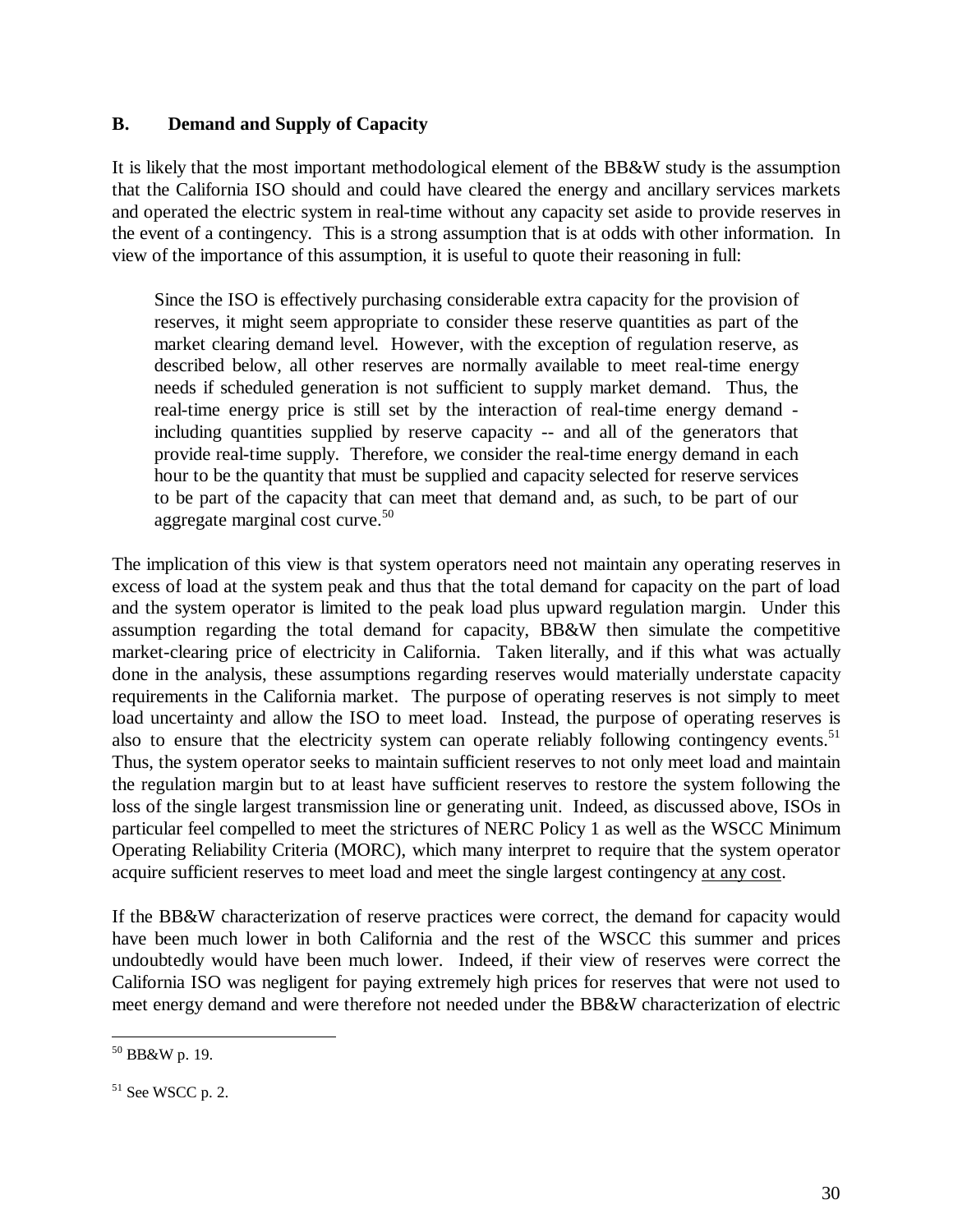system reliability. Although we are not familiar in detail with the operating policies of the California ISO, it appears based on the CAISO tariff, dispatch protocols and operating procedures discussed above, that the CAISO, like the NY, NEPOOL and PJM ISOs, attempts to meet an obligation to maintain 10 minute reserves, spinning and non-spinning, in excess of its peak load. If the California ISO is complying with the WSCC policy quoted above, then it must maintain capacity in reserve equal to somewhere between 5 and 7% of load, in addition to a regulation margin. If so, the simulations of the competitive market in the BB&W and MSC analyses understate the total demand for capacity by 5-7%. This difference could lead to a material underestimate of the competitive market-clearing price, especially during peak hours.

Put another way, this is a critically important assumption because the CAISO should be operating to ensure that it will have sufficient capacity on line to meet load, maintain AGC (regulation) and maintain a few thousand MW of 10-minute reserves. Moreover, if the CAISO interprets NERC Policy 1 and the WSCC Minimum Operating Reliability Criteria as requiring the CAISO to pay any price up to the price cap in order to maintain reserves, then the market-clearing price of capacity in reserve shortage situations will be the price-cap price. Although we have not had access to the details of the BB&W study, it appears likely that this assumption could materially affect the findings of the study for June 2000 given the recurrent capacity shortages that appear to have actually existed periodically during the month, as discussed in section II E above. The MSC presumably has access to data on actual CAISO reserve levels, so it should be straightforward to simulate prices based on the actual demand for capacity, load and MORC: (AGC and reserves).

It is clear from the discussion in section IIE above that the high prices in California this summer were driven in part by capacity shortages and thus a central critical issue in understanding the reason for these high prices is understanding the cause of these capacity shortages. It will be difficult to use the BB&W methodology to satisfactorily address this issue. Even if all of the other complications discussed below were satisfactorily resolved, the BB&W methodology ultimately simulates forced outages based on some very general outage data. A simulation of outage rates might be useful in assessing whether the rates at which California thermal generators were not available to provide energy or reserves were consistent with conventional outage assumptions, but simulations of this sort cannot establish whether there was withholding, simply bad luck in the timing of forced outages, or hard usage that raised outage rates. The BB&W methodology is likely better suited to examining the exercise of market power during nonshortage conditions.

## **C. Market Inefficiency**

We discussed above, in section II B and II C, the various features of the California electricity markets that will cause suppliers entirely lacking market power to bid their resources into the market at the expected market-clearing price rather than at their costs. If these guesses do not change the resources used to meet load, errors in predicting the market-clearing price could raise the prices paid by loads (if generators guess that the market-clearing price will be higher that it actually turns out to be) or could reduce the prices paid by loads (if generators guess that the market-clearing price will be lower than it actually turns out to be). If there were no change in the actual resource cost of meeting load, the errors might cancel out and have no impact on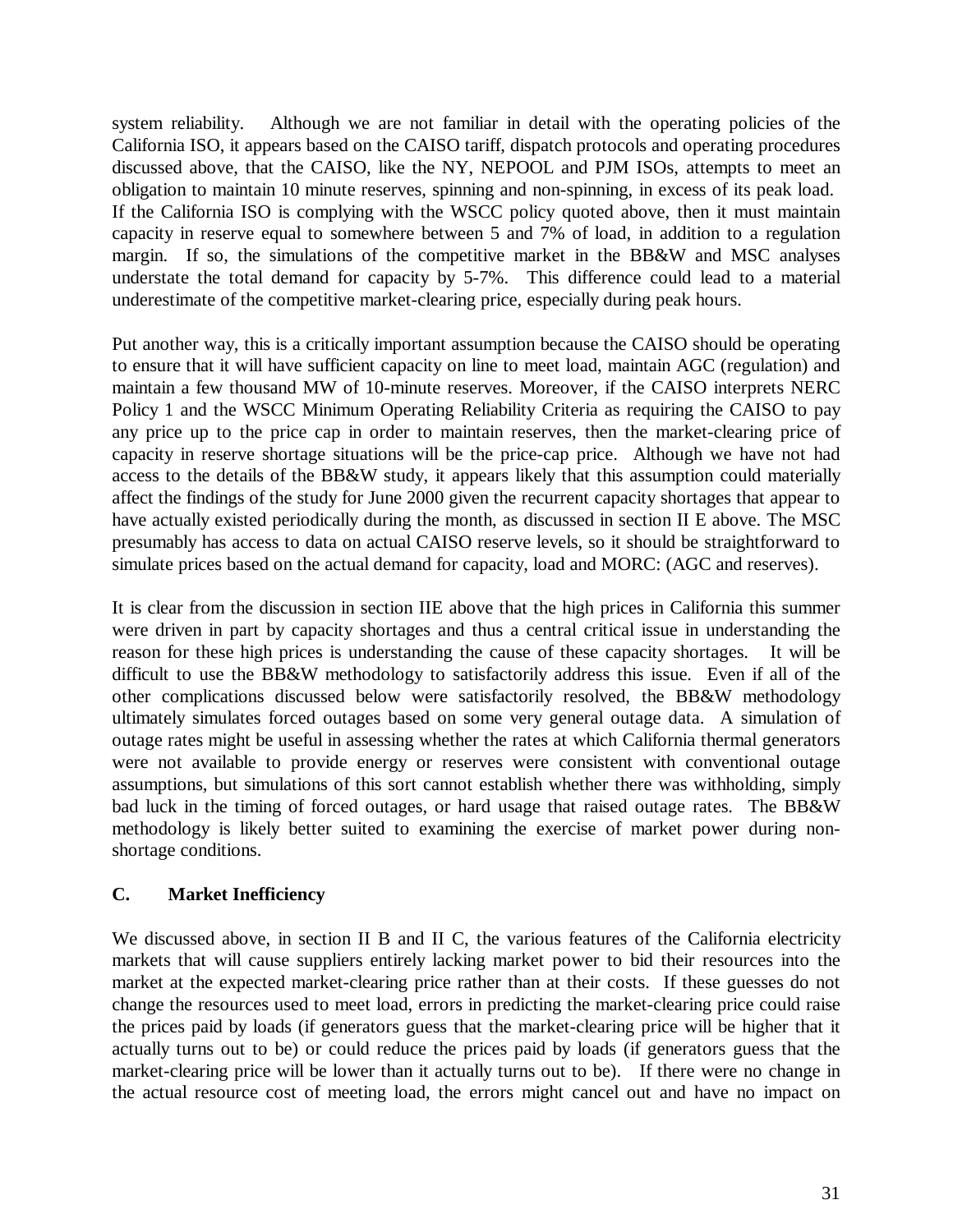market efficiency or market prices. In practice, however, it is very unlikely in markets that clear based on generators guessing the market-clearing price that load will be met at least cost. Instead, it is likely that some of the generators that over-estimate the market-clearing price would be lower cost than some of the generators whose bids clear in the market. In this circumstance, the bidding errors attributable to non-uniform pricing would not cancel out, because the supply curve would in effect be shifted in as a result of some supply resources not clearing in the market despite being infra-marginal on a cost basis.

The design of the California market is premised on there being other advantages that compensate for this short-term inefficiency. Even if that is the case, however, the short-term inefficiency must be taken into account in empirical analyses of market performance. While reasonable people may disagree over the magnitude of the short-run inefficiency arising from the non-uniform, pay-as-bid pricing elements of the California market design, it is difficult to identify market power by simulating competitive prices under the assumption that this inefficiency does not exist.

It is clear from the data in Tables 2, 3 and 4 above that many suppliers at times underestimated the observed market-clearing price. Symmetry suggests that many suppliers also at times will overestimate the market-clearing price, so there is a potential for the pay-as-bid market structure to give rise to significant inefficiency. The BB&W analysis of supply in effect calculates the market-clearing prices that would arise under a centralized market-clearing process for energy and ancillary services, rather than simulating likely competitive outcomes under the actual California market structure.

BB&W acknowledge that their approach treats all inefficiencies in the market as market power but argue that "for the great majority of these" flaws, "the flaw would be fairly benign if firms acted as pure price takers, rather than exploiting these design flaws to affect the market price." <sup>52</sup> The basis for this view is not indicated, however, and is at odds with the discussion in II C and II D above. Indeed, it appears to us that the reverse might be more likely, that the inefficiency induced by these market flaws would be less important in a market in which substantial market power was exercised and would be greatest in a market with many firms each trying to bid so as to ensure that it is paid the market-clearing price.

BB&W also argue that because their simulations of competitive prices do not differ greatly from the actual market-clearing prices in some months, their market power estimates are not upward biased due to inefficiency. <sup>53</sup> The apparent premise for this conclusion is an implicit assumption that if their simulation of the competitive price is close to or above the actual PX price, then the competitive market price in an efficient market could not be higher than the simulated price. This is not necessarily the case, however, for a variety of reasons. First, it is important to recognize that the actual market price used in the BB&W comparisons is the day-ahead unconstrained PX price, which should reflect expected load conditions in the day-ahead market. As noted above, the simulated competitive price is calculated based on real-time load. The rationale for such an

 $\overline{a}$  $52$  BB&W p. 7.

<sup>53</sup> BB&W p. 7.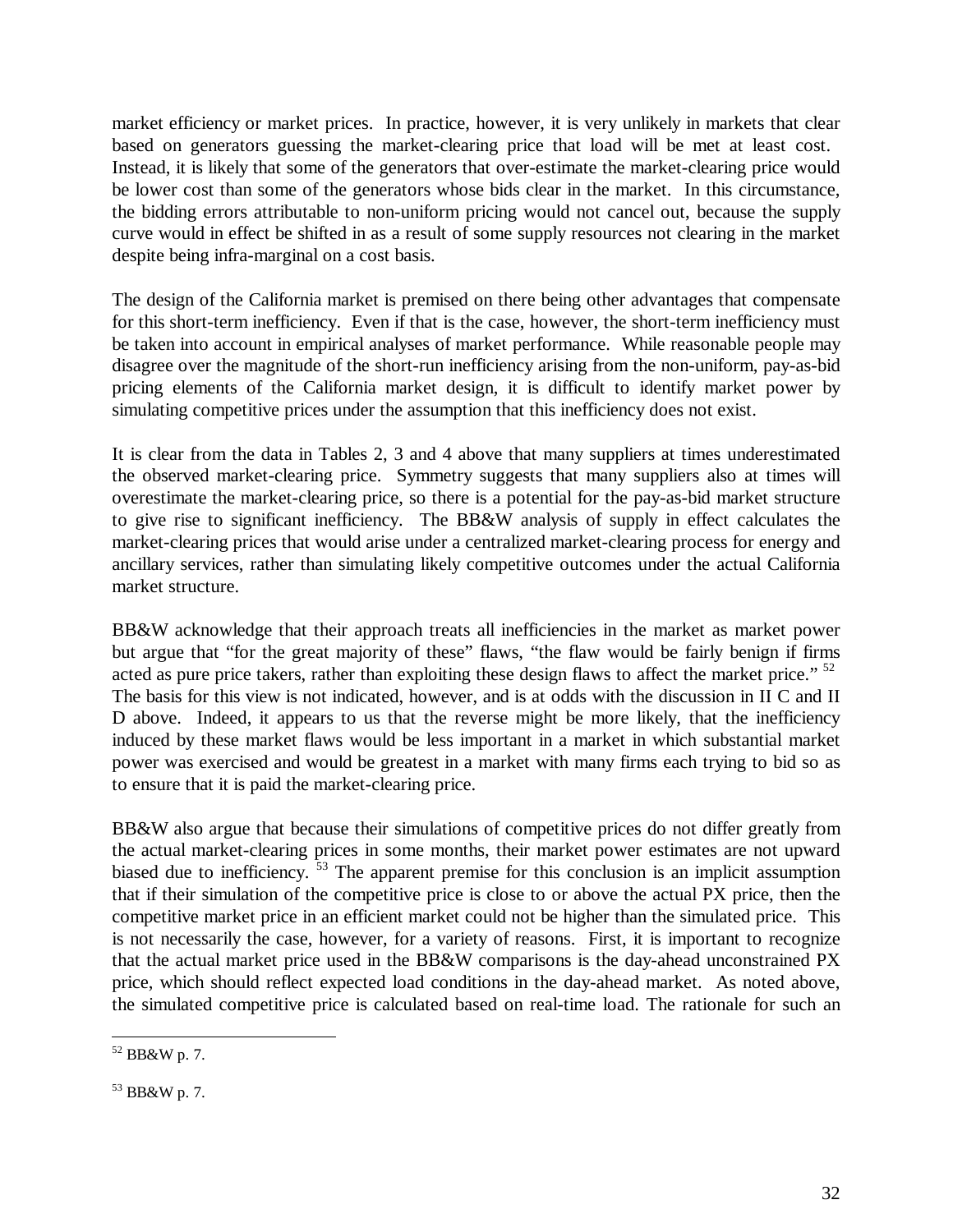approach is that day-ahead load expectations should reflect the probability distribution of realtime loads and thus prices based on expected loads will over time average out at roughly the level of prices determined by real-time loads. This convergence exists only over time, however, and not on a day-by-day basis.  $54$ 

Because the BB&W estimate of the competitive market price is based on actual real-time loads, while the actual PX price is driven by the expected price in day-ahead markets, variations between day-ahead expectations and real-time realizations attributable to vagaries of weather within any month can cause the simulated competitive price for a given month to be higher than the actual PX price. Thus, in any hour in which the actual load is higher than the load expected in the dayahead market, the BB&W simulated competitive price would on average be higher than the PX day-ahead market price, simply because the BB&W demand curve would be expected to intersect the supply curve at a higher point than did the real-world day-ahead demand curve, and conversely for days with lower than expected loads. These random differences between actual and simulated prices would presumably average out in tests based on the relationship between the simulated and actual prices over a sufficiently long-period, but the differences will exist in day-byday and month by month price comparisons.<sup>55</sup> A finding that the actual and simulated prices are similar over several months therefore does not establish that the simulated price is not downward biased, because the bias may be offset by these kinds of random differences in particular months.

Second, although their measure of petroleum fuel costs for peaking units is generally below market, it is above market for most of the months in which the simulated competitive price is cited as comparable to the actual PX price.

Third, even if the BB&W methodology for simulating the impact of forced outages of generating units were centered around the real-world probability distribution, there has been no demonstration that the realizations would converge over the period of a month. Thus, differences in forced outage realizations between the real-world and the simulated world may tend to produce month to month differences in average monthly prices between the real and simulated markets.

Fourth, as discussed further in section III E below and noted by BB&W, the simulated price will tend to overstate the competitive price in months in which large RMR calls were expected (pre Amendment 26) or occurred (post Amendment 26).

Because of the variety of elements in the simulation structure that would produce variations between real-world and simulated prices, it is risky to assume the existence or non-existence of bias due to market inefficiency in the manner suggested by BB&W. As an alternative to such an

 $54$  As discussed in BB&W, the BB&W analysis assumes that day-ahead prices reflect expected real-time loads, rather than only the amount of load bid into the day-ahead market. One of the complexities in the BB&W analysis is that the measure of load is actual real-time load, while the price is not only the day-ahead price, but the hypothetical unconstrained day-ahead price.

<sup>&</sup>lt;sup>55</sup> It is noteworthy that even in the real-world, day-ahead and real-time prices do not always converge over a month, see BB&W p. 13.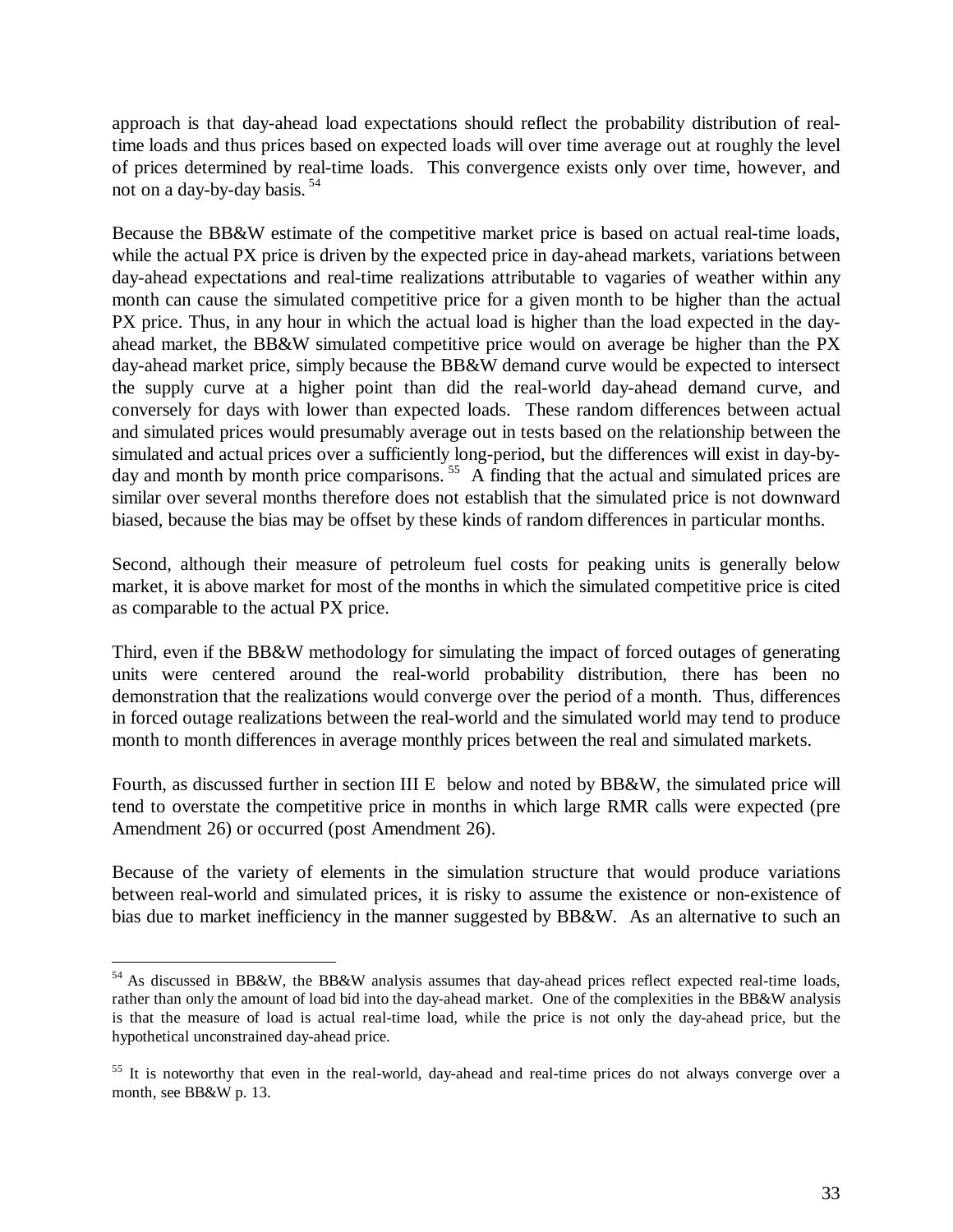approach, sensitivity analysis could be undertaken, estimating market clearing prices under the assumption that 2%, 5%, 8% and 10% of the infra-marginal thermal capacity became extramarginal due to inefficiency arising from the structure of the California market. Policy makers could then make their own assessments of whether the price differences likely arose from market inefficiency or other causes.

# **D. Non-thermal supply**

The Borenstein, Bushnell & Wolak and MSC studies take the output of hydro and geothermal resources as given in defining the competitive supply curve and estimating the competitive market price. As they describe, they in effect place the output of the hydro and geothermal resources at the bottom of the supply curve.<sup>56</sup> While, as BB&W correctly observe, this treatment of hydro and geothermal resources is conservative with respect to the exercise of market power by hydro and geothermal resources,<sup>57</sup> it is not conservative with respect to identifying the exercise of market power by thermal unit owners. In particular, this approach will understate the competitive price level in any hour in which hydro or geothermal units were on the margin.

This potential is illustrated in Figure 13. In this figure, high opportunity cost hydro units (labeled H) are on the margin in the real-world, while the thermal units (labeled T) are infra-marginal. The methodology described by BB&W would in effect construct the simulation supply curve by moving the high cost hydro units that were on the margin to the bottom of the BB&W supply curve resulting in the estimated competitive price labeled as the BB&W competitive price, while the PX price determined by exactly the same thermal unit bids would be the much higher line labeled as the "actual" competitive price.

 $\overline{a}$ 56 BB&W p. 24 and Figure 2.

<sup>57</sup> See BB&W p. 24.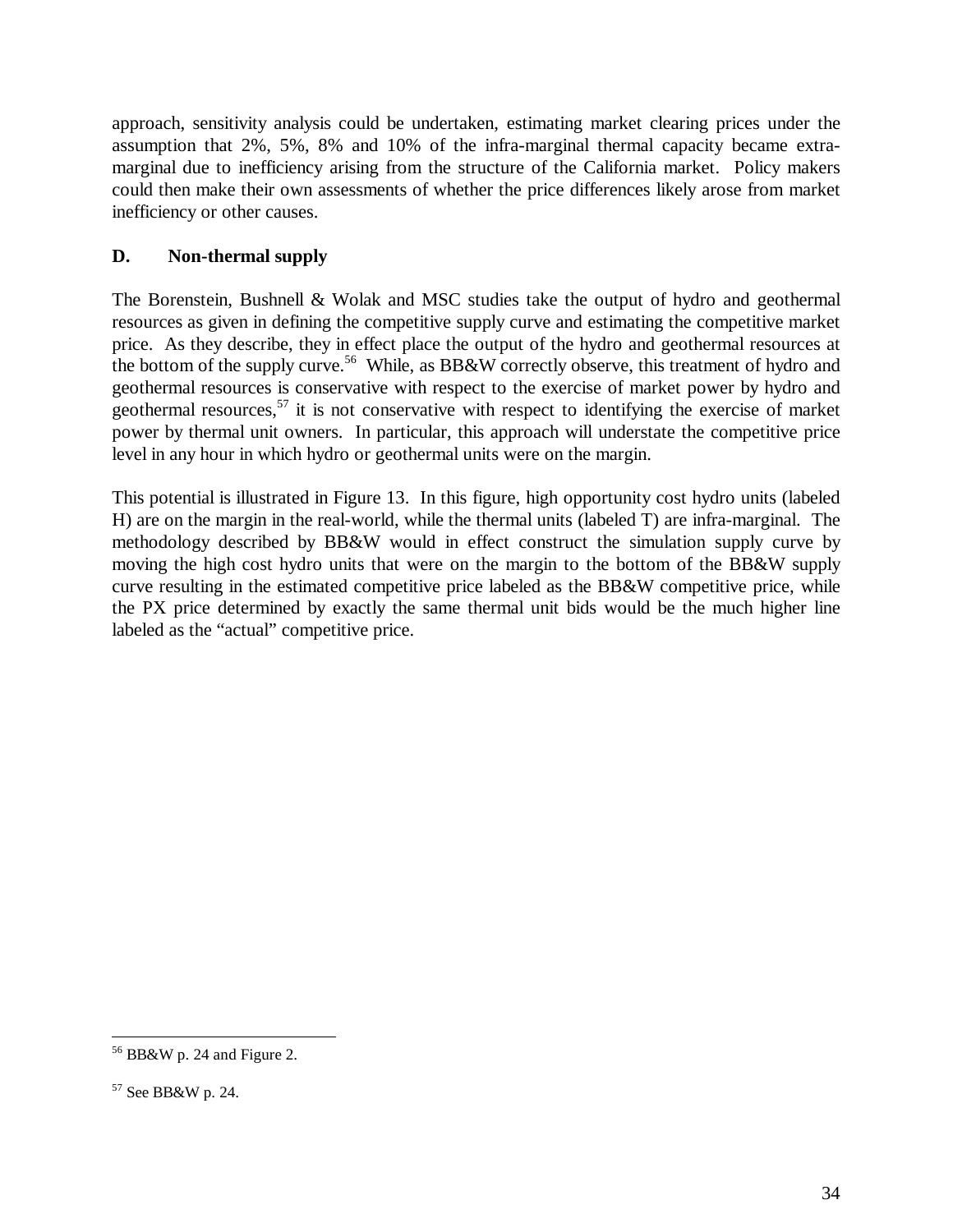

Information regarding the frequency of the time that such hydro and geothermal units were on the margin during June 2000 is apparently not publicly available, but data calculated by the California PX showing that many of the high-price bids in the day-ahead market were submitted for IOU resources suggests that this may be an important consideration.<sup>58</sup>

A related but slightly different issue may exist in the BB&W study with respect to import supply. It appears that the analysis is based on the actual real-time supply of imported power and a supply curve slope is estimated for each hour based on day-ahead adjustment bids.<sup>59</sup> The estimated slopes of the import supply curves are not reported but are characterized as extremely inelastic. <sup>60</sup> This is an important and surprising finding. While it might not be too surprising to find that the supply curve for imports into California is relatively inelastic during hours in which there was a

<sup>58</sup> See CalPX Compliance Unit, Price Movements in California Electricity Markets, August 31, 2000 p. 11 (hereafter CalPX I), and CalPXII pp. 55-57. It should be kept in mind that because of the structure of the California market, one might actually observe much of the hydro and thermal generation offered into the PX market at the expected market-clearing price. It would then be difficult to sort out which units were marginal in a cost sense and which units are simply bidding to ensure that they are paid the market-clearing price.

<sup>59</sup> BB&W pp. 24-28, 30, 40.

 $60$  BB&W p. 30.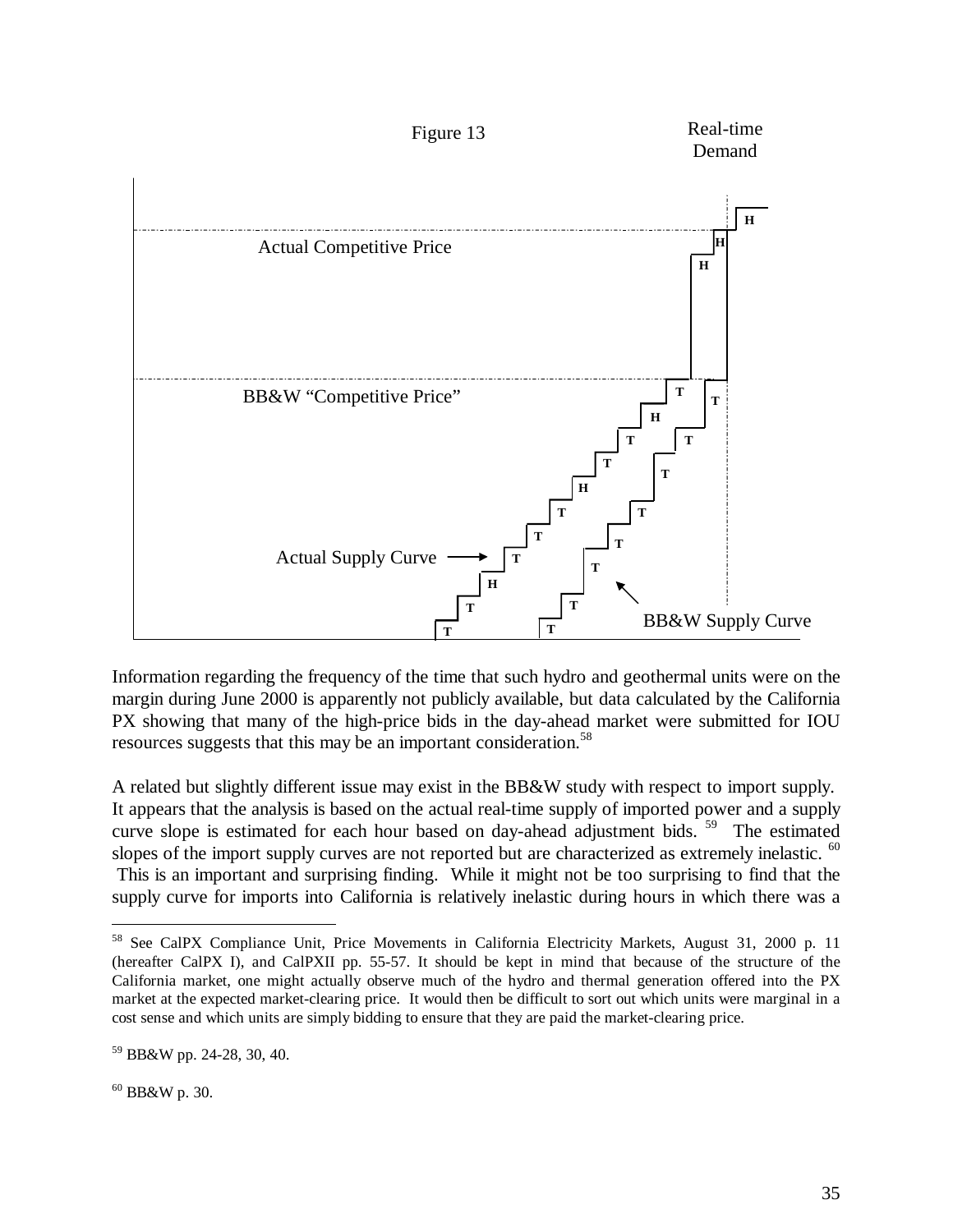general capacity shortage in the WSCC, this is a surprising finding over the long period analyzed by BB&W. It is important to better understand the methodology leading to this conclusion and if the methodology is validated, their finding suggests that there ought to be an inquiry into whether there are features of the California or WSCC markets that give rise to such an inelastic day-ahead supply curve for imports. These aspects of the BB&W analysis are particularly important given the apparently central role of imports in setting PX prices during the summer of  $2000$ .<sup>61</sup> Moreover, the CalPX indicates that the elasticity of import supply in the PX is relatively high, which is inconsistent with the BB&W findings regarding import elasticity in the earlier period.<sup>62</sup>

If we understand the methodology correctly, the slope of the supply curve for import schedules estimated by BB&W based on the day-ahead market is then applied to the real-time import supply quantity. It is noteworthy that in hours in which the real-time price is much higher or lower than the day-ahead PX price, the location of the simulated supply curve for imports may be rather different from either the day-ahead or real-time import supply curve. Indeed, this is one of the issues that ought to be investigated in understanding the apparent inelasticity of import supply in the day-ahead markets, whether a similar inelasticity is seen in the real-time supply curve for imports.<sup>63</sup>

#### **E. Transmission Congestion**

BB&W do not attempt to model the impact of transmission congestion on the cost of meeting California load in a competitive market. Instead, they compare the market-clearing price that they estimate, ignoring the effects of congestion, with the hypothetical unconstrained PX price, which is also calculated without regard to the impact of transmission congestion. <sup>64</sup> While this approach greatly simplifies the analysis, it has several relatively subtle implications for the BB&W analysis. First, it must be kept in mind that the fixed schedules for hydro and geothermal generation and the actual import schedules used by BB&W to estimate the competitive price were determined by the actual zonal PX prices, not the hypothetical unconstrained PX price. Thus, if the actual zonal price in a particular period was higher than the hypothetical unconstrained PX price (such as for NP 15 in September 1999), then the actual supply of hydro and geothermal resources within NP15 (and possibly imports from the Pacific Northwest) would be higher than the hydro and geothermal supplies included in the PX supply curve at the unconstrained PX price. This would tend to cause BB&W to estimate a lower "competitive unconstrained PX price" than the actual "unconstrained PX price" even if every thermal generator submitted bids to the PX that were

 $61$  CalPX II pp. 55-57.

 $62$  See BB&W p. 30 vs CalPX II p. 59-61.

 $63$  If the day-ahead import supply curve is dominated by must-run resources, or bilateral schedules submitted by scheduling coordinators other than the PX that are price inelastic because of the lack of internal California resources while more price elastic import supply is bid into the hour-ahead market, the slope of the import supply curve estimated from day-ahead adjustment bids may be much steeper than the import supply curve that clears the market in real-time.

<sup>64</sup> BB&W p. 18.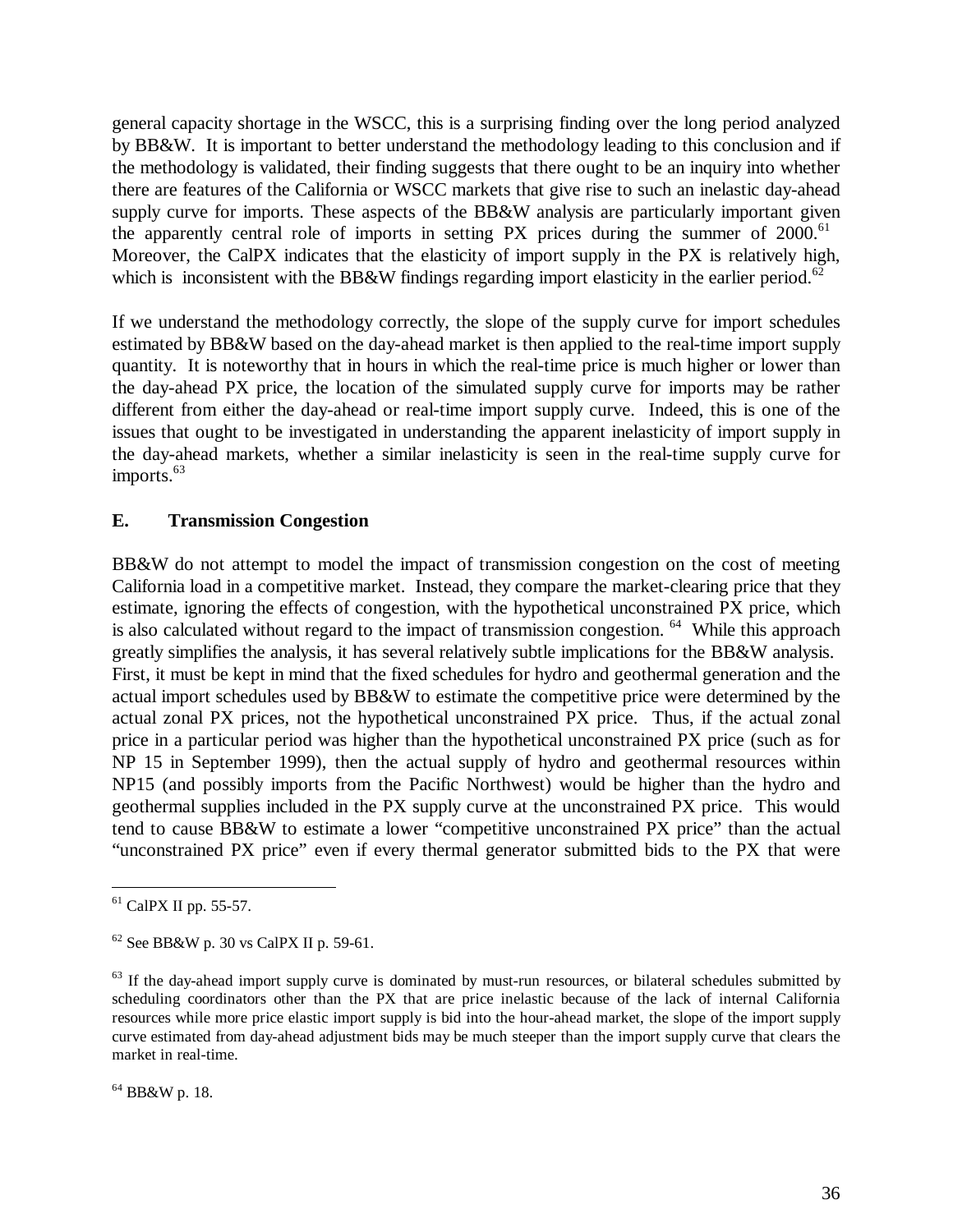identical to the incremental production costs estimates used by BB&W to define the supply curve. Conversely, if the actual PX price were lower in a zone than the unconstrained PX price used by BB&W, then the supply curve used by BB&W would include less hydro and geothermal resources than the supply curve used to calculate the unconstrained PX price. If hydro and geothermal resources are located largely within NP15, then this consideration would tend to bias the estimate of competitive prices down in periods in which the NP15 price materially exceeded the unconstrained price. This was the case in July, August and September 1999 as the NP 15 price exceeded the unconstrained price by an average of \$2/MWh or more, and BB&W simulated a lower hypothetical unconstrained price than the actual hypothetical unconstrained PX price in all of these months. The bias exists on an hour by hour basis, however, and its impact depends on the prices at which the hydro and geothermal resources were bid into the market, so it is difficult to draw reliable conclusions regarding the existence or magnitude of the bias from monthly average data.

A second effect of congestion is that if the transmission congestion were expected day-ahead and expected to exist in real-time, then inter-temporal arbitrage and the segmented structure of California energy markets would have caused thermal generators located in the constrained up regions that entirely lack market power to submit PX bids that exceeded the unconstrained PX price, but instead approximated the actual zonal PX price. Thus, in a world with perfect competition and perfect foresight, the unconstrained PX price would exceed the price simulated by BB&W in any period in which the NP15 or SP15 price exceeded the unconstrained PX price. As with the first effect, it is difficult to assess the practical magnitude of this bias from average monthly data. Unlike the first bias, this bias affects the supply of thermal generation and would be found in both SP15 and NP 15.

A third effect of congestion relates to intra-zonal congestion. Until the implementation of amendment 26 in early 2000, much intra-zonal congestion was managed through the call of RMR contracts, after the close of the PX market. In this non-locational bidding structure, firms lacking market power but having perfect foresight would be expected to bid their capacity into the market at the locational market-clearing price. Firms with potential market power but subject to RMR restrictions would, again with perfect foresight, offer their capacity into the market in periods with transmission congestion at the lower of the locational market-clearing price or the mitigated price under their RMR contracts, and would be called by the ISO out of merit at the RMR contract price to meet real-time load. This is recognized by BB&W who note the potential for RMR contract calls to cause the actual PX price to be lower than the simulated PX price curve used in their analysis.<sup>65</sup>

Although neither the BB&W nor MSC papers discuss the implications of prescheduling of RMR generation subsequent to the implementation of Amendment 26, this system would also in effect cause the unconstrained PX supply curve to be lower and to the right of the supply curve estimated by BB&W and the MSC. Like the other biases, the magnitude of the impact of RMR generation on price is variable and hard to quantify without reference to data on actual RMR calls.

<sup>65</sup> BB&W p. 29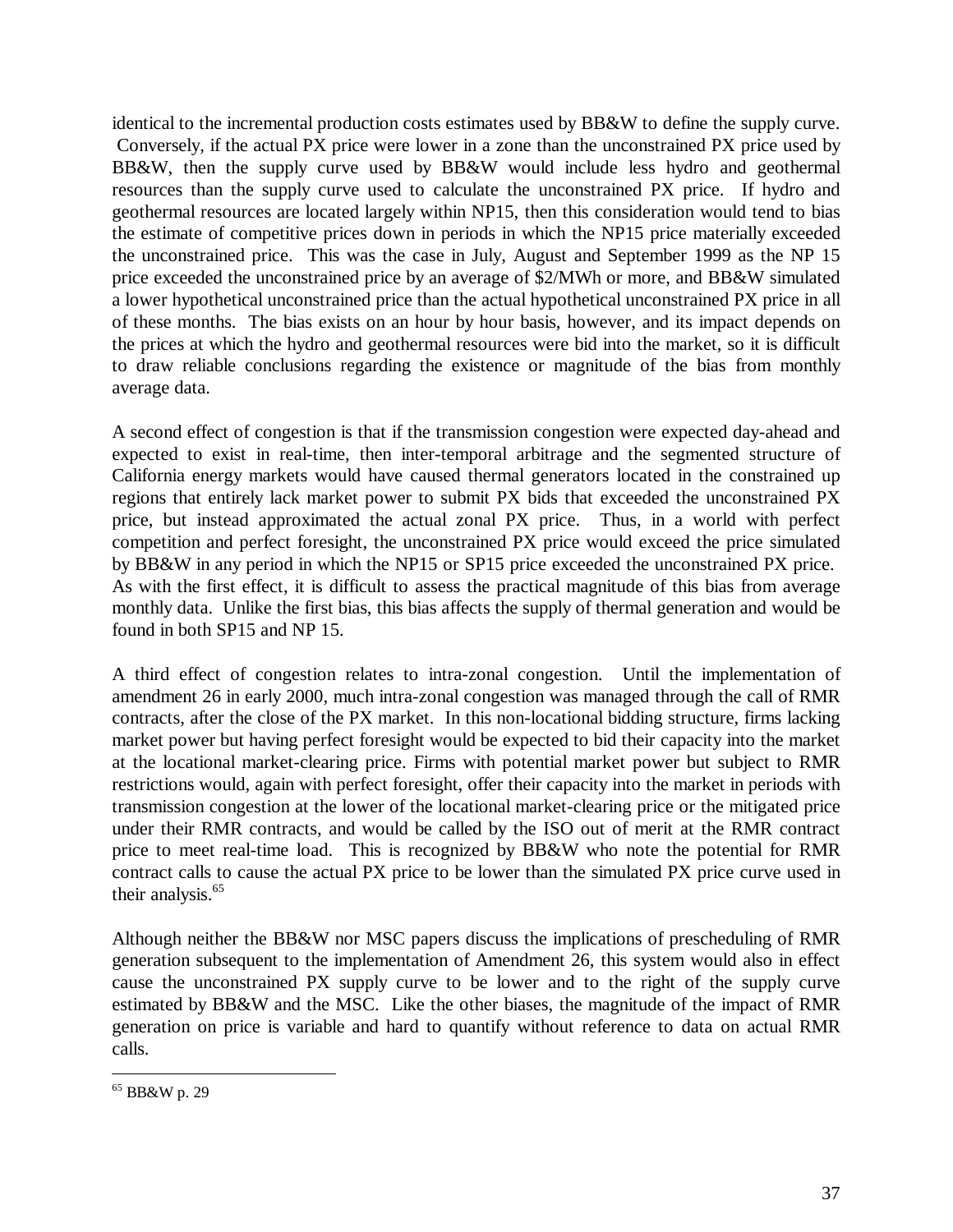#### **F. One-Part Bids**

We discussed above the complexity of accounting for start-up and minimum load costs in understanding the bidding of competitive generators under a one-part bidding system (see section II D). The BB&W analysis excludes start-up and minimum loads costs in defining the simulated competitive supply curve and in simulating the estimated market-clearing price.<sup>66</sup> While acknowledging that these costs are not sunk and must enter into commitment decisions, they observe that "it is not at all obvious for a price-taking profit-maximizing firm to prorate such costs into its supply bids. In fact, it is relatively easy to construct examples where it would clearly not be optimal to do so."<sup>67</sup> There are two problems with this rationale for excluding start-up and noload costs. First, even if the appropriate strategy were not to prorate costs, this would not justify simply ignoring the costs. Second, while BB&W apparently believe that their example indicates that the optimal bid would always be less than the prorated cost, this is not the case. As outlined in section II D above, the optimal bid in these circumstances for a generator that lacked market power and expected to be able to recover its start-up and no-load costs at expected day-ahead market prices would be less than the prorated cost, and likely equal to marginal production cost. On the other hand, the optimal bid of a generator that lacked market power but did not expect to be able to recover its start-up and no-load costs at day-ahead prices would likely be higher than its incremental production costs plus prorated start-up costs. Indeed, the prorated cost assumption might be much too conservative.

BB&W also argue that the actual start-up costs were small, probably less than \$30 million/year.<sup>68</sup> The basis for this estimate is not provided, but even if correct, this estimate does not necessarily imply a small impact of start-up costs on the competitive price level. First, if the proportion of start-up costs that a potentially marginal generator did not expect to recover in real-time energy prices was 1/3, then such generators would in aggregate have included \$10 million of start up costs in their day-ahead supply offers. If the average unit size of these marginal units were 250MW then there would be \$40,000/MW year of start-up costs to recover in energy bids over the year or about \$4.50/MWh, which is large relative to the price differences estimated in these studies. Of course, not all of the units incurring start-up costs would necessarily be marginal in the hours in which their bids were accepted, and the relevant percentage of costs not expected to be recoverable in real-time prices might be lower than 1/3, both of which would reduce the dollar impact of ignoring these costs. Nevertheless, the point is that it cannot simply be assumed that the impact of start-up costs on the one-part bids of competitive suppliers in the California market is immaterial.

Second, the \$30 million dollar start-up cost figure apparently pertains to the actual level of startup costs, not the level that would have been incurred had generators bid into the PX as if they did

 $\overline{a}$ 66 BB&W p. 22.

<sup>67</sup> BB&W p. 22.

<sup>68</sup> BB&W p. 29.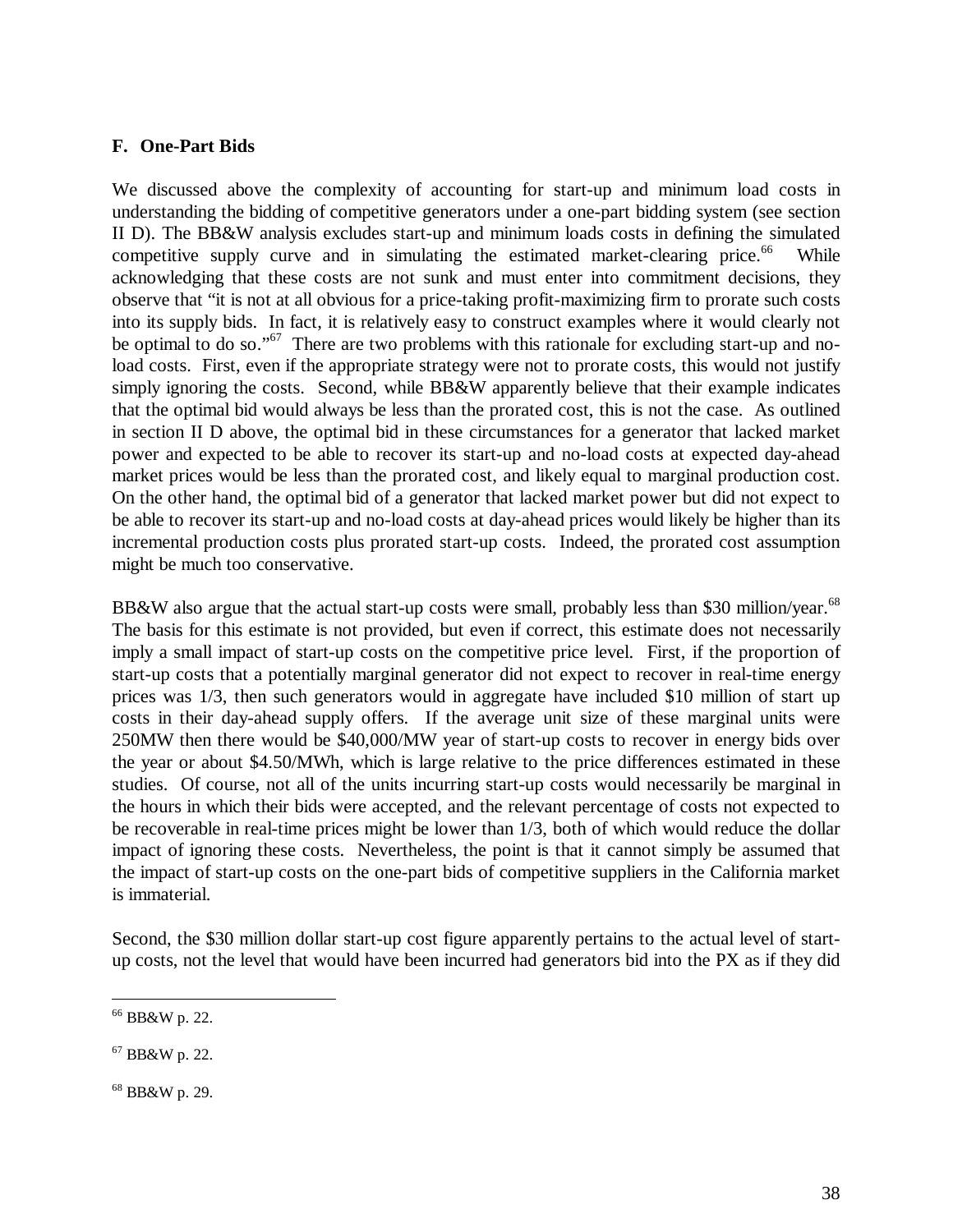not have start-up costs. The implicit level of start-up costs in the schedules underlying the BB&W simulated supply curve is not known, but the omission of start-up costs from the simulation would tend to cause low variable cost, high start-up cost, units to be used to meet peak load, rather than relying on higher variable cost peaking units.

The reality is that simple models that do not account for start-up and no-load costs cannot accurately simulate the competitive level of prices under a one part bid, hour by hour market such as that operated by the California PX. A better alternative would be to assume that market participants were able to replicate the results of centralized unit commitment through their individual one part bids and self-commitment and thus to estimate market prices based on the actual multi-part cost functions of the generators. <sup>69</sup> As discussed above, this analysis of market prices would still be biased towards finding market power because it would tend to attribute to market power the inefficiency of the California market, but the estimates would be less biased than those provided by a methodology which simply assumes that start-up and no-load costs do not exist.<sup>70</sup>

## **G. Data Issues**

There are also a variety of data problems with the BB&W study that appear likely to generally lead to an underestimate of the competitive price level.

## **1. Outages**

BB&W note that the generation supply curve they estimate is not adjusted for the impact of scheduled outages. <sup>71</sup> BB&W reason that this is appropriate because the scheduling, and duration of maintenance and other outages is a strategic decision and thus could be used to withhold capacity from the market. Moreover, they observe that they "would expect scheduled maintenance to take place in the autumn, winter and spring months, which is the time period over which we find little, if any, market power."<sup>72</sup> The MSC study, however, finds market power in September-December 1999, and January and May 2000.<sup>73</sup> Whether scheduled outages affect prices in the shoulder months is a matter of chance. While the demand for capacity is generally lowest in the shoulder months, shortages occasionally occur because of unusual weather conditions or forced outages. Simply assuming that no maintenance outages are ever necessary

71 BB&W p. 21.

72 BB&W p. 21.

73 MSC p. 17.

 $\overline{a}$  $69$  Simulation models like GE MAPS could do this, as well as taking account of transmission constraints.

 $70$  It is noteworthy that the authors did not take such an approach since the incremental heat rate data were derived from the CEC's GE Maps database. GE-MAPS could be used to simulate unit commitment and prices taking account of start-up and no-load costs. This approach would also have enabled simulation of the effect of locational constraints on RMR calls and modeling of reserve requirements.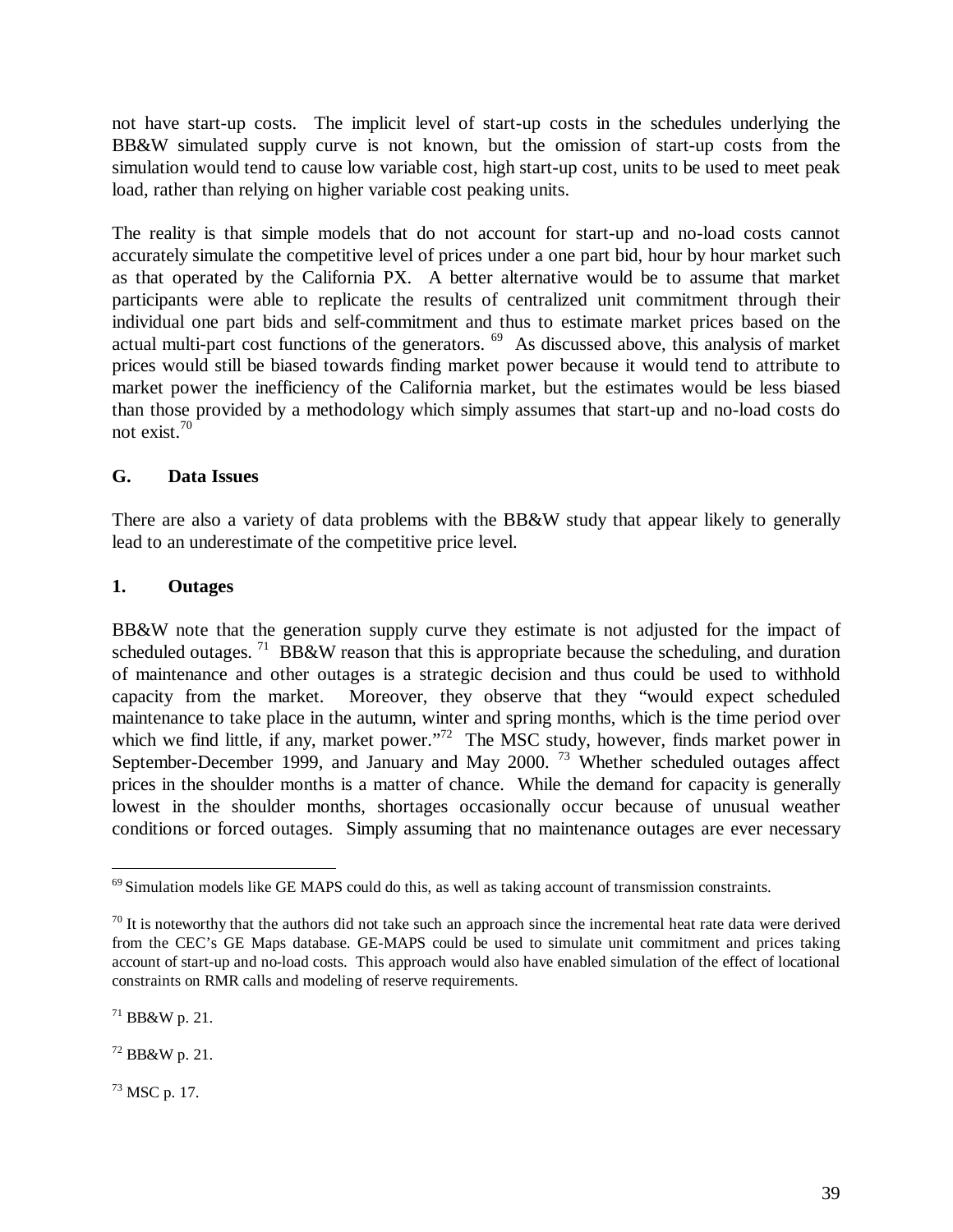removes this source of capacity shortages from the supply curve and thus on average underestimates the competitive price in the shoulder months.

While the direction of impact is uncertain, it should be noted that both the month–to-month simulation results and the longer-term pattern of simulated market prices depends on whether the assumptions regarding forced outage rates converge to the actual rate observed for California thermal generators. The NERC forced outage data used in the BB&W study is a reasonable starting point, but it is not necessarily applicable to the California units or under the utilization conditions prevailing in the summer of 2000. Although outages could be a method of exercising market power, this is not necessarily the case. As an alternative to the use of simulated outage data in the MSC analysis, that analysis could be based on actual outage data, which should be available.

#### **2. Emission allowance costs and restrictions**

It does not appear that the BB&W analysis took any account of emission allowance costs or operating constraints. BB&W suggest that this is not necessary because allowance costs were less than  $$400/t$ on.<sup>74</sup> This may have been the case during the 1998-1999 period but recent data, suggest NOx emission costs of around \$20,000 a ton early in the summer of 2000, rising to around \$70,000/ton later in the summer of  $2000$ .<sup>75</sup> It would therefore appear that MSC conclusions regarding the exercise of market power during the summer of 2000 need to be tempered with the recognition that the analysis omits an important incremental cost element. Moreover, to the extent that individual generators are subject to absolute emission limits, these limits would be ignored in the BB&W and MSC analyses. These limits would likely be particularly important during sustained levels of high demand such as that which prevailed in the summers of 1998 and 2000.

While emission allowance costs would likely not dramatically affect the incremental economics of new low-emission units, it is important to keep in mind that at high load levels, the marginal unit will not be a new low-emission unit. For older units, with emission rates in the range of 1-4 lbs/MWh that may have been on the margin during peak periods during the summer of 2000, the emission allowance costs reported by the PX  $^{76}$  imply incremental emission allowance costs perhaps in the range of \$10-\$40/MWh in June and \$35 to \$140/MWh in July and August. The California PX has suggested some units might have NOx emission rates as high as 10 lbs/MWh.<sup>77</sup> Combined with high gas and oil prices, the incremental production costs of many fossil peaking units would have been extremely high during the summer of 2000 and especially in August 2000.

 $77$  CalPX II p. 30.

 $\overline{a}$  $74$  BB&W p. 21.

<sup>75</sup> Cal PX I p. 9, CalPX II pp. 28-30. Cantor Fitzgerald kindly allowed us access to confidential data on their website (www.cantor.com) to allow us to confirm the data cited by the PX. The transactions are not dated, so it is difficult at this point in time to confirm precisely when allowance prices rose.

<sup>76</sup> CalPX I p. 9, CalPX II p. 29.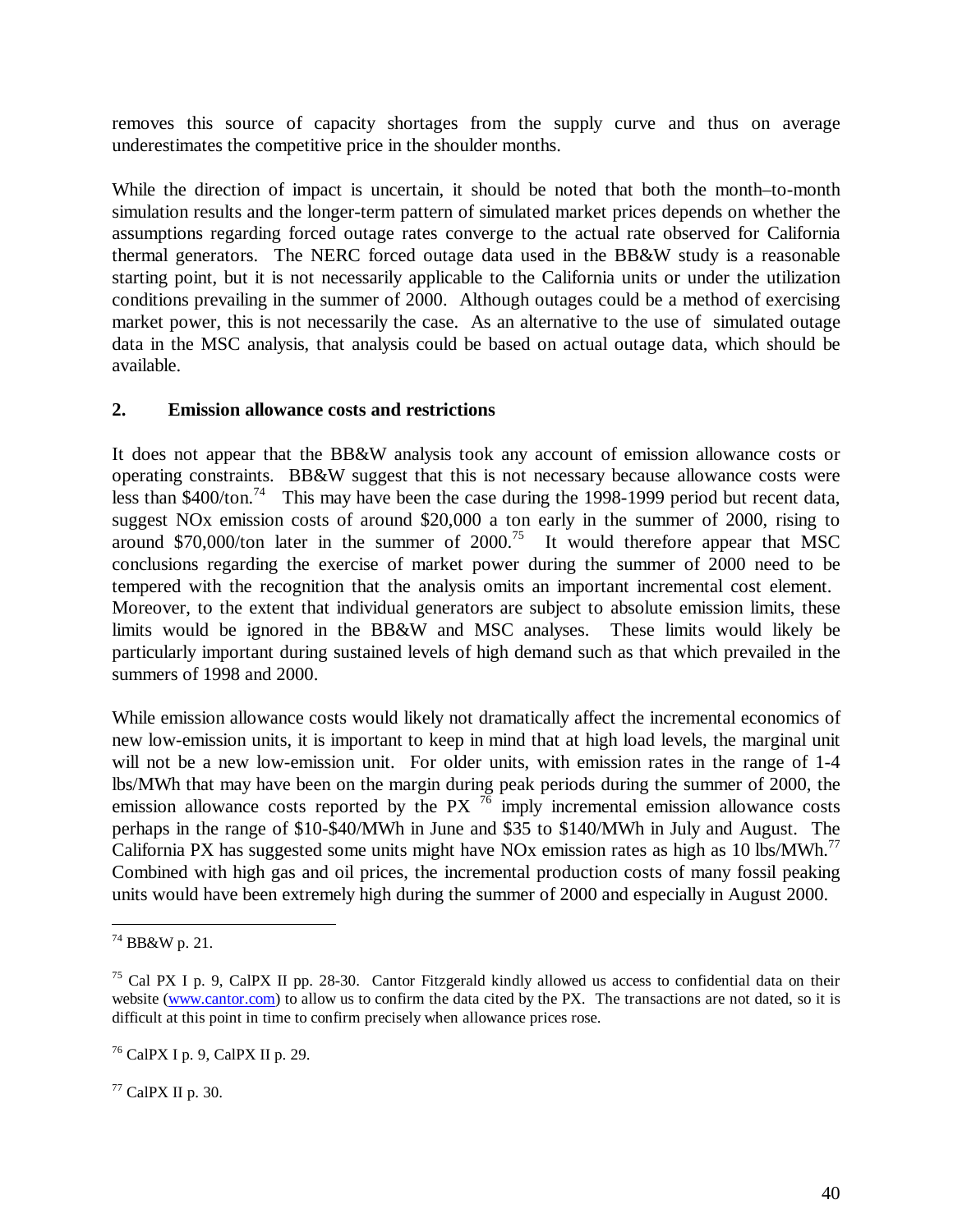In a centrally coordinated market for energy and reserves, such extremely high operating cost units would generally be scheduled to provide reserves and to only operate during emergency conditions. It is not known to what extent such high-cost peaking units were actually operating and setting real-time prices in California electricity markets during the summer of  $2000$ ,<sup>78</sup> either as a result of the general inefficiency of the California market or as a result of energy and capacity shortages.

# **3. Fuel price data**

 $\overline{a}$ 

BB&W base their estimates of market prices on weekly average natural gas spot prices at the PG&E city gate and California-Arizona border, adjusted in some manner for the gas distribution rates of the gas utility serving each generator.<sup>79</sup> Although the prices used in the BB&W analysis are averaged over the week, minor day to day variations in gas prices, unlike capacity shortages, should average out without materially affecting the results.<sup>80</sup>

The BB&W paper states that the competitive analysis is based on a #2 fuel oil price of \$2.98/Million btu.<sup>81</sup> Based on a 5.825 Million-btu/bbl rate, this translates into a price of \$17.36/bbl. This cost figure originates in a single oil delivery in February 1998. The source BB&W rely on for these oil cost data actually contains very little information because FERC Form 423 data is not reported for the small peaking units that would use these fuels in California. Monthly average spot prices for LA Harbor for the period June 1998 to August 2000 are portrayed in Table 14. It can be seen that the #2 fuel oil price used to simulate the competitive level of electricity prices is roughly on track during mid 1998, high during late 1998 and early 1999 and then falls increasingly below market levels and is far below market prices during the summer of 2000.

Similarly, the BB&W paper states that the competitive price analysis is based on a jet fuel price of \$3.29/Million btu based on a MAPS data set.<sup>82</sup> Based on a 5.670 Million-btu/bbl, this translates

 $78$  It should be kept in mind that even if these high cost units were never scheduled in day-ahead markets, their costs would affect day-ahead prices if the high cost units operated in real-time, determining both actual and expected real-time prices.

 $^{79}$  BB&W p. 39. The accuracy of the incremental production costs for the gas fired generation also depends on the accuracy of the distribution charges included in those costs which was not described in the BB&W papers.

<sup>&</sup>lt;sup>80</sup> There is also some subtlety in the assumptions regarding gas prices. Real-time prices would be determined on the margin not by day-ahead gas prices but by swing gas prices. These gas prices could be higher or lower than day-ahead gas prices. If these deviations were symmetric, their impact on real-time vs day-ahead electricity prices would be symmetric.

 $81$  BB&W p. 39. The reference dates from earlier versions of this paper and pertains to data published in 1998, which as noted above actually pertain to costs in February 1998. It is not clear whether the current footnote accurately reflects the data used in the study.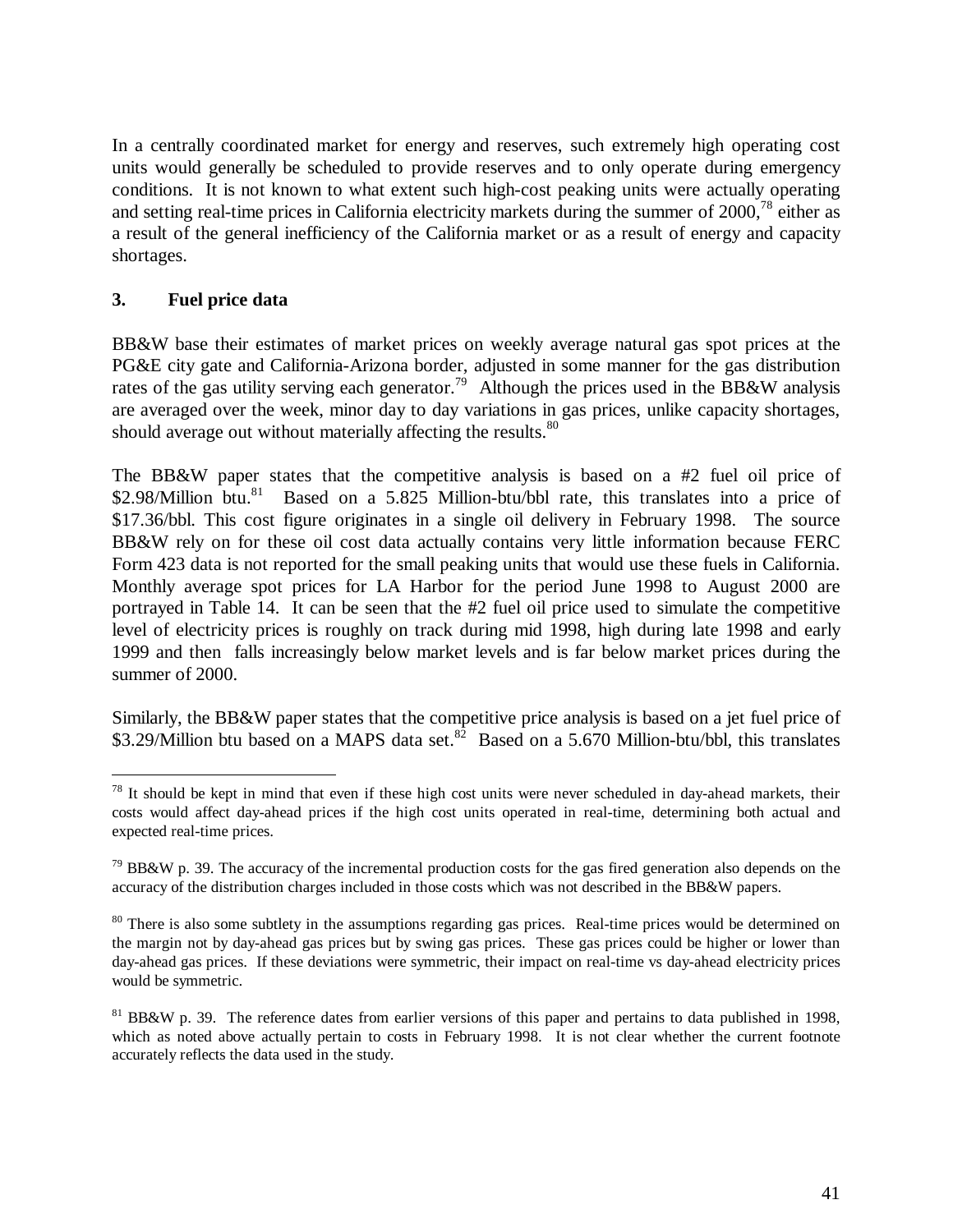into a price of \$18.65/bbl. Monthly average spot prices for LA harbor the period June 1998 to August 2000 are also portrayed in Table 14. It can be seen that the jet fuel price used to simulate the competitive level of electricity prices also falls increasingly below market levels after June 1999 and is far below market levels during the summer of 2000.

These are material differences, as a difference of \$15.00/bbl in June 2000 would translate into a difference of \$30/MWh for a unit with a 12,000Btu/kWh heat rate and \$38/MWh for unit with a 15,000 Btu/kWh heat rate. As with emission costs, the impact of these data limitations on the BB&W results is hard to evaluate because it is difficult to assess how often these units were on the margin in the hypothetical study or would be expected to be on the margin in the real-world.

## **4. Negative Market Power**

The BB&W and MSC papers simulate prices that are higher than the actual unconstrained PX prices in many hours and average lower than the actual unconstrained PX price for several months. The cause of these instances of "negative market power" has implications for how BB&W measure the exercise of market power and for assessing biases in the model. <sup>83</sup>

BB&W note two considerations that in their view would cause the estimated price to sometimes be higher and sometimes lower than the cost curve bid into the PX. These are mistakes in bidding minimum load blocks into the PX in hours when the unit is expected to be economic but turns out to be uneconomic, and errors in the cost data for generating units (apparently referring to errors in heat rate data).<sup>84</sup> At least three other sources of random error probably exist in the BB&W analysis. First, there are differences between actual and simulated fuel costs. The BB&W cost analysis is based on weekly average gas prices rather than daily spot gas prices. This will cause their supply curve to be too low on some days and too high on others. Moreover, we have noted above that their petroleum fuel costs at times differ widely from market prices. Second, the use of real-time load to estimate day-ahead prices will cause day-to-day and month-to-month variations as discussed in Section III C above. Third, variations between actual and simulated outage rates will cause day-to-day and month-to-month variations between the actual and simulated prices. These considerations are likely to cause a significant degree of variation around the expected price and it is important, as BB&W and the MSC have done, to net hours in which "positive" and "negative" market power are measured. The observation that the BB&W and MSC studies do not identify material market power in some months does not establish that the study is unbiased as these sources of bias may have merely been offset by these month to month variations in these other sources of error.

 $\overline{a}$ 83 BB&W pp. 28-29, 34.

<sup>84</sup> BB&W pp. 28-29.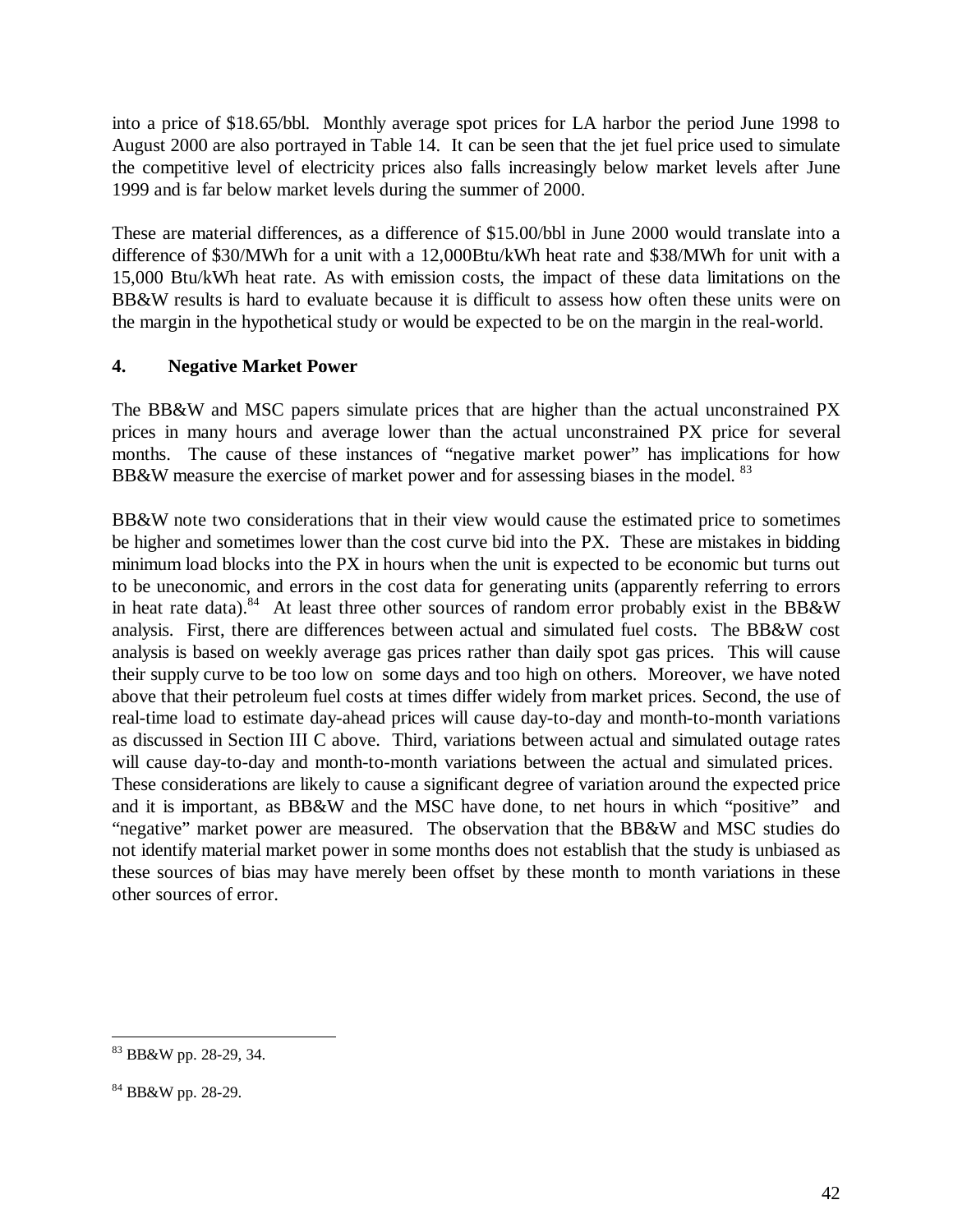# Table 14

|         |          | LA Spot |
|---------|----------|---------|
|         | LA Spot  | No. 2   |
|         | Jet Fuel | Diesel  |
|         | \$/bbl   | \$/bbl  |
| 6/1/98  | 16.85    | 17.07   |
| 7/1/98  | 18.40    | 18.04   |
| 8/1/98  | 19.48    | 17.78   |
| 9/1/98  | 19.46    | 18.43   |
| 10/1/98 | 19.54    | 18.40   |
| 11/1/98 | 17.73    | 17.67   |
| 12/1/98 | 16.05    | 15.61   |
| 1/1/99  | 17.12    | 15.99   |
| 2/1/99  | 15.70    | 15.21   |
| 3/1/99  | 19.07    | 20.22   |
| 4/1/99  | 23.37    | 21.21   |
| 5/1/99  | 20.65    | 20.07   |
| 6/1/99  | 26.47    | 23.67   |
| 7/1/99  | 25.58    | 25.87   |
| 8/1/99  | 27.21    | 27.29   |
| 9/1/99  | 28.21    | 25.83   |
| 10/1/99 | 28.00    | 26.68   |
| 11/1/99 | 30.44    | 30.25   |
| 12/1/99 | 32.16    | 30.01   |
| 1/1/00  | 37.13    | 32.58   |
| 2/1/00  | 36.01    | 33.74   |
| 3/1/00  | 39.82    | 37.84   |
| 4/1/00  | 32.72    | 31.09   |
| 5/1/00  | 33.68    | 31.65   |
| 6/1/00  | 34.27    | 34.43   |
| 7/1/00  | 35.73    | 35.90   |
| 8/1/00  | 41.89    | 39.92   |
| 9/1/00  | 47.89    | 47.01   |
| 10/1/00 | 45.71    | 46.50   |

Note: the Monthly prices are calculated as the simple average of the daily closing spot prices. Source: National Energy Information Center of the Energy Information Administration.